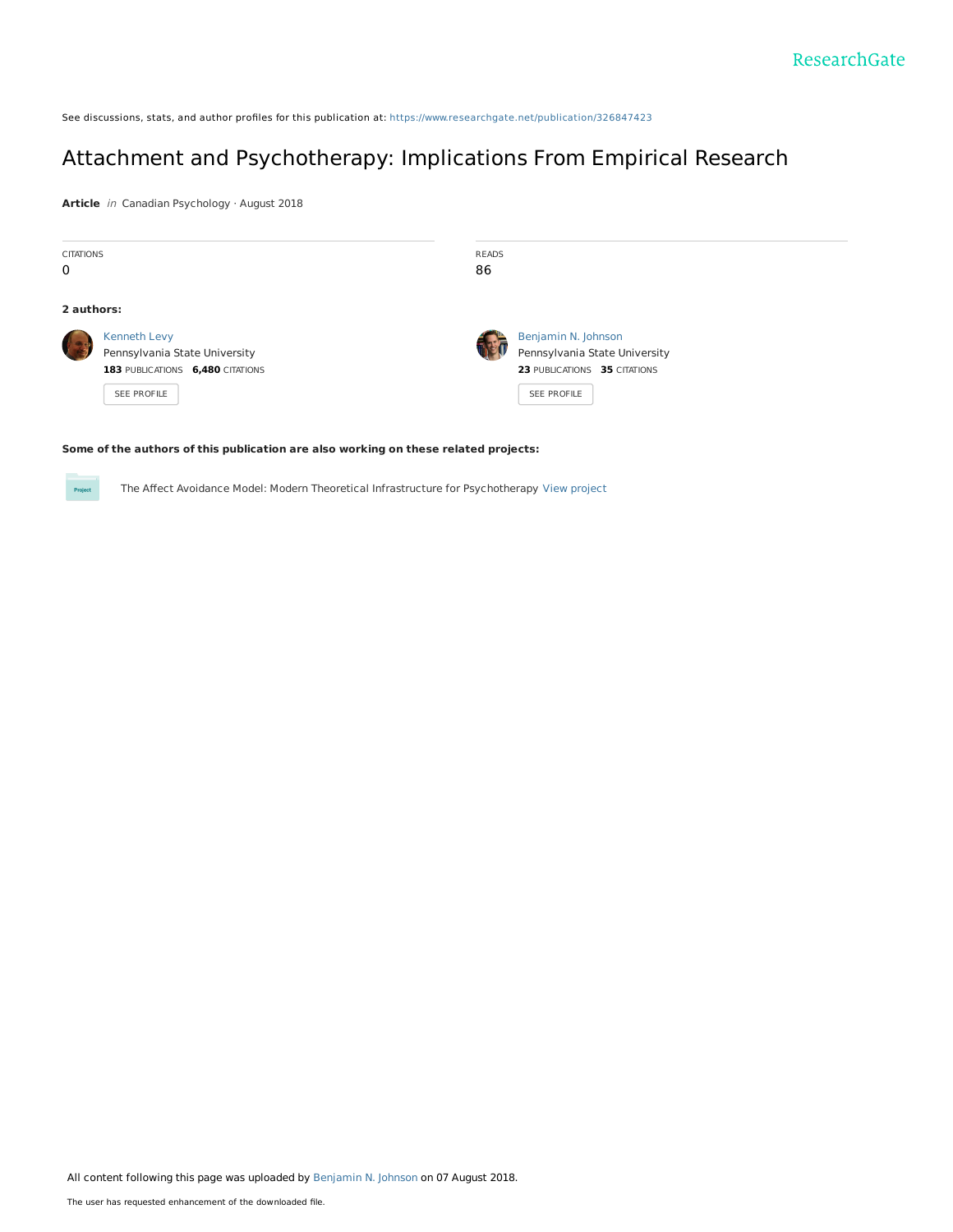## Attachment and Psychotherapy: Implications From Empirical Research

Kenneth N. Levy, Ph.D.

The Pennsylvania State University, Department of Psychology

University Park, PA

Benjamin N. Johnson, M.S.

The Pennsylvania State University, Department of Psychology

University Park, PA

## Author Note

Correspondence concerning this article should be addressed to Kenneth N. Levy, Ph.D., Department of Psychology, 362 Bruce V. Moore Building, The Pennsylvania State University, University Park, PA. klevy@psu.edu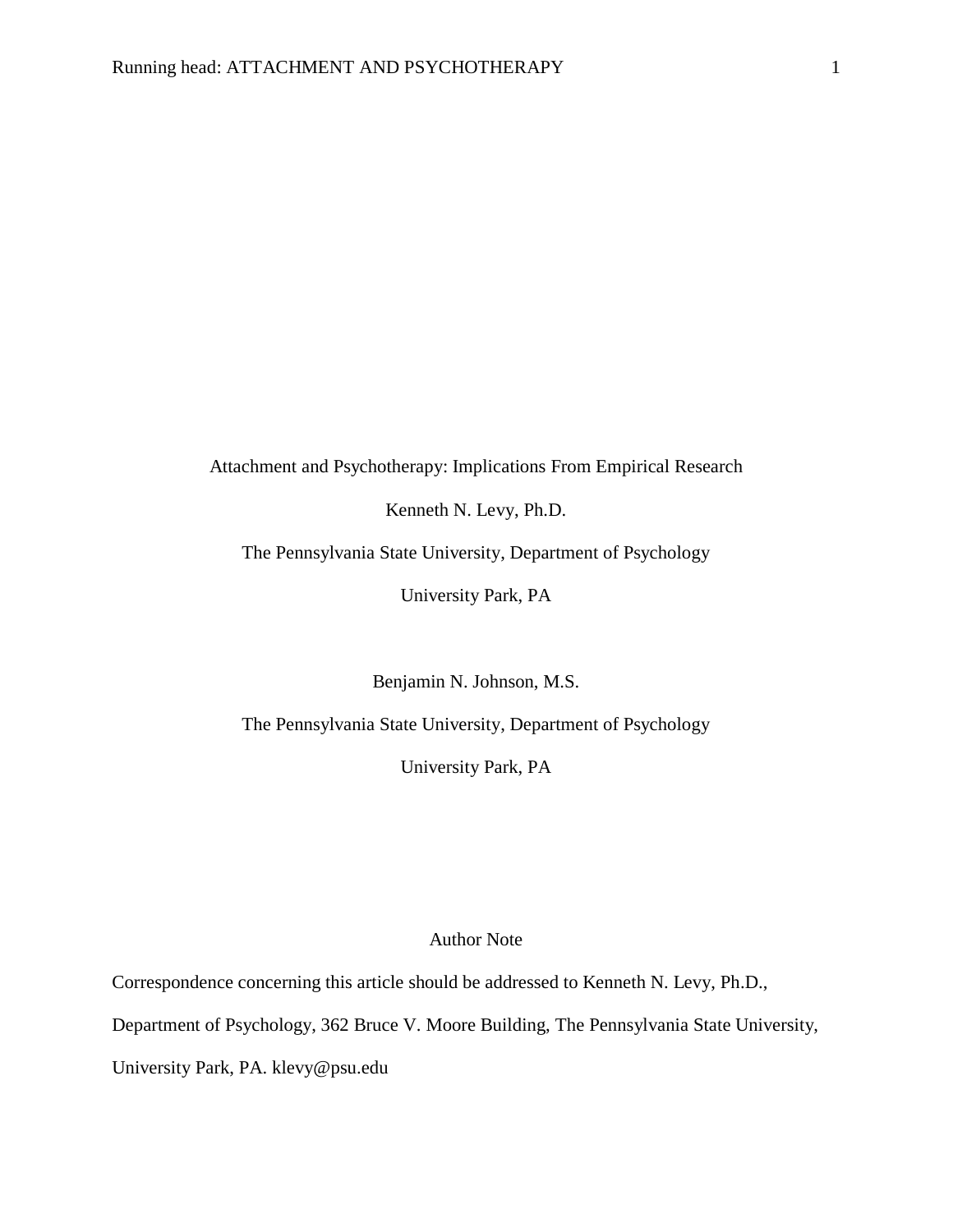## Abstract

In this paper, we provide an overview of Bowlby's theory of attachment, its revisions, and related constructs, and describe how attachment may underlie many of the processes of psychotherapy. Modern psychotherapy research, plagued by the omnipresent "dodo bird" that has consistently determined that most psychotherapy modalities appear to have similar levels of effectiveness, has moved towards attempting to understanding mechanisms of change underlying treatment outcomes. Delineating the ways in which attachment theory may form the foundation for psychotherapy processes may help answer the call for change mechanisms and common therapeutic factors. In this paper, we outline attachment theory as it applies to both children and adults, focusing specifically on its relevance for psychotherapy, followed by a review of the current empirical findings regarding the connection between attachment and psychotherapy. Finally, we highlight a series of existing psychotherapeutic modalities and techniques that are relevant for understanding the relationship between these domains and extend these examples to other forms of psychotherapy and psychotherapy process more broadly. Attachment provides a comprehensive yet parsimonious foundation for psychotherapy research and practice, with implications for enhancing treatments, personalizing care, and explaining the process of psychotherapeutic change.

*Keywords:* adult attachment interview; childhood; development; intervention; psychopathology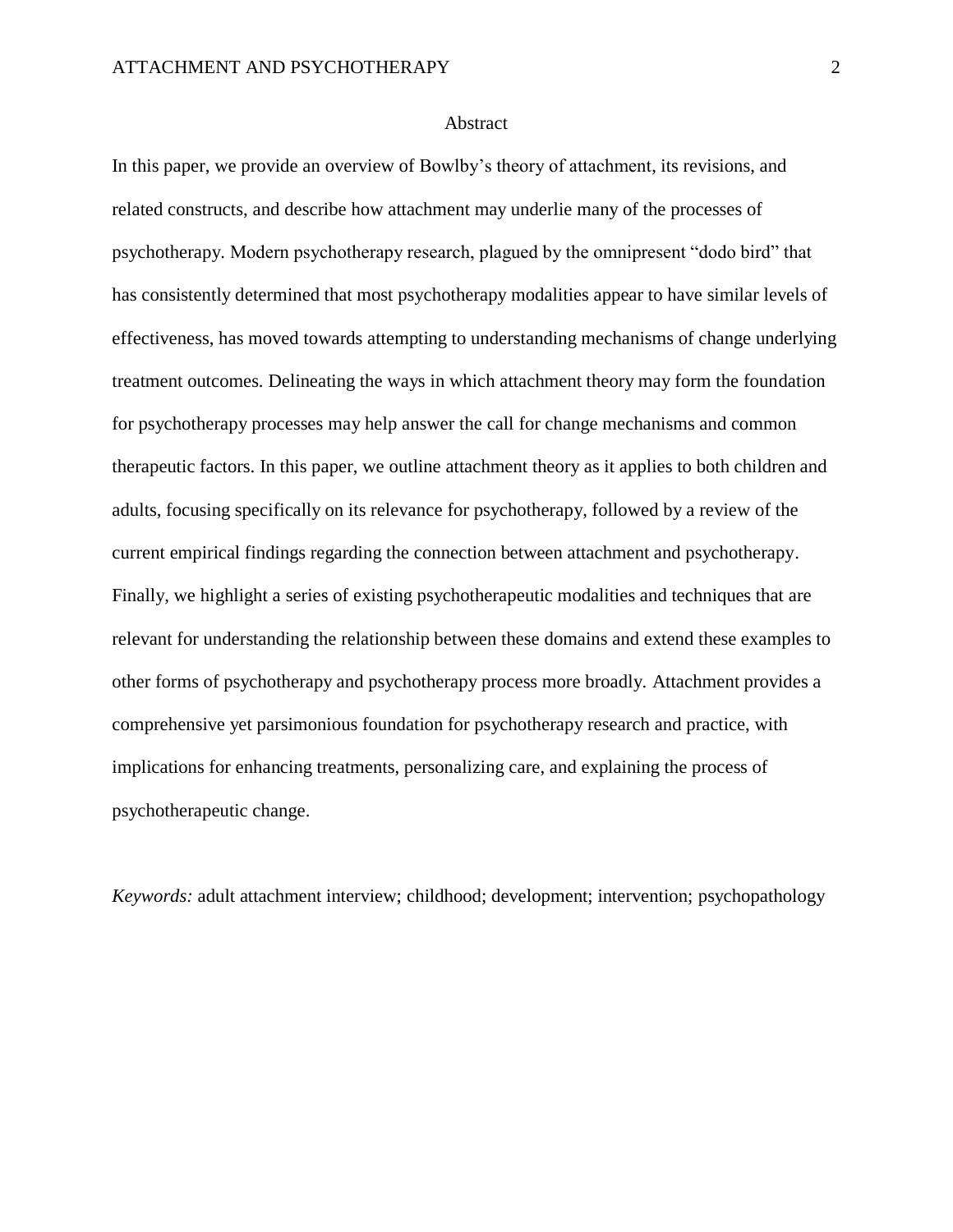Attachment and Psychotherapy: Implications From Empirical Research

John Bowlby and Mary Ainsworth's attachment theory and the subsequent research generated from it has resulted in attachment theory becoming one of the most influential frameworks in developmental psychology (Dixon, 2003). However, from its inception, Bowlby, a psychiatrist and psychoanalyst, conceptualized attachment theory as a clinical theory with relevance for guiding clinical practice. In this paper, we outline attachment theory as it applies to both children and adults, focusing specifically on its relevance for psychotherapy, followed by a review of the current empirical findings regarding the connection between attachment and psychotherapy. Finally, we highlight a series of existing psychotherapeutic modalities and techniques that are relevant for understanding the relationship between these domains and extend these examples to other forms of psychotherapy and psychotherapy process more broadly.

## **A Brief History and Overview of Attachment Theory**

John Bowlby's attachment theory (1969) is one of the most influential perspectives on lifespan development with implications for not only understanding psychopathology but also psychotherapy processes and principles (Dixon, 2002). Although Bowlby was a psychiatrist, psychoanalyst, and psychotherapist, much of the research on attachment theory has been carried out by developmental and social psychologists and has focused on normative aspects of attachment. However, Bowlby, as a developmental psychopathologist, conceptualized attachment theory as relevant not only to normal development but also psychopathology and more importantly for psychotherapy in particular.

Attachment theory emerged from Bowlby's clinical observations in his classic study of forty-four delinquent children, in which he noted the pervasiveness of interpersonal loss in these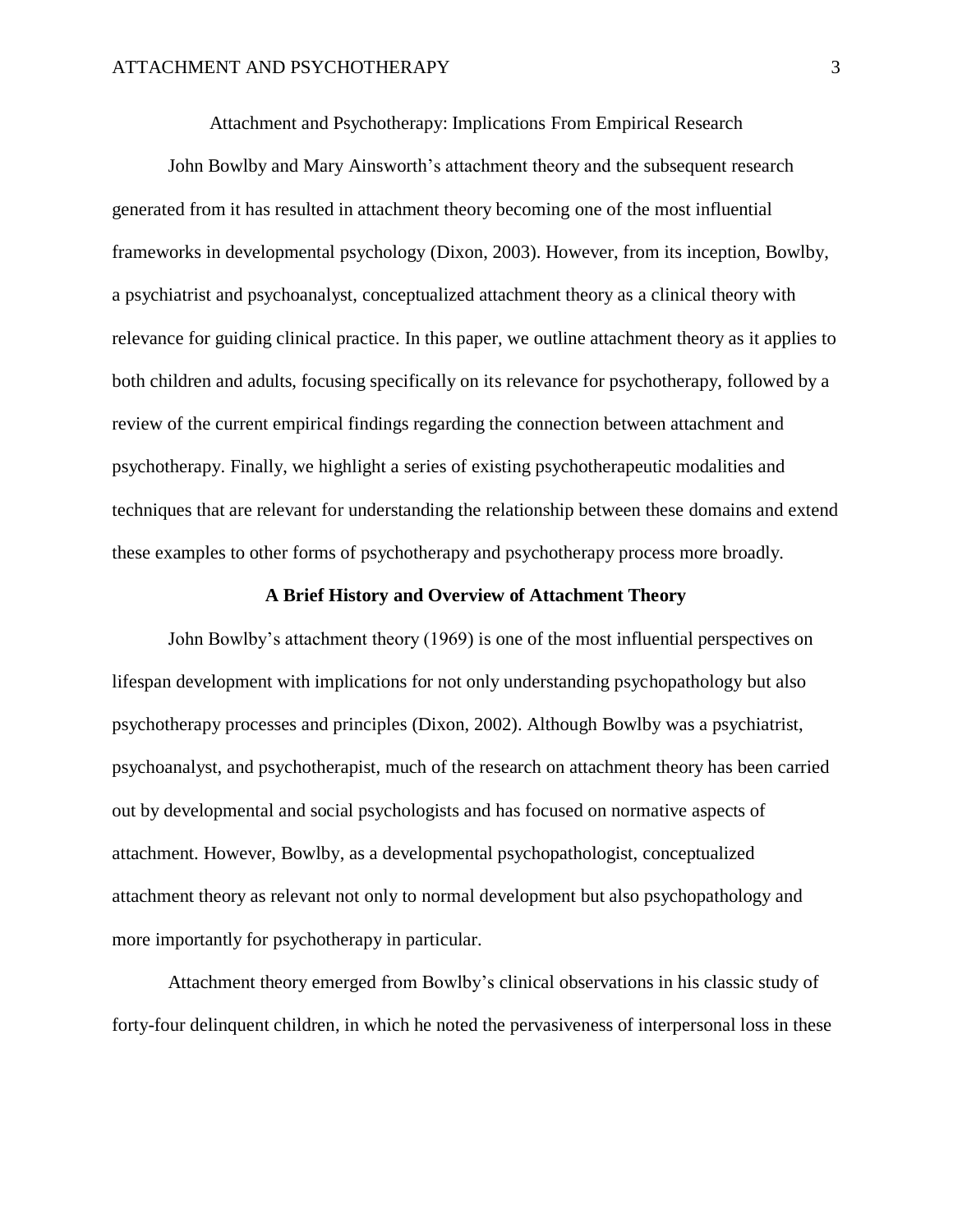children's lives. Attachment theory was further elaborated in his work with institutionalized children during World War II. His findings suggested pervasive disruptive consequences of caregiver deprivation in children temporarily separated from their primary caregivers. His observations further indicated that: "the young child's hunger for his mother's presence is as great as his hunger for food," and that her absence inevitably generates "a powerful sense of loss and anger," (Bowlby, 1969, p.xiii). Bowlby described the emotional attachment of an infant to his or her primary caregiver<sup>1</sup> and conceptualized this attachment and its associated separation anxiety as biologically functional within an evolutionary framework. He theorized this affectional bond serves the evolutionary function of maintaining the infant's proximity to its caregiver in the face of occasional separations. Infants who stay close to their caregivers are more likely to be safe from predators and to be better fed and cared for than infants who do not stay close to their mothers.

These clinical observations were elaborated and evolved out of Bowlby's interest in diverse scientific disciplines, including psychoanalysis, ethology, evolution, and cognitive and developmental psychology. He integrated principles from each of these areas to explain affectional bonding between infants and their caregivers and the long-term effects of early attachment experiences on personality development, interpersonal functioning, and psychopathology. Bowlby postulated that the attachment system was operative throughout the life-span—"from the cradle to the grave"—and across a wide variety of relationships, including the therapeutic relationship.

Early interactions between child and caregiver are at the core of attachment theory. The affectional bond that develops between caregiver and infant is the developmental nucleus of identity formation, intrapersonal regulation, and interpersonal attitudes, or "internal working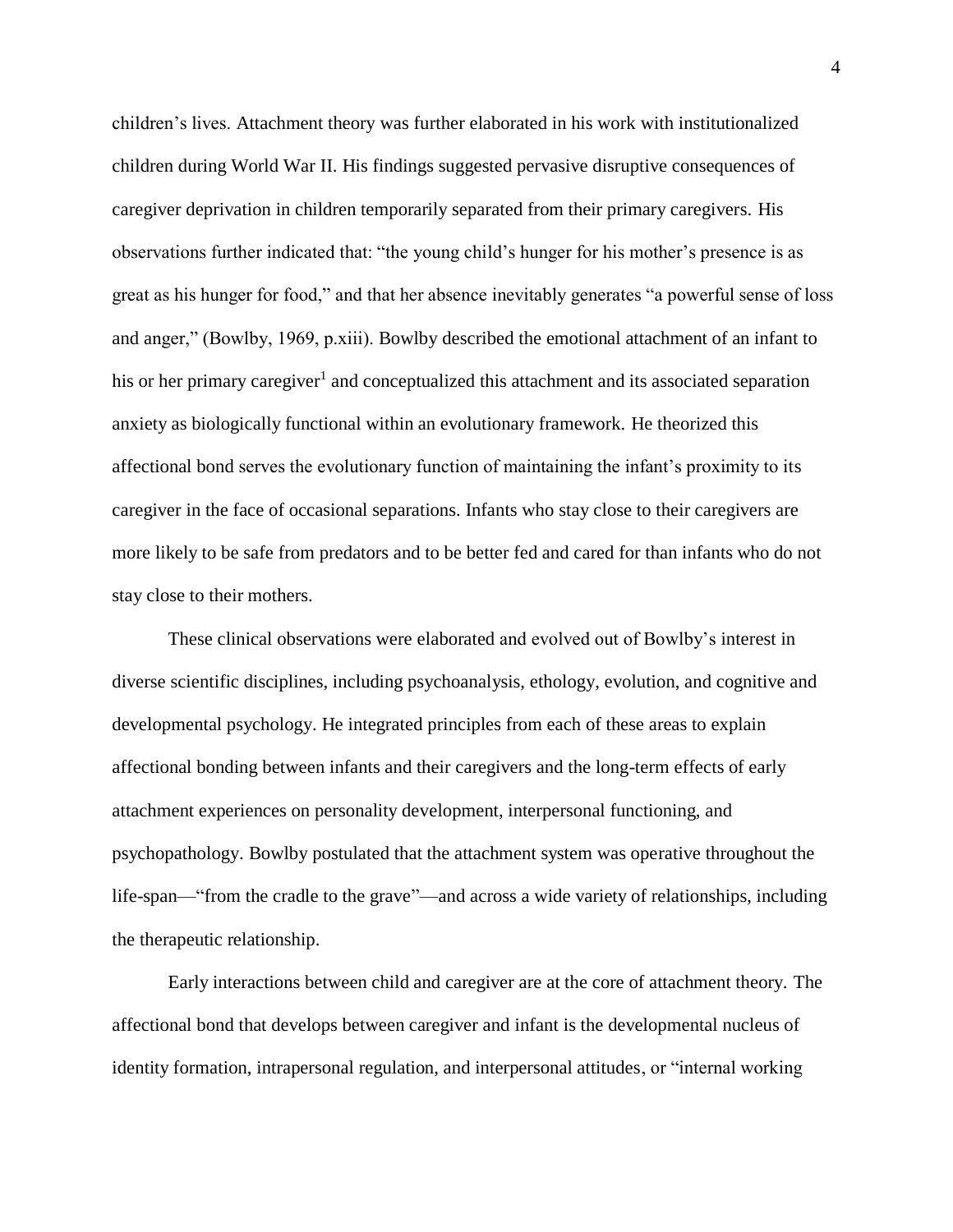models" of self and other (Bowlby, 1977). The attachment bond, according to Bowlby, is a complex, behavioural system that has functioned throughout human evolution to protect the infant from danger by seeking security from a caregiver guardian, thus enhancing the infant's likelihood of survival and eventual reproduction. At the same time, this bond promotes comfort during stressful periods, reducing negative affect and allowing the infant to develop a healthy, realistic, and coherent sense of self (Fonagy, 1999).

Although this adaptive form of attachment is perhaps ideal, Bowlby suggested that other modes of attachment exist. He hypothesized that security of attachment derives from a caregiver's reliable and sensitive provision of love and comfort, as well as food and warmth. Infants with a caregiver who meets their biological and psychological needs turn to their caregiver when experiencing distress, fear, or other needs (safe haven), while otherwise exploring their surroundings with a sense that the caregiver is looking out for them (secure base). However, if the infant's needs are not met by a caregiver, then adaptive attachment is disrupted. These infants are unable to garner support from their caregiver when distressed or are limited in their ability to explore during stress-free times. Thus, differences in styles of behaviour surrounding the caregiver as safe haven and secure base reveal underlying disparities in the formation of the infant-caregiver bond.

Bowlby believed that attachment insecurity, although originally an adaptive set of strategies designed to manage distress, increases vulnerability to psychopathology and could be linked to specific types of difficulties that arise. Bowlby suggested that the disruption of healthy and adaptive attachment bonds might lead to "the many forms of emotional distress and personality disturbance, including anxiety, anger, depression, and emotional detachment" (Bowlby, 1977, p. 127). Several meta-analyses and systematic reviews of the extensive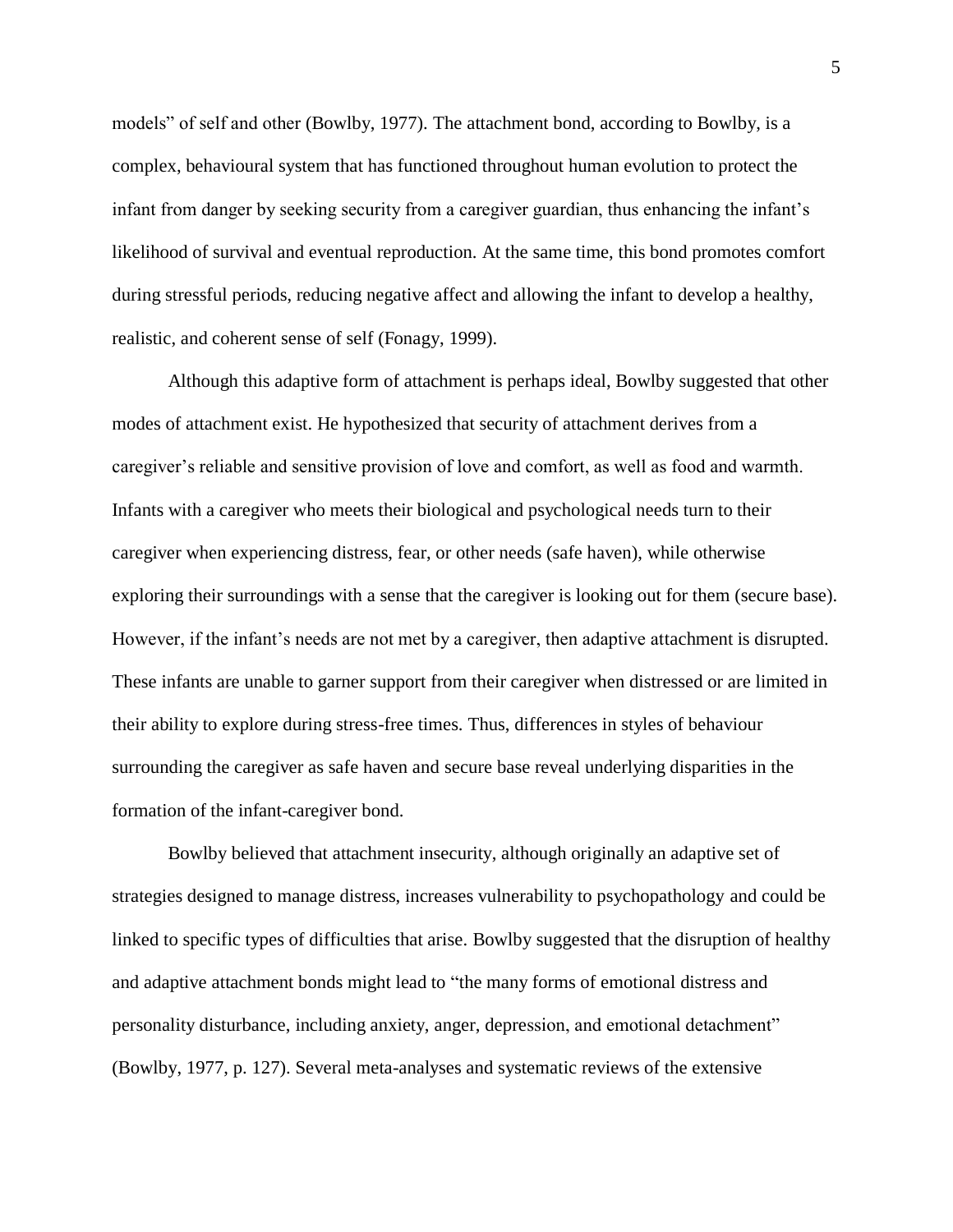attachment literature have confirmed Bowlby's hypotheses, finding insecure attachment styles to be implicated in a wide range of child and adult psychopathology and clinical disorders (Fearon et al., 2010; Levy, Ellison, Scott, & Bernecker, 2011; Madigan, Atkinson, Laurin, & Benoit, 2013; Mikulincer & Shaver, 2007).

## **Attachment in Adulthood**

Based on Bowlby's (1977) contention that the attachment system remains active throughout the lifespan, various investigators in the mid-1980's (e.g., Hazan & Shaver, 1987; Kobak & Sceery, 1988; West & Sheldon, 1988) independently began to apply the tenets of attachment theory to the study of adult behaviour and personality. Mary Main and her colleagues (George, Kaplan, & Main, 1985), from the developmental tradition of Ainsworth, developed the Adult Attachment Interview (AAI), a one-hour attachment-history interview, noting that features in interviews with parents of infants reliably predicted the Strange Situation behaviour of their children. The interview enquires into early relationships and attachment related events with one's parents as well as for the adult's sense of the way these relationships and events had affected adult personality, "by probing for both specific corroborative and contradictory memories of parents and the relationship with parents" (Main et al., 1985 p. 98). Three major patterns of adult attachment were initially identified: secure, dismissing and enmeshed/preoccupied; and later two additional categories were identified: unresolved and "cannot classify". The first three categories parallel the attachment classifications originally identified in childhood (Ainsworth, Blehar, Waters, & Wall, 1978), and the unresolved classification parallels a pattern Main later described in infants (Main & Weston, 1981). A number of studies found that AAI classifications, based on reports of interactions with their own parents could predict their children's Strange Situation classifications (see van IJzendoorn, Juffer, & Duyvesteyn, 1995, for a review). Additionally, a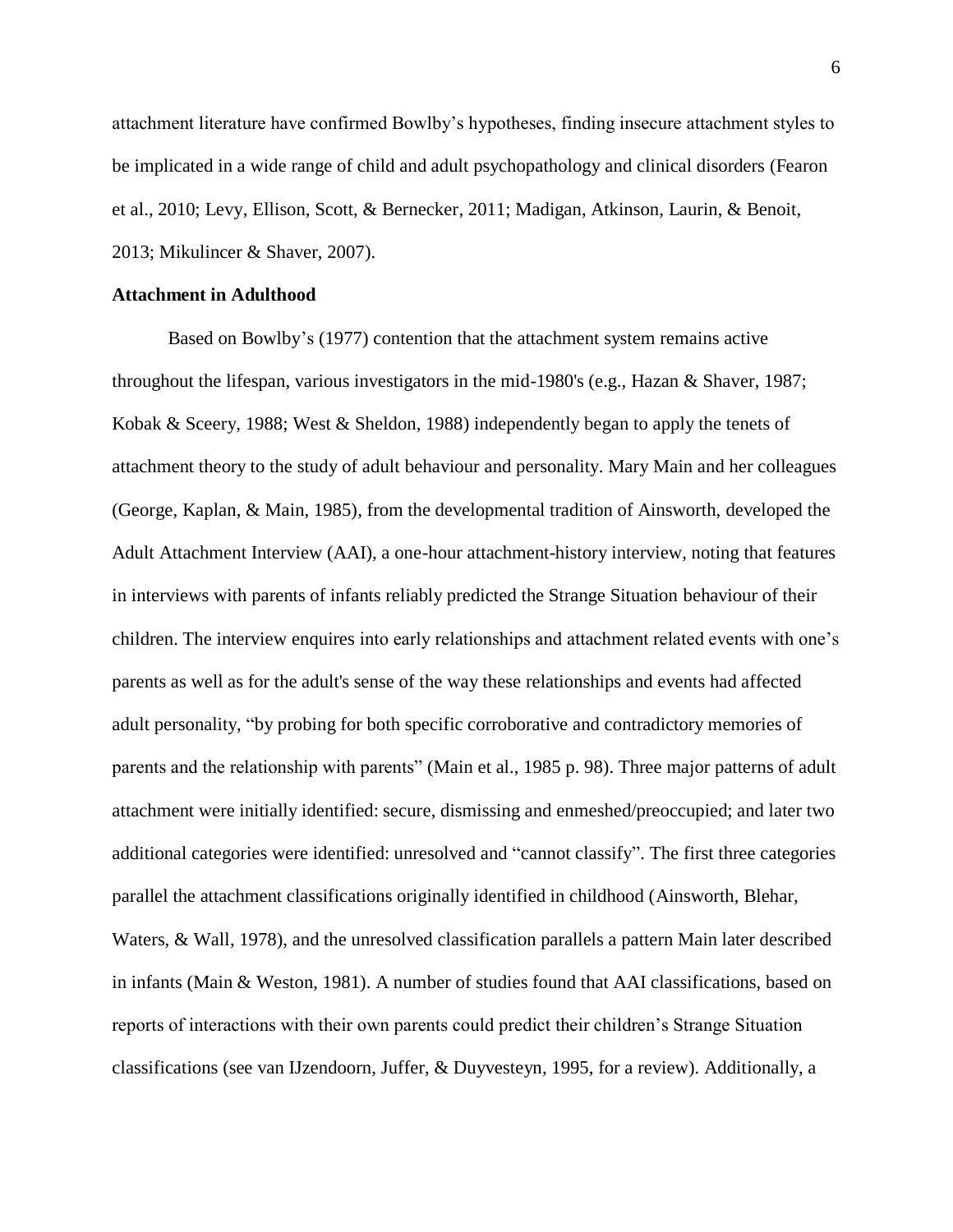growing body of research (Lewis, Feiring, & Rosenthal, 2000; Waters, Hamilton, & Weinfield, 2000) examining attachment continuity suggests that patterns of attachment are both relatively stable over long periods of time *and* subject to change, influenced by a variety of factors including ongoing relationships with family members, new romantic relationships, traumatic life events, and possibly psychotherapy (Fraley, 2002; Waters et al., 2000).

In contrast to Main's focus on relationships with parents, Hazan and Shaver (1987), from a social psychological perspective, extrapolated the childhood attachment paradigm to study attachment in adulthood by conceptualizing romantic love as an attachment process. They translated Ainsworth's secure, avoidant, and anxious-ambivalent attachment patterns into a paper-and-pencil measure of adult attachment styles, allowing easy study of attachment with much larger samples. Based on Bartholomew's (1990) conceptual framework of positive models of self and other, and using the advantage of large amounts of data, Brennan, Clark, and Shaver (1998) summarized factor analytic data from 1,086 participants suggesting that positive models of self and other indicate secure attachment styles, whereas increasingly negative models of self suggest increased attachment anxiety and increasingly negative models of others suggest increased attachment avoidance. Although attachment categories show poor consistency between the AAI and self-report measures (Crowell, Fraley, & Shaver, 2008), attachment anxiety and avoidance correlate well across measures (Shaver, Belsky, & Brennan, 2000). In a host of studies since 1987, the attachment dimensions of anxiety and avoidance have significantly predicted relationship outcomes (e.g., satisfaction, breakups, commitment), patterns of coping with stress, couple communication, general well-being, and even phenomena such as religious experiences and patterns of career development (see Mikulincer & Shaver, 2007, for a review).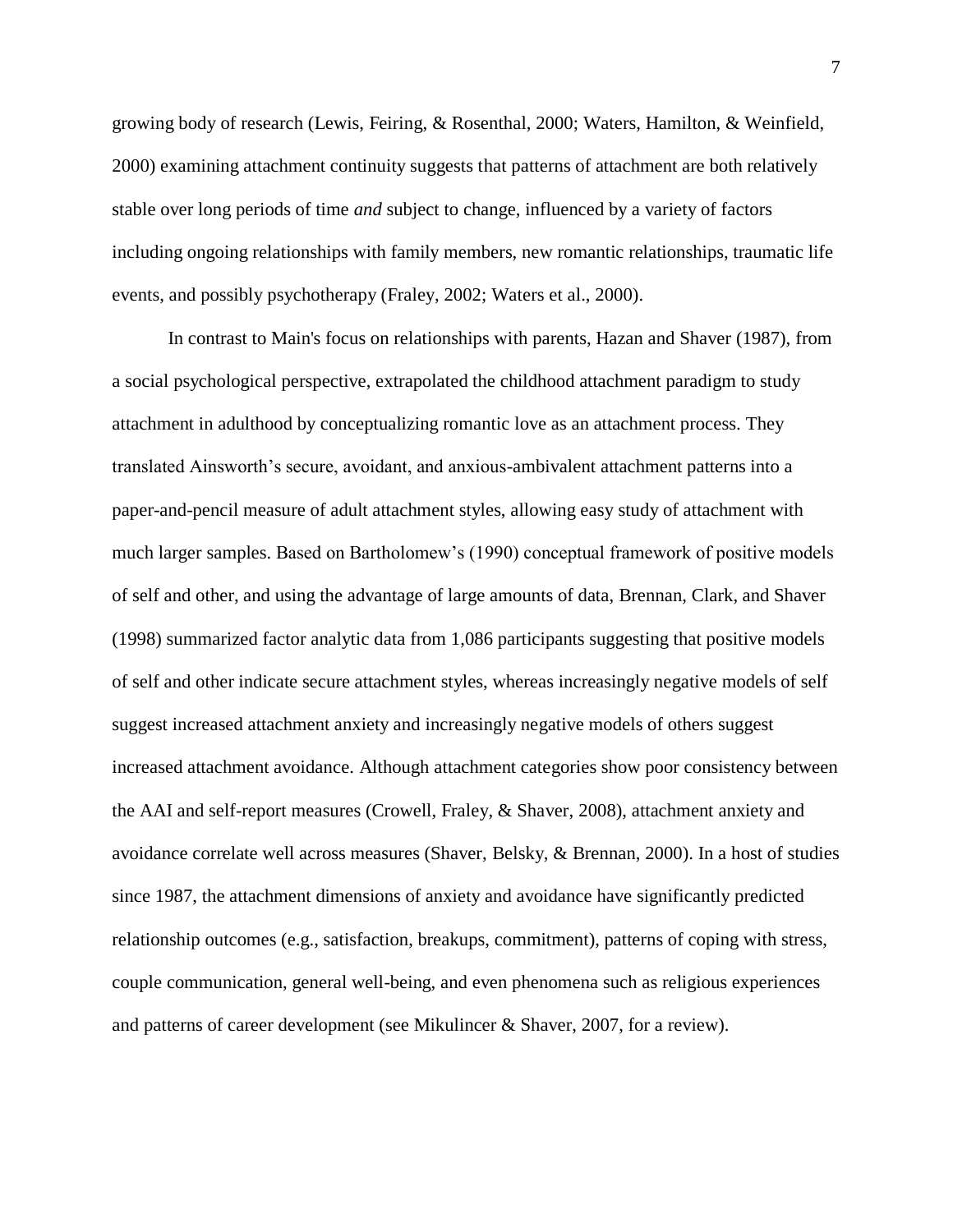Some have posited that fearful attachment—the confluence of both high attachment anxiety and high attachment avoidance—may confer the greatest risk for maladaptive functioning (Dutton, Saunders, Starzomski, & Bartholomew, 1994). However, empirical evidence has indicated that at least some adults high in fearful attachment may in fact be welladjusted and have integrated and individuated internal working models, although they may have experienced early attachment ruptures (e.g., Levy, Blatt, & Shaver, 1998). As Levy and colleagues' (1998) write, these individuals "have had a difficult time with their parents but have achieved structural sophistication in their parental representations" (p. 416), akin to previous conceptualizations of the "earned secure" individual. This may indicate the importance of evaluating attachment anxiety and avoidance as independent domains in terms of their associations with psychotherapy, which we attempt below. To promote the comprehensiveness of our review, we include research utilizing both categorical and dimensional assessments of attachment from both the developmental and social psychological traditions.

It is worth noting that individuals do not always display the same attachment attitudes towards all significant others in their life, suggesting a multiplicity of attachment tendencies for a given individual. However, evidence has also indicated consistency in attachment patterns across individuals in one's environment, suggesting the presence of a *general* attachment style one recruits in the interpersonal context (e.g., Markiewicz, Lawford, Doyle, & Haggart, 2006), which may prove an important focus of intervention and therapy implications.

#### **Attachment and Psychotherapy**

Given the importance of close others in the development and maintenance or alteration of attachment styles throughout the lifespan, Bowlby believed that attachment theory had particular relevance for psychotherapy. The chief role of the therapist, according to Bowlby, is "to provide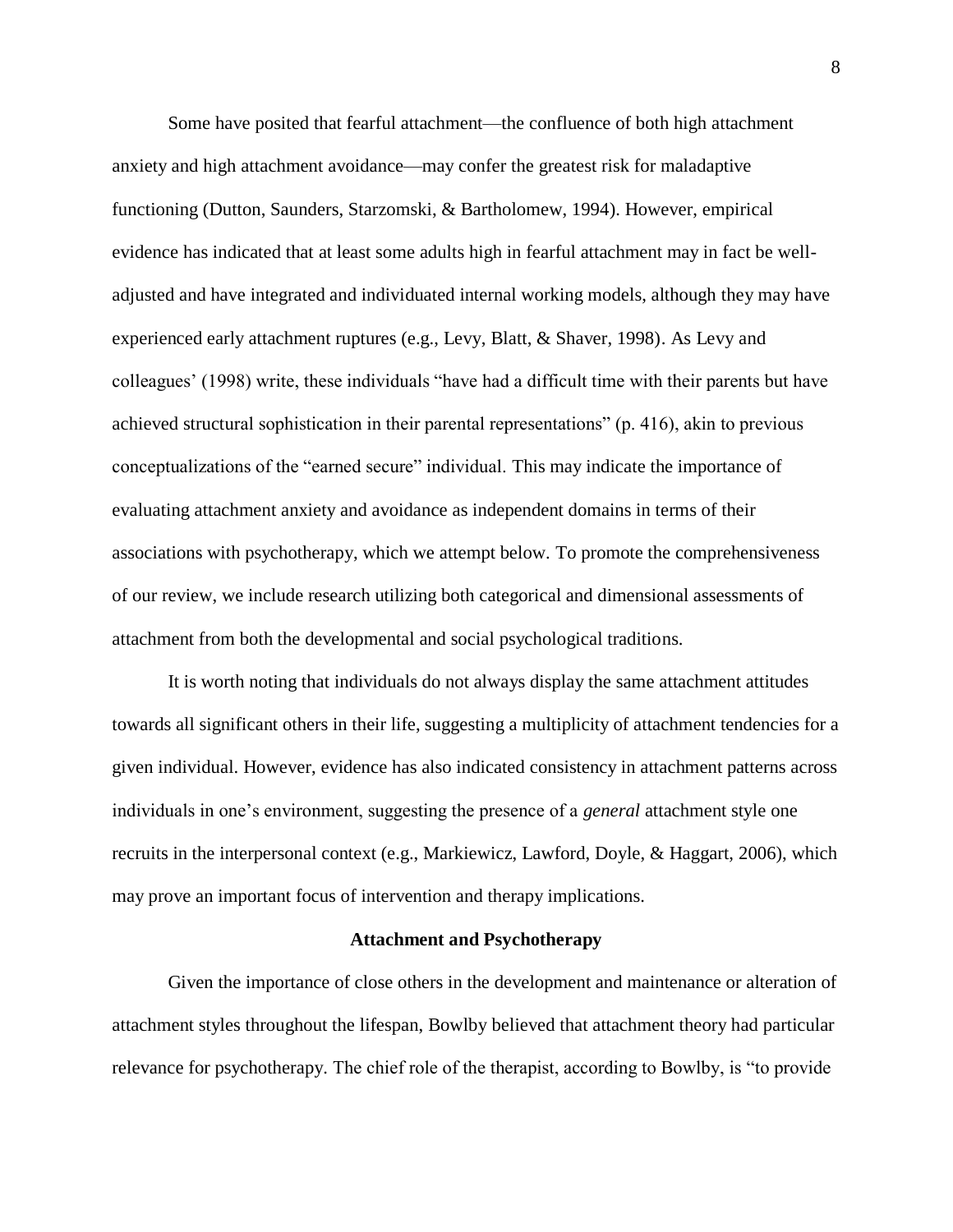the patient with a temporary attachment figure" (Bowlby, 1975, p. 191) through which the patient might gain access to "a secure base from which to explore both himself and also his relations with all those with whom he has made or might make, an affectional bond" (Bowlby, 1977; p. 421). Furthermore, he outlined six key goals of psychotherapy related to the theory of attachment: 1) Establishing a secure base, which involves providing patients with a secure base from which they can explore the painful aspects of their life in a supportive and caring environment; 2) Exploring past attachments, which involves helping patients explore past and present relationships, including their expectations, feelings, and behaviours; 3) Exploring the therapeutic relationship, which involves helping the patient examine the relationship with the therapist and how it may relate to relationships or experiences outside of therapy; 4) Linking past experiences to present ones, which involves encouraging awareness of how current relationship experiences may be related to past ones; 5) Revising internal working models, which involves helping patients to feel, think, and act in new ways that are unlike past relationships. Patients may present with multiple contradictory internal working models, and the therapist, through the interpersonal dynamics that arise in therapy, may help the patient to foster the most adaptive models of behaviour; and 6) Providing a safe haven during times of distress. Although this safe haven initially exists only concretely in the therapy room itself, it may eventually become representational, internalized by the patient such that he or she can utilize it at will to reduce distress even when the therapist is not present.

There are a number of ways that attachment and psychotherapy intersect (see Levy, 2013). Attachment theory has formed the foundation of several interventions for psychological disorders, and principles of attachment theory have been incorporated into other indirectly related forms of psychotherapy. Patients' attachment style and reflective functioning has been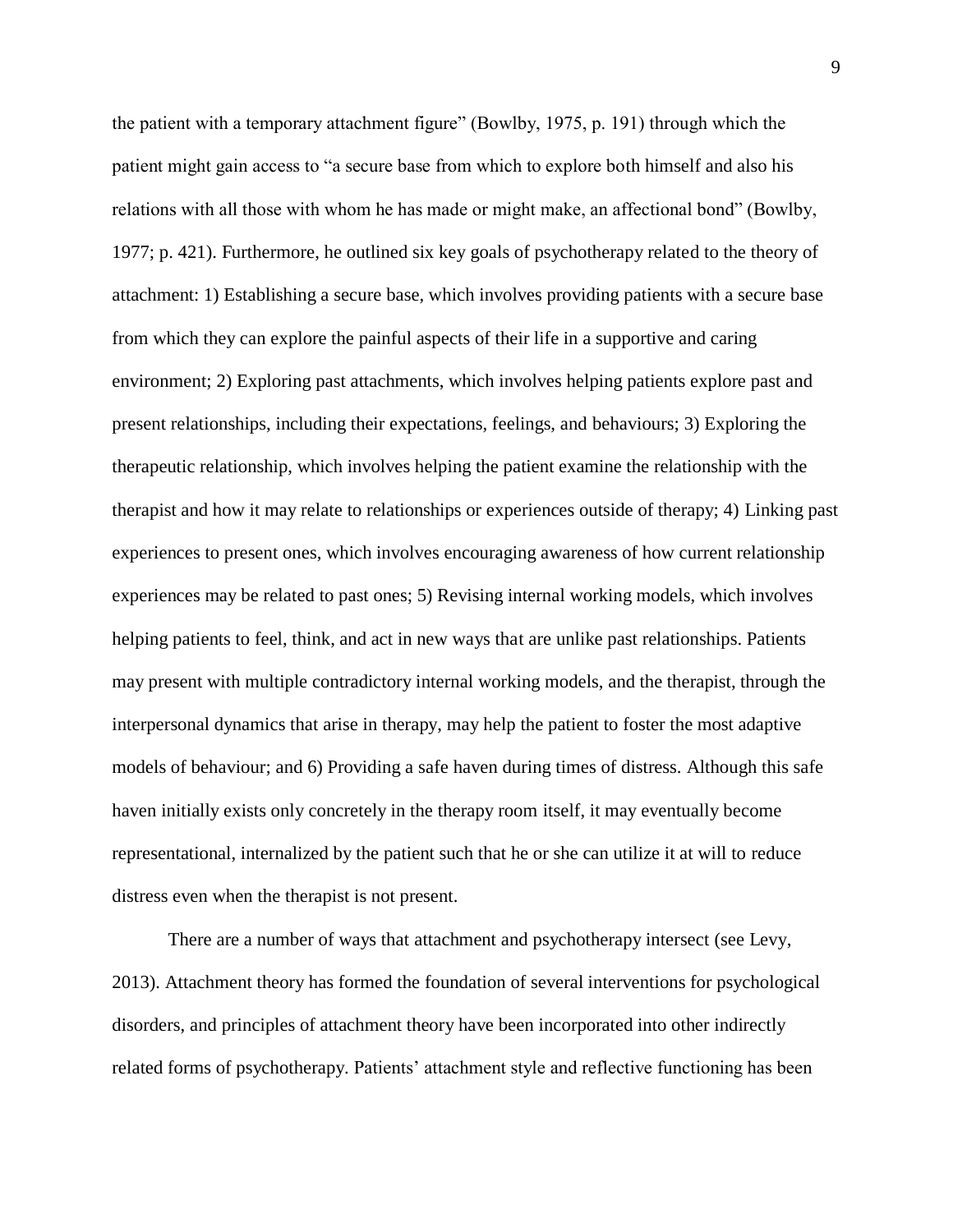examined as both a predictor and indicator of treatment outcome, and some literature has examined the different roles attachment styles play in various treatment orientations. Attachment processes have also been examined during psychotherapy sessions as a measure of psychotherapy process and mechanisms of change. Although many have provided extensive theoretical and clinical expositions of the intersection of attachment theory and psychotherapy (Borelli & David, 2004; Costello, 2013; Daniel, 2006; Eagle, 2013; Fonagy, 2001; Holmes, 2014; Lieberman & Zeanah, 1999; Obegi & Berant, 2009; Slade, 2000; Wallin, 2007; see also Levy, 2013), we aim to augment such work with a review focused specifically on the existing empirical treatment literature relevant to the confluence of attachment and psychotherapy and the clinical implications of this literature.

There are a range of psychotherapy modalities that have been developed based on attachment theory. These treatments are predominantly designed for children, given the strong developmental emphasis of attachment theory and the especial relevance of attachment attitudes and behaviour to caregiver-child interactions. However, several treatments for adults, both explicitly and implicitly derived from attachment theory, have likewise been developed and empirically tested. These have generally been utilized in the treatment of disorders with a strong relational component, such as personality disorders, a debilitating and long-standing form of psychopathology that tends to involve insecure attachment (Levy, Johnson, Clouthier, Scala, & Temes, 2015). For this reason, many of the treatments (specifically those for adults) that we discuss below are designed for individuals with personality or related pathology.

#### **Attachment-Based Child Interventions**

In the 1980s and 90s, a series of parent-child interventions and psychotherapies were developed (Table S1) that generally derive from psychodynamic theory, although often with the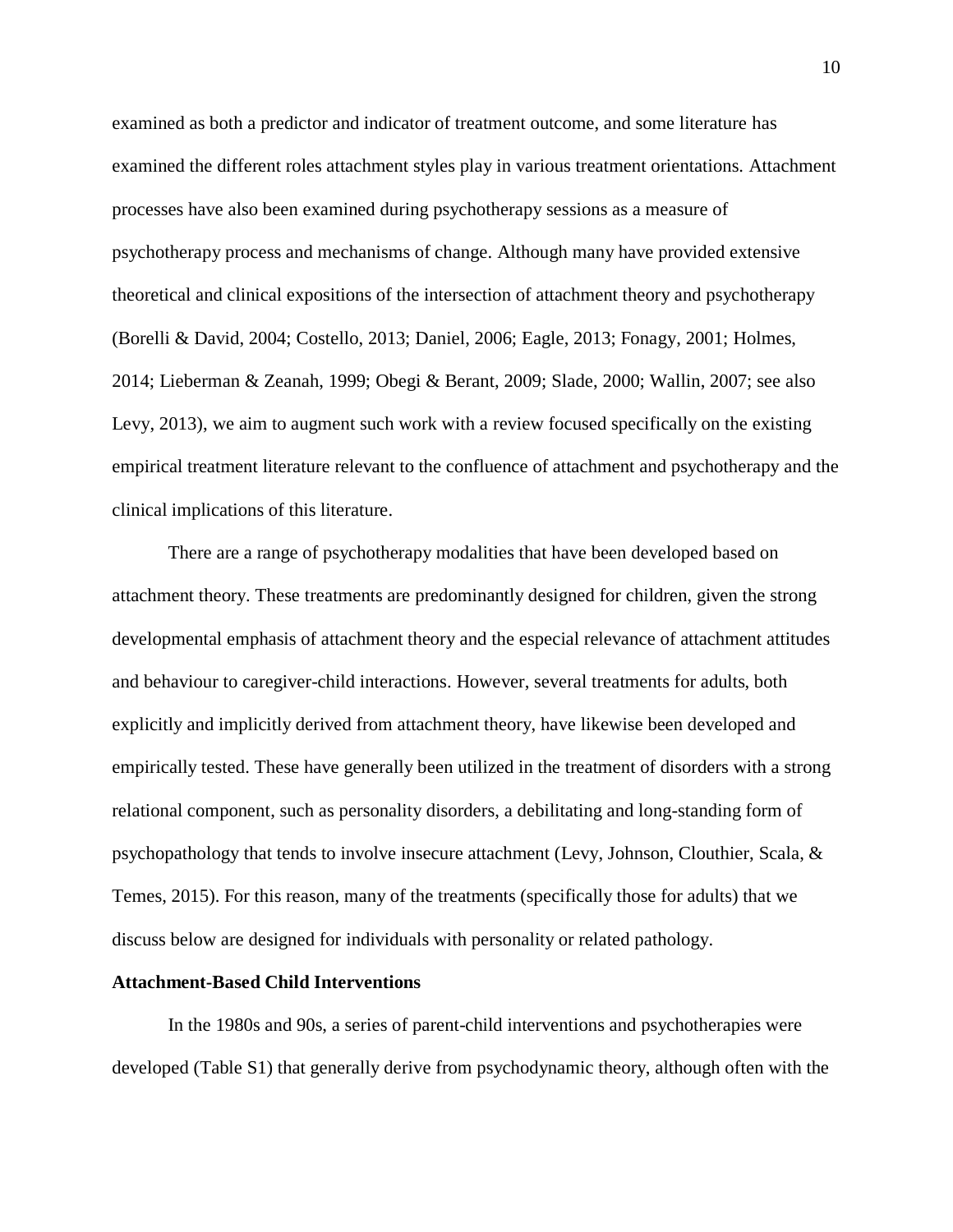incorporation of other intervention components such as direct modifications of the home environment or explicit focus on parent and/or child strengths. These and later intervention programs tend to be quite integrative and influenced by developmental theory and family and community systems models. These interventions tend to focus on 1) improving caregiver sensitivity, empathy, and responsiveness, 2) fostering child self-efficacy and autonomy, and 3) increasing the reciprocity and emotional engagement between child and caregiver. Although not all of these interventions have received empirical support for their efficacy, several have shown improvements in primary attachment-related outcomes, reductions in maltreatment, and other gains in caregiver-child relationship quality and family well-being (e.g., Lieberman & Zeanah, 1999).

The majority of more recent attachment-based interventions for caregivers (generally mothers) and their children tend to focus on the real-life attachment behaviour that plays out in the caregiver-child dyad (Table S1). Such behaviour—displayed in communication, play, and other parent-child interactions—becomes the content of assessment of dysfunctional patterns between parent and child, the target of modification and improvement, and often the tool by which such improvement is made. Several forms of attachment-based child intervention utilize video recordings of child-parent interactions, along with psychoeducation and discussion of recorded interactions, to facilitate this process. The "Circle of Security" intervention (Hoffman, Marvin, Cooper, & Powell, 2006) incorporates tape review, group discussion, didactics, and psychoeducation about positive and sensitive caregiving and has a series of studies providing at least some support for its efficacy. Van Zeijl and colleagues' (2006) have also developed a video-feedback intervention for parents that focuses on therapists and parents reviewing and discussing recorded interactions between parents and their children, with an emphasis on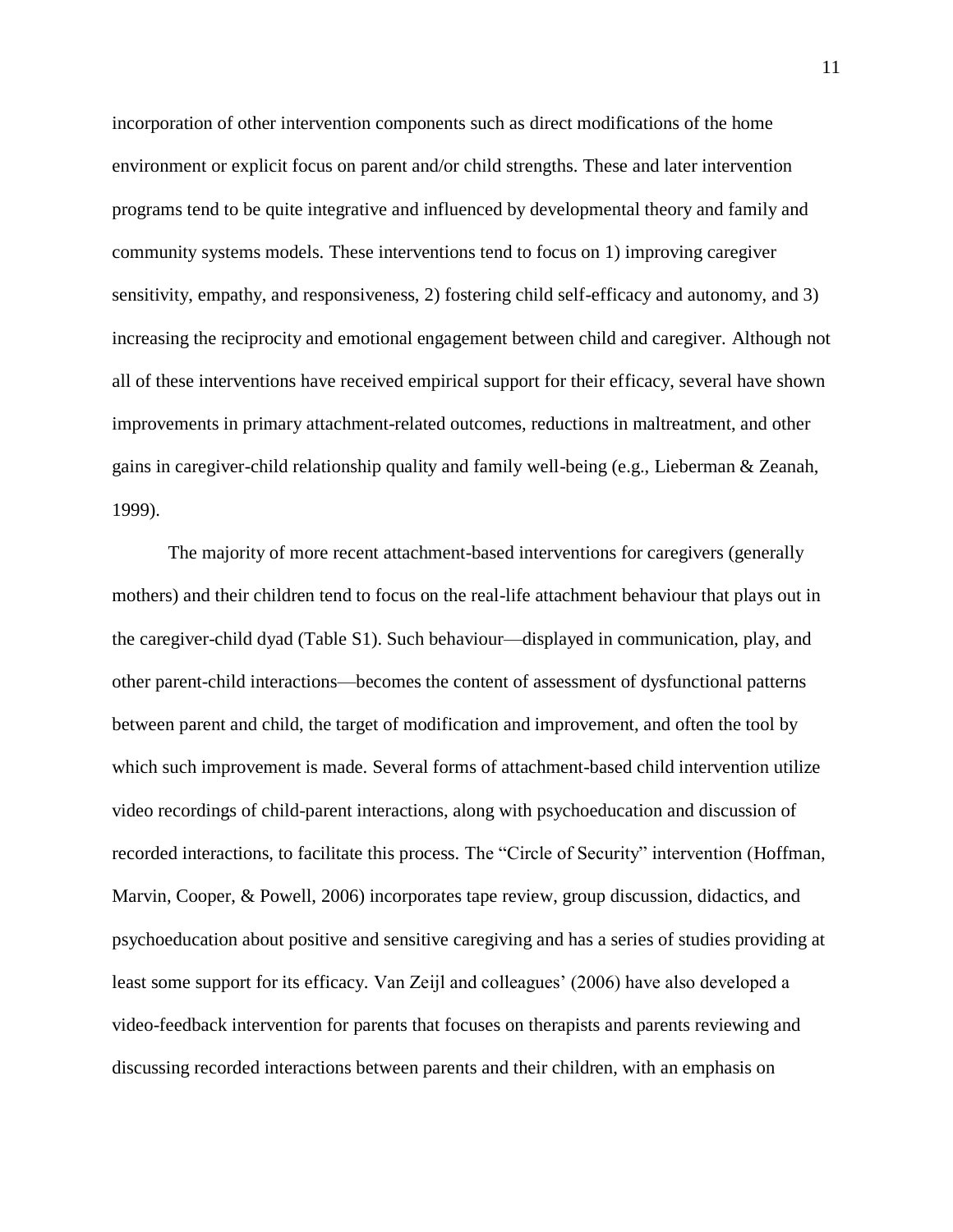pointing out and reinforcing sensitive behaviours already being engaged in by caregivers, and has been shown to be helpful (compared to a non-intervention control) in increasing sensitive behaviours and discipline by mothers and decreasing externalizing behaviours on the part of 1- to 3-year-old children.

Focusing directly on dyadic interactions in real-time (i.e., not recorded), Cohen and colleagues' (1999) "Watch, Wait, and Wonder" intervention, a psychodynamically informed mother-infant therapy, utilizes infant-led play to enhance infants sense of autonomy and security of attachment, as well as improve mother's reciprocity in interactions. This intervention has also been shown to improve infants' level of cognitive and emotional functioning (e.g., improvements on Bayley Scales) and mothers' sense of competence with their children over and above standard mother-infant psychotherapy, which does not focus on the attachment relationship or infant-led interactions. Similarly, the attachment/object-relations focused toddler-parent psychotherapy of Cicchetti, Toth, and Rogosch (1999) aims to increase positivity and mentalizing during interactions between mothers and their children. This intervention utilizes in-the-moment modeling of introspection and taking the mind of another by the therapist to enhance mother's ability to mentalize and increase their own sensitivity, responsivity, and attunement to their children. This intervention has also proved efficacious, including for children's cognitive capabilities, although maternal psychopathology (specifically depression) did not improve.

Reviews and a meta-analysis of the attachment intervention literature find consistent support for interventions that focus on behavioural patterns, either in person or via video recordings, and that include psychoeducation regarding healthy parent-child interactions and effective parenting (Bakermans-Kranenburg, van IJzendoorn, & Juffer, 2003; Olds, Sadler, & Kitzman, 2007). These also suggest that home visits by trained nurses and specific short-term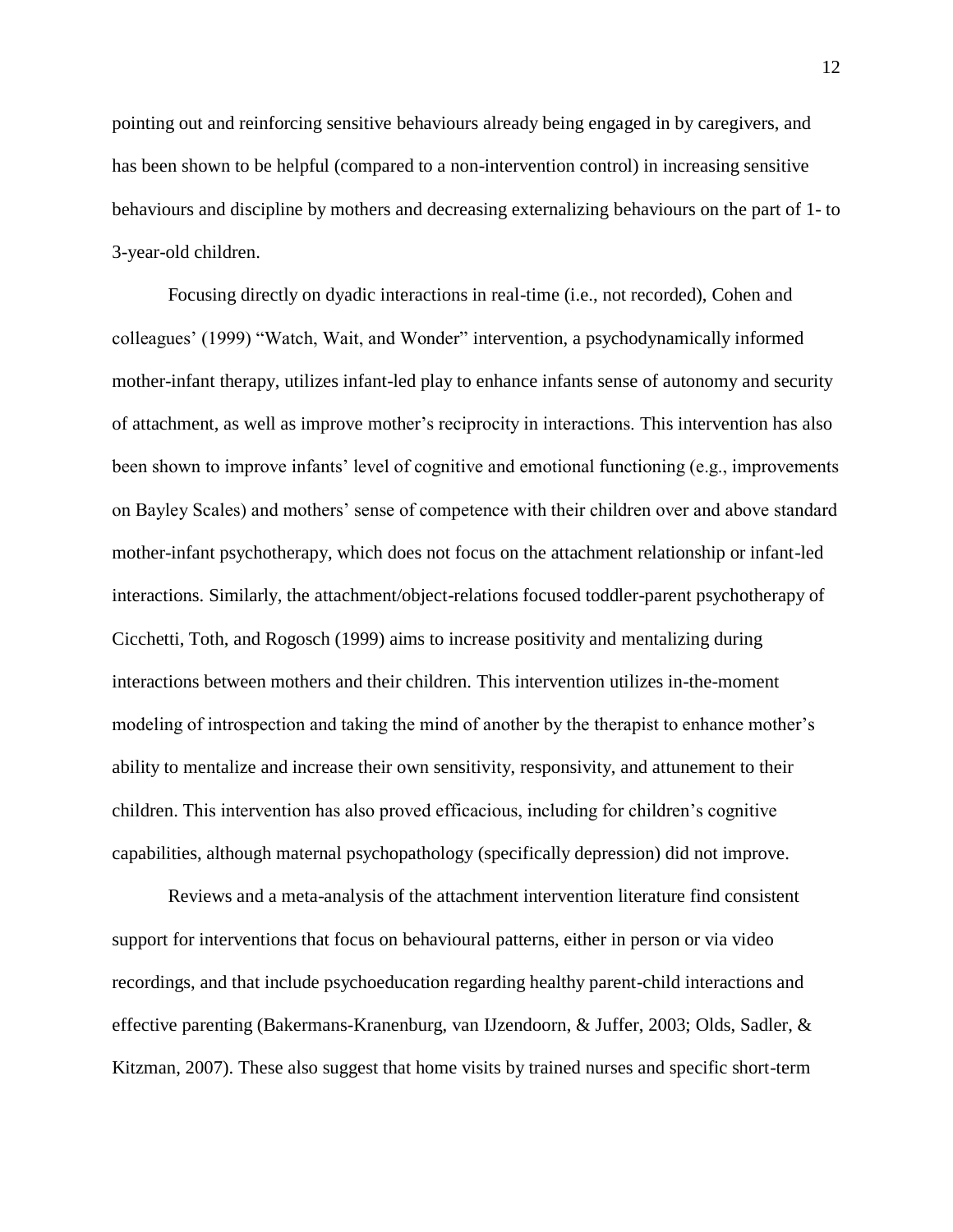behaviour-focused interventions may be especially beneficial. Olds and colleagues' (2007) review further suggests the importance of taking into account and promoting the *physical* wellbeing of the child in intervention work. Furthermore, high-risk groups (e.g., maternal psychopathology, low socioeconomic status) may benefit most from attachment-focused parentchild interventions in terms of the outcomes described before and that treatments targeting these populations, rather than broad-band treatments for all parents, may be most cost-effective.

## **Attachment-Based Adult Interventions**

Despite the overwhelming prevalence of child-oriented attachment-based therapies, at least three treatments for adults deriving explicitly from attachment theory have received empirical support for a range of psychological concerns (Table S2). Perhaps the most explicitly based on attachment theory is Interpersonal Psychotherapy (IPT; Klerman, Weissman, Rounsaville, & Chevron, 1984). IPT originates from interpersonally oriented psychodynamic Neo-Freudian theory, most notably from the work of Karen Horney, Harry Stack Sullivan, Erich Fromm, Clara Thomason, and Frieda Fromm-Reichmann. The origin of interpersonal psychotherapy can also be seen in Franz Alexander and Thomas French's concept of therapy as a corrective emotional experience between the therapist and the patient. IPT was originally conceptualized as deriving from psychodynamic psychotherapy, and particularly the writings of Sullivan and Bowlby, although it also resembles cognitive-behavioural therapy (CBT) in that it is a structured, manualized, and time-limited approach that involves formal assessments and psychoeducation and employs homework assignments. Building on the importance of a secure base and safe haven for fostering attachment security, in IPT the therapist is active, collaborative, and empathic. The therapist tends to present in a warm, compassionate manner. In being active, the therapist tries to balance not being too directive or dependence promoting.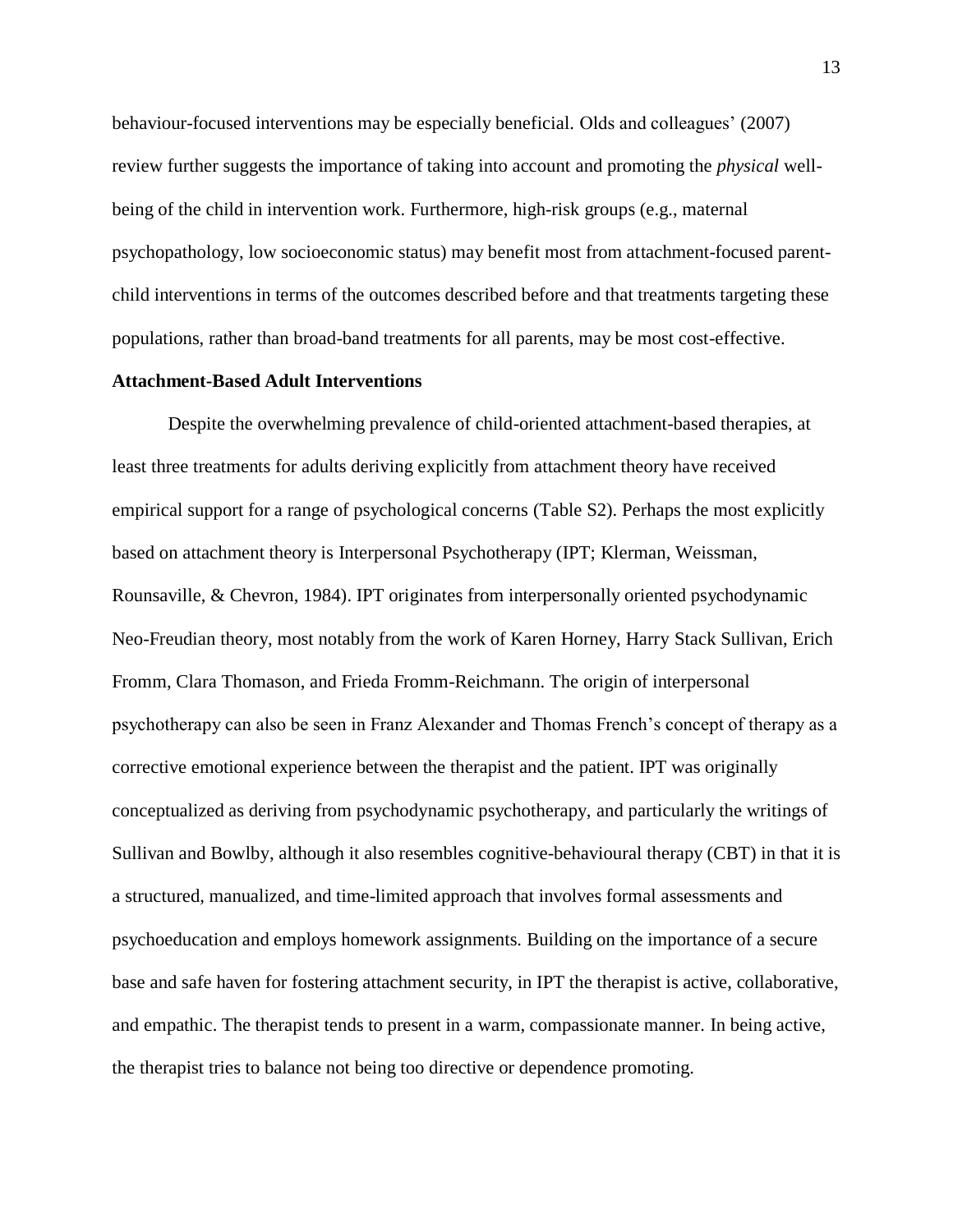IPT garnered significant attention through the National Institute of Mental Health's Treatment of Depression Collaborative Research Program, which suggested that IPT is equally as effective as cognitive-behavioural therapy (often considered the "gold standard" depression treatment) for major depressive disorder (MDD). IPT has since been expanded/modified to address other problems, such as eating disorders and addiction (e.g., Carroll, Rounsaville, & Gawin, 2009). It is worth noting that Attachment-Based Family Therapy (ABMT), a highly similar treatment to IPT for adolescents, has found improvements in depression, suicidality, hopelessness, anxiety, internalizing and externalizing behaviours, and family conflict (Diamond et al., 2010), further indicating the utility of this attachment-based therapy.

A second treatment that explicitly draws on attachment theory is emotion focused therapy (EFT) for couples. The Attachment Injury Resolution Model was developed within the EFT framework to enhance communication and closeness within couples (Makinen & Johnson, 2006). This trauma-informed model addresses "attachment injuries," moments of a breach of trust or acts that impinge on relationship quality as the focus of resolution and repair in relationships. Therapy conducted in this model unfolds via three steps: First, the therapist assists the couple to identify and contextualize difficult emotions in an attachment framework (e.g., discussing fears of closeness or loss). Second, communication regarding needs and related interpersonal risk-taking is encouraged, promoting at attachment bond between the members of the couple, consistent with evidence suggesting positive relationship-building interactions may foster attachment security (Mikulincer & Shaver, 2007). Third, as attachment security increases, other more logistical or secondary relationship concerns (e.g., drinking problems) can be addressed and resolved in the context of a strong attachment.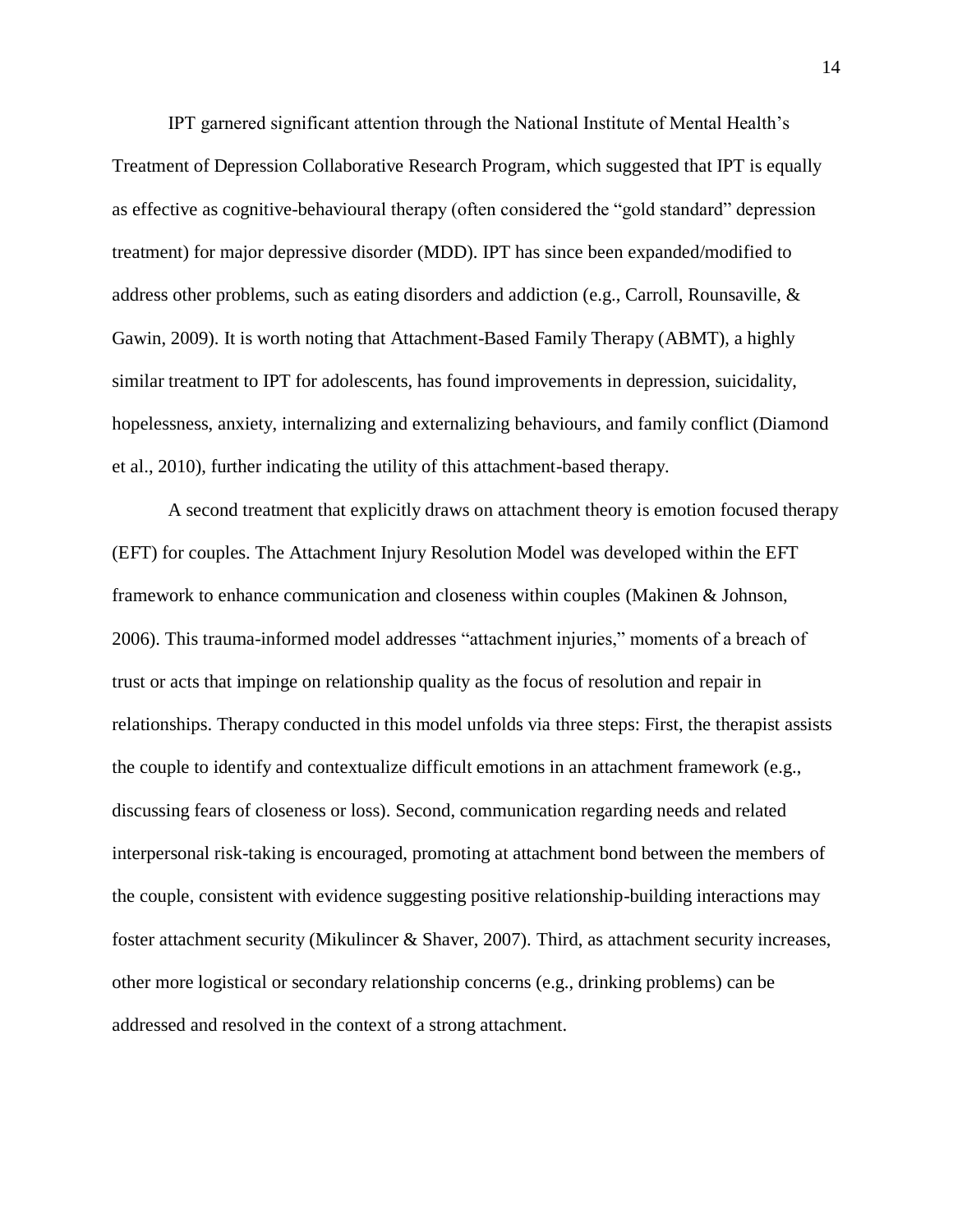Although the evidence is preliminary and based largely on an uncontrolled clinical trial, empirical research on the Attachment Injury Resolution Model in EFT has focused on the *process* of change as delineated by this model. Specifically, evidence suggests that the processes of emotional exploration of attachment injuries, as well as the attachment-informed resolution of such injuries, predicted outcome (e.g., relationship quality, forgiveness) among patients in EFT compared to those couples who did not successfully navigate such resolutions (Makinen & Johnson, 2006). Furthermore, such gains appeared stable over a 3-year follow-up period (Halchuk, Makinen, & Johnson, 2010), providing further support for the benefit of this intervention.

A third treatment built explicitly on the foundation of attachment theory, and which has received considerable empirical and theoretical attention (primarily for the treatment of borderline personality disorder [BPD]), is Bateman and Fonagy's (1999) mentalization based treatment (MBT). MBT is based on the developmental theory of mentalizing (Fonagy et al., 1995), which integrates philosophy (theory of mind), ego psychology, Kleinian theory, and attachment theory, and of which reflective function is a core aspect. Fonagy and Bateman (2006) posit that the mechanism of change in MBT involves the social-cognitive-affective capacity for mentalization—the capacity to think about mental states in oneself and in others in terms of wishes, desires, and intentions. Mentalizing involves both 1) implicit or *unconscious* mental processes that are activated along with the attachment system in affectively charged interpersonal situations and 2) coherent integrated representations of mental states of self and others.

Bateman and Fonagy have conducted two large-scale randomized controlled trials (RCTs) of MBT supporting its use for BPD (Bateman & Fonagy, 1999; 2009). Both trials found 18 months of MBT (both a day hospital program and outpatient treatment) to outperform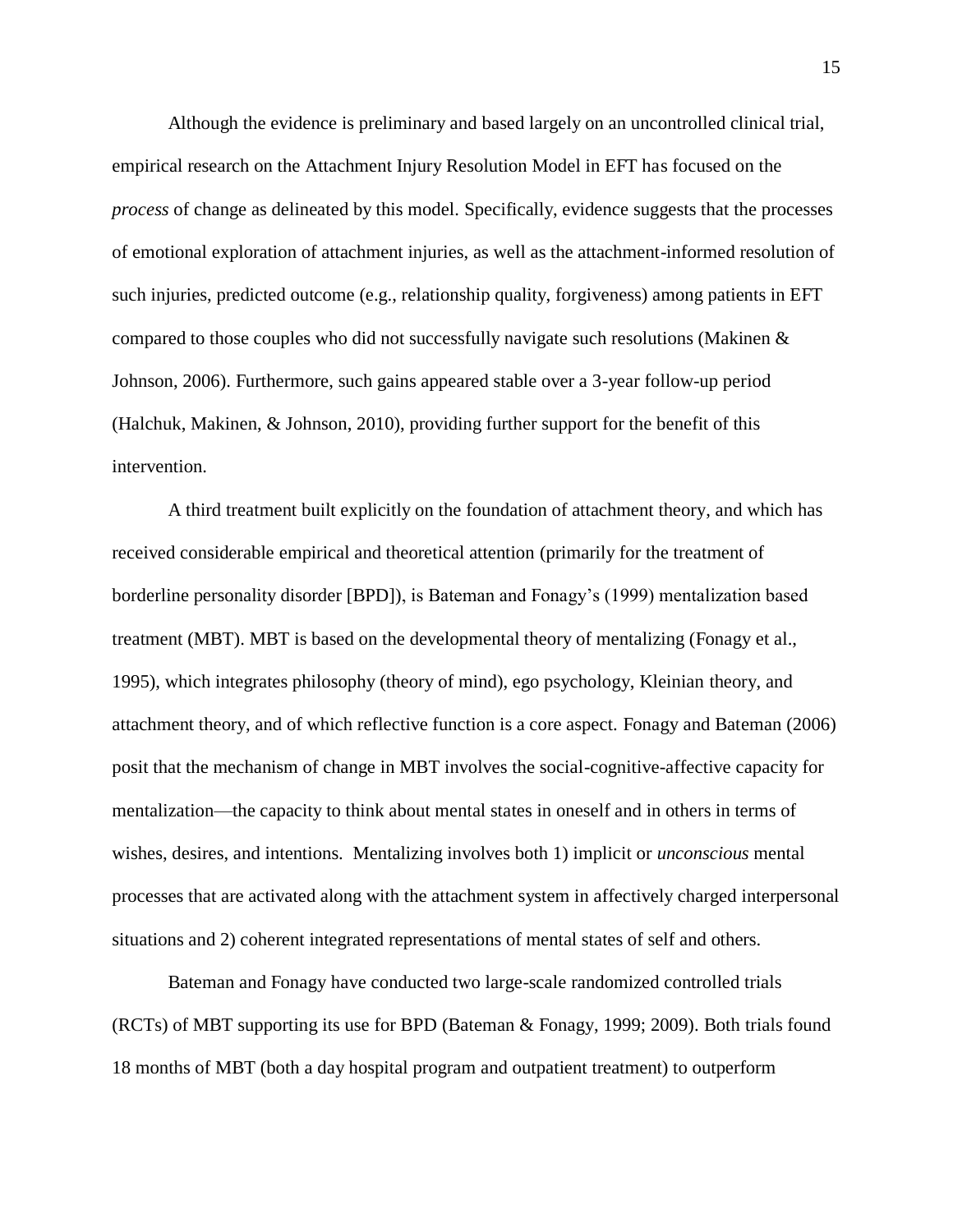treatment-as-usual (TAU) in improvements in depressive symptoms and social and interpersonal functioning, as well as significant decreases in suicidal and parasuicidal behaviour and psychiatric resources utilized. Follow-up assessment also showed maintained gains and increased remittance in the MBT condition compared to TAU, further supporting the effectiveness of this treatment for personality pathology.

Beyond the treatments above which are explicitly derived from attachment theory, many forms of therapy implicitly or indirectly use principles and techniques that are based on attachment constructs. Primary areas for this integration of attachment include the establishment of a therapeutic alliance and the exploration of past and present relational experiences, in order to update maladaptive views of self and other.

Two examples of such treatments are supportive psychodynamic psychotherapy (SPT) and transference focused psychotherapy (TFP), both studied treatments for BPD (Table S2). SPT, an object-relational and psychoanalytically-based treatment for BPD developed by Ann Appelbaum (2005), places primary emphasis on development of a collaborative engagement with the patient to foster identity development. Rather than focusing on transference interpretation, SPT aims to strengthen adaptive defenses, foster a positive alliance, and provide reassurance and advice, indirectly placing the therapist in the role of a supportive attachment figure. SPT may recruit aspects of caregiving that have been identified as important developmentally to foster healthy mentalizing and secure attachment, specifically *contingency* (accurately matching or reflective another's affective state) and *markedness* (clearly indicating that one is expressing the feelings of the other and their own). However, although SPT has been shown efficacious as a treatment for personality pathology (e.g., Clarkin, Levy, Lenzenweger, & Kernberg, 2007), these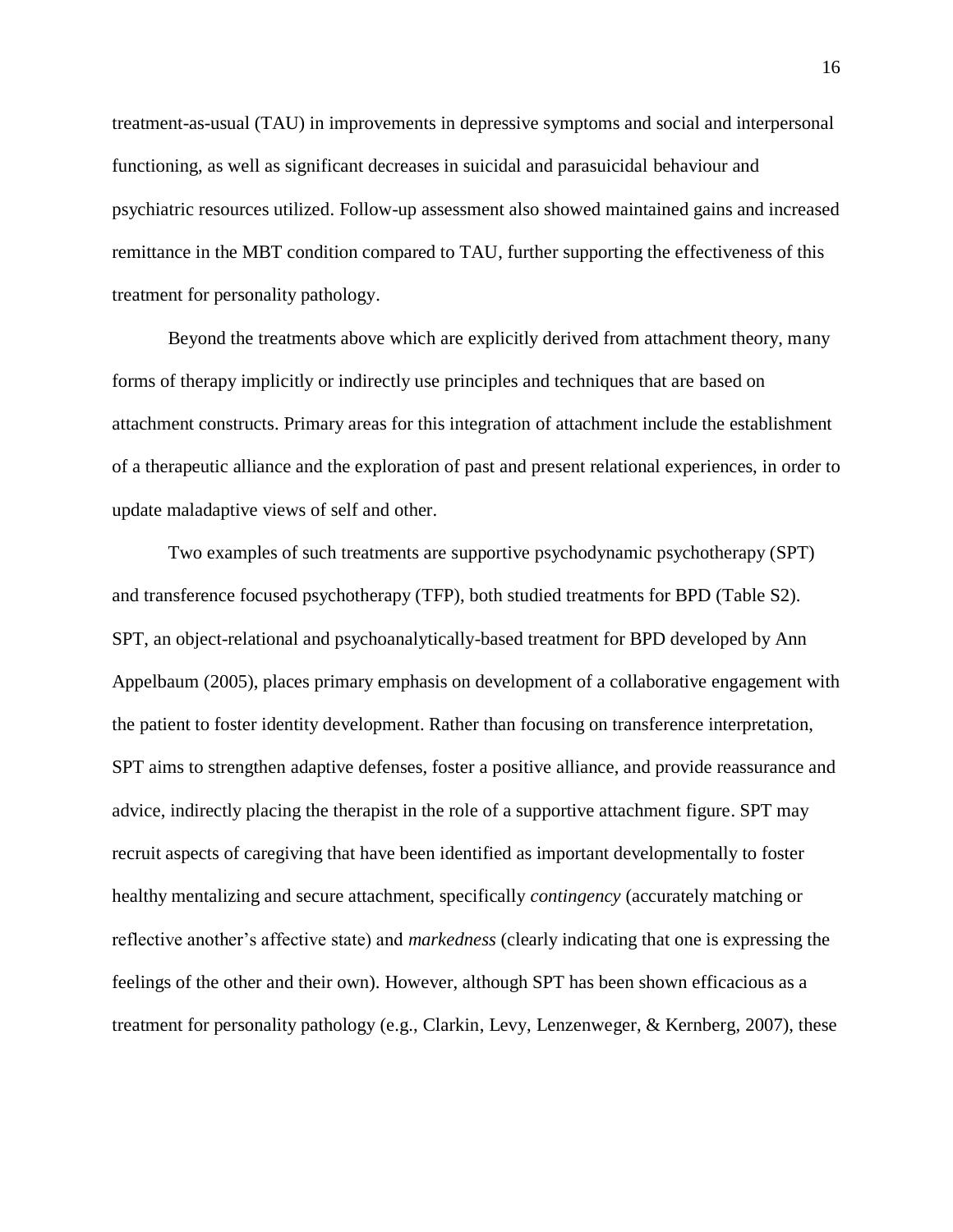putative attachment-based mechanisms of change have yet to receive process-based research support indicating their centrality to SPT's efficacy.

TFP also integrates attachment-relevant constructs (specifically focusing on "reflective function," an attachment construct relating to how one reflects on one's own and others' behaviour) indirectly into its techniques and proximal goals. TFP is a modified psychoanalytic psychotherapy specifically for BPD (although it has been extended to other problems such as narcissistic PD; Diamond et al., 2013) originating in the theoretical writings of Kernberg in the 1960s and 70s (e.g., Kernberg, 1968) and manualized in 2006 by Clarkin, Yeomans, and Kernberg. The focus of TFP is on the development of integrated representations of self and others, the modification of primitive defensive operations, and the resolution of identity diffusion that perpetuates the fragmentation of the patient's internal representational world. Identifying and explicating the recapitulation of dominant, often unconscious interpersonal patterns, as they are experienced and expressed in the here-and-now relationship with the therapist (which is conceptualized as a transference relationship) is the primary vehicle for the transformation of undifferentiated and unintegrated (e.g., split, polarized) to advanced (e.g., complex, differentiated, and integrated) and benign mental representations of self and others. In this treatment, a triad of *clarifications*, *confrontations*, and *interpretations* are used to both help the therapist understand the internal world of the patient and then to help the patient understand and come to terms with the conflicts involved in this world. TFP has received supporting evidence as a treatment for PDs (Clarkin et al., 2007; Diamond et al., 2013) equivalent to other empirically supported treatments (e.g., dialectical behaviour therapy [DBT]) and more effective for certain conditions (e.g., narcissism).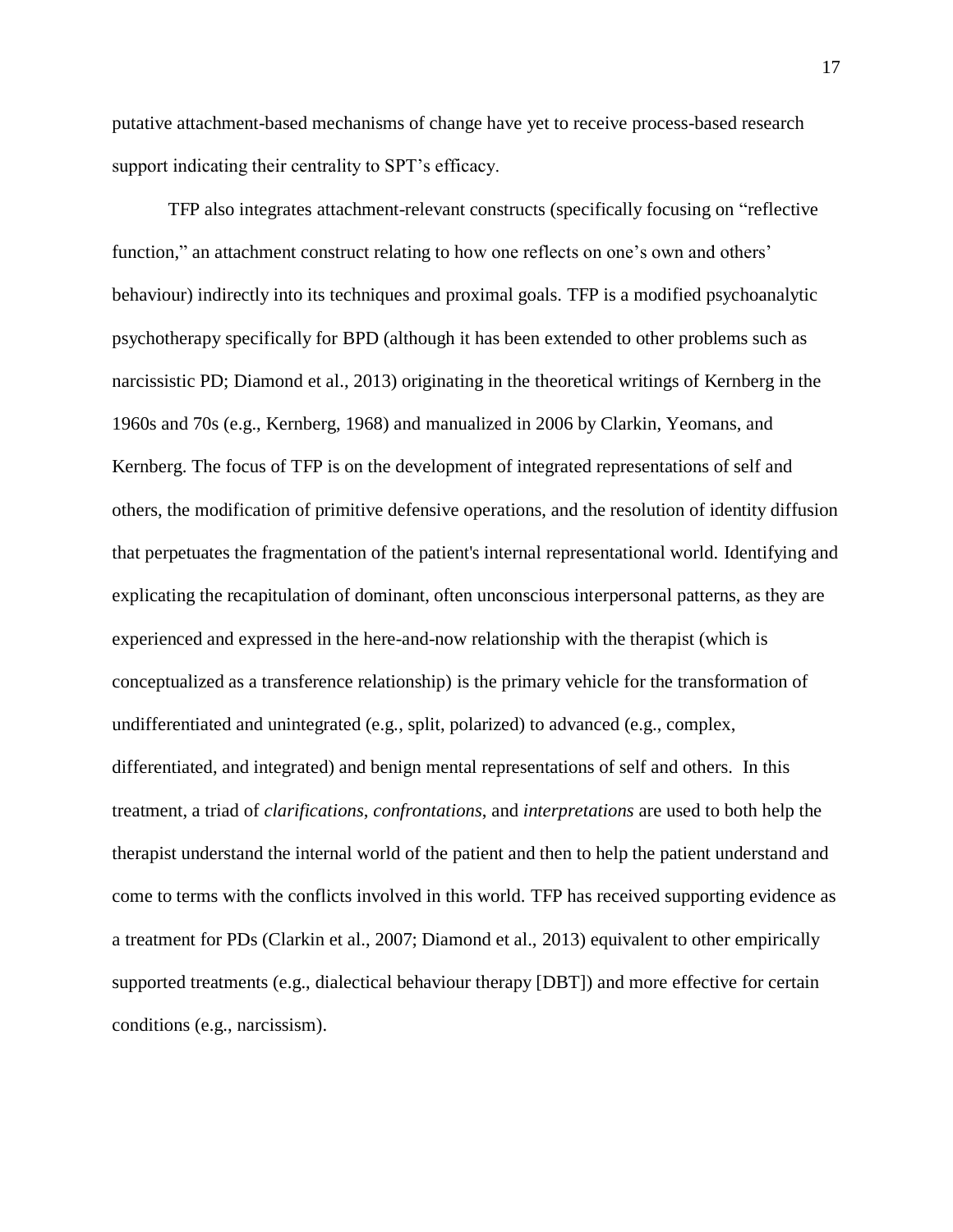Targeting and improving patients' level of reflective function (RF) has been posited as a mechanism of change in TFP, due to fostering self-reflection and a coherent sense of self, as well as the ability to accurately, yet tentatively, consider the mental states of the therapist and others in patients' lives (Levy, Clarkin, et al., 2006). RF, an important component of attachment, is the social, cognitive, and affective process of interpreting or making sense of behaviour engaged in by oneself or others in terms of intentional mental states, such as desires, feelings, and beliefs (Fonagy & Bateman, 2006). RF consists of four levels of capacity. 1) Awareness of the nature of mental states, indicated by an ability to attribute one's own or others' behaviours to internal psychological processes or states of mind; 2) Explicit efforts to tease out mental states underlying behaviour, especially when such behaviours are inconsistent or otherwise unpredictable; 3) Recognizing developmental aspects of mental states, shown as an ability to note change in one's own and others' mental states over the lifespan and potential reasons for such change; and 4) Recognition of mental states in relation to the interviewer. The ability to incorporate all four of the aforementioned components of RF indicates fully developed mental reflective capacity. As is highlighted below, RF may play a role both in effecting change in psychotherapy.

Finally, attachment theory has been incorporated into adult group therapy, with a body of literature showing the efficacy of group psychodynamic interpersonal therapy (GPIP) for women with binge eating disorder (Tasca, Mikail, & Hewitt, 2002; Tasca et al., 2006). GPIP is based on the idea that "cyclical relational patterns" or CRPs underlie maladaptive behaviours such as engagement in binge eating. CRPs are modified in the course of group interactions via the therapist's assessment and elucidation of these patterns to group members using interactions among the members themselves (Tasca et al., 2002). However, given a paucity of broader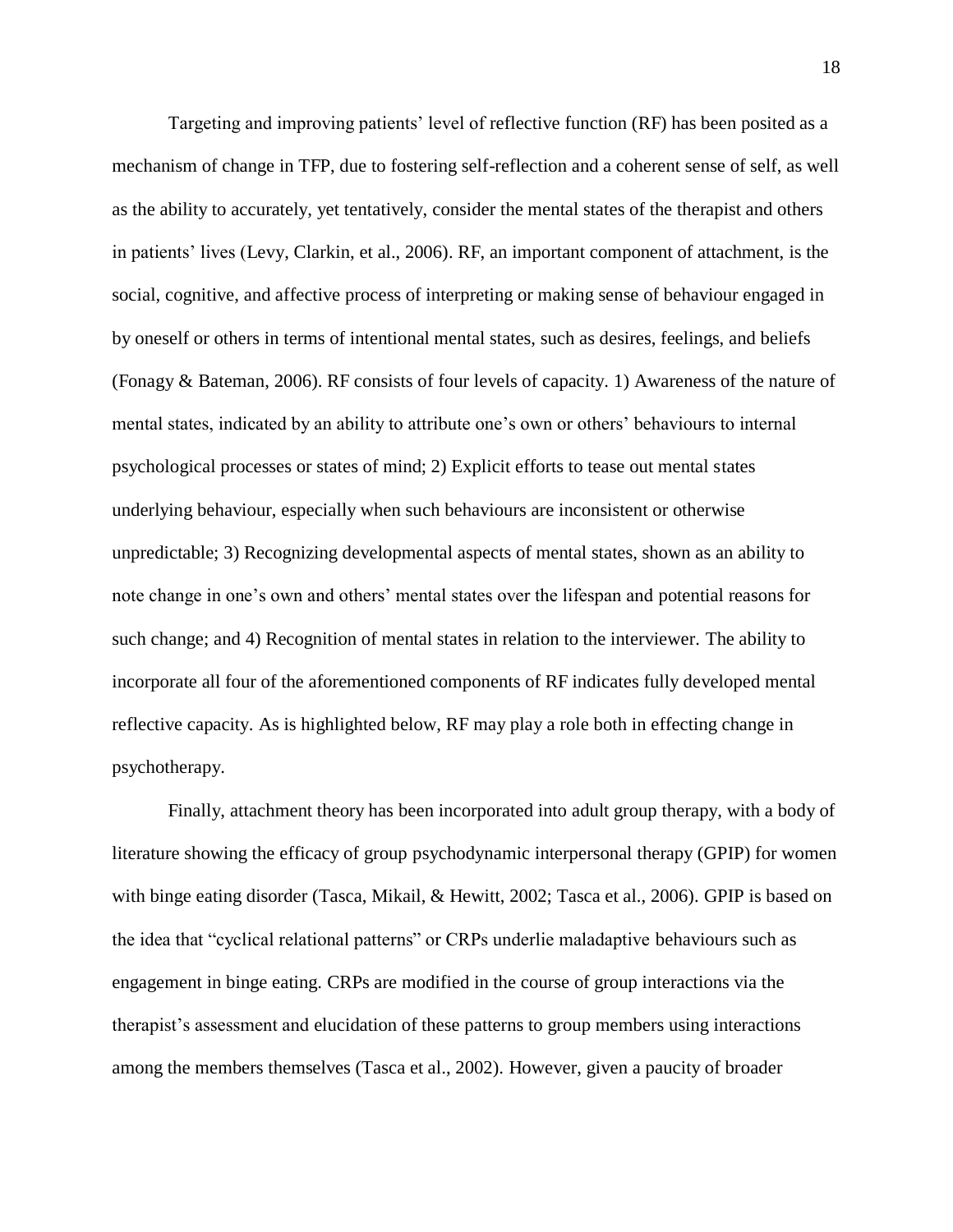research, less is known about attachment-theory-based group therapy in the context of other disorders besides binge eating disorder, although GPIP has been shown to reduce secondary symptoms such as depression (e.g., Tasca et al., 2002).

## **Attachment as a Moderator of Psychotherapy Efficacy**

Meta-analytic findings suggest that specific attachment dimensions may predict treatment response (Levy et al., 2011). Specifically, findings suggest that attachment anxiety tends to predict worse treatment outcome, while attachment security predicts better outcome. Avoidant attachment appears less related to treatment success (e.g., Fonagy et al., 1996). It is possible that high levels of a patients' dependency needs in therapy may confound the goals of most therapies of enhancing agency, self-reliance, and healthy individuation, leading to poorer outcome. Relatedly, it is possible that this effect is especially salient among emerging adults, perhaps due to the increased importance of identity development at this age, as Constantino and colleagues (2013) found that young fearfully attached patients were less likely to remit in an IPT treatment for depression than patients over the age of 25.

Contextualizing research above on attachment style differences in treatment response, further research has examined whether or not individuals with certain attachment styles respond better to certain treatment orientations. Such findings have the potential for substantial practice implications in terms of optimizing treatment referral, improving treatment effectiveness, and decreasing costs. McBride, Atkinson, Quilty, and Bagby (2006) found in an RCT of CBT and IPT for MDD ( $N = 56$ ) that avoidantly attached patients appeared to show greater reductions in depression in the CBT versus IPT arm, whereas anxious attachment did not predict different outcomes with the two treatments. However, in a later attempt to replicate this finding, Bernecker and colleagues (2016) found no interaction between attachment dimension and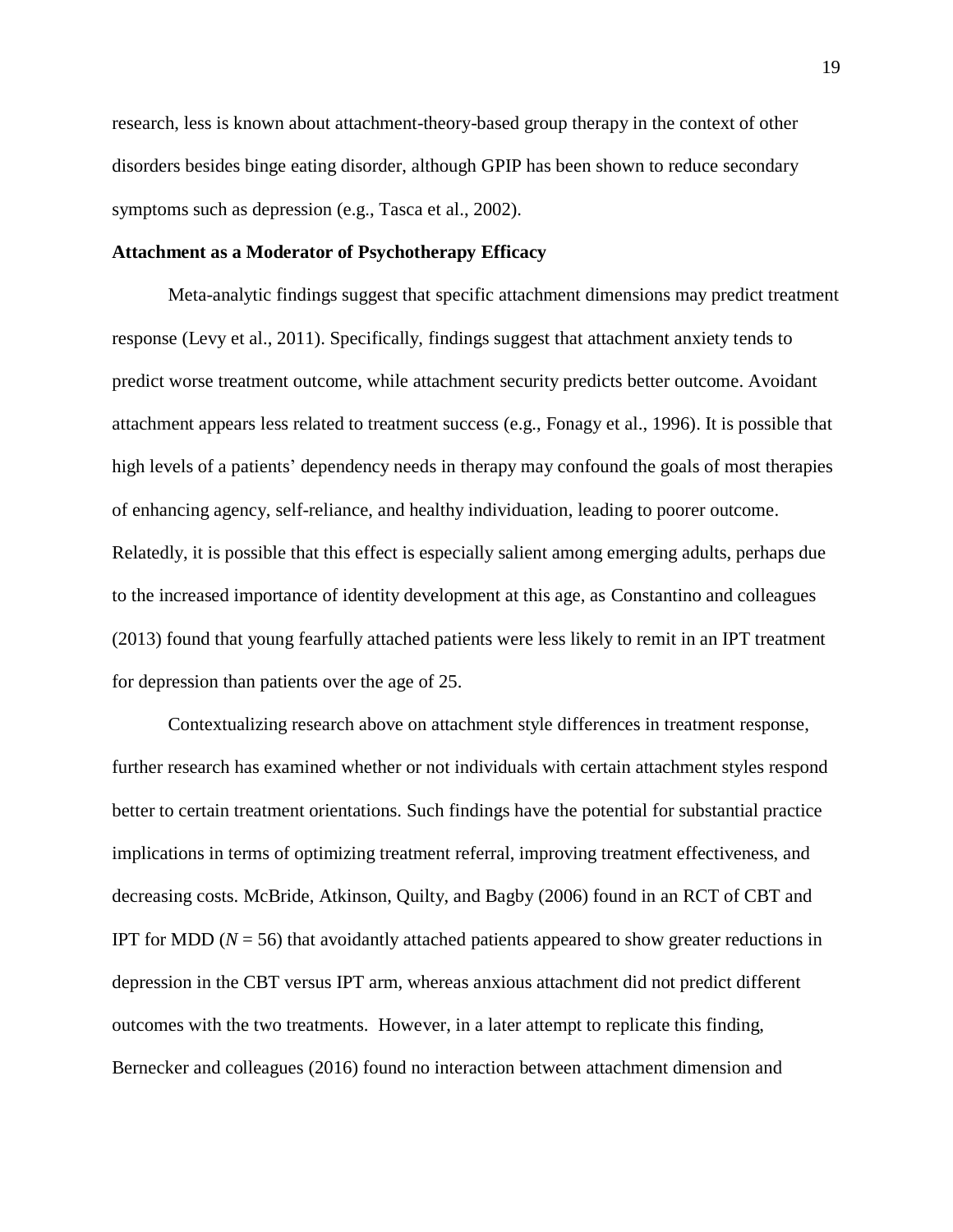treatment condition (CBT vs IPT) in change in depression. Tasca and colleagues (2006) found that higher baseline attachment anxiety predicted decreased binge eating episodes in GPIP, while *lower* attachment anxiety predicted improvement in group CBT. However, attachment avoidance was unrelated to symptom change, although attachment avoidance predicted increased dropout in the CBT group. Clearly the results of these studies are mixed but suggest the potential for patients' pre-treatment attachment styles to aid determination of the optimal treatment type. Of note, these studies utilized different self-report attachment measures (i.e., the ECR-R, Relationship Scales Questionnaire, and Attachment Styles Questionnaire, respectively), potentially contributing to the mixed findings. It is also unclear how attachment as assessed in line with the developmental tradition (e.g., with the AAI) might relate to similar symptom changes.

Certain treatments may also be better equipped to prevent dropout with patients with attachment difficulties. In a randomized controlled trial (Clarkin et al., 2007), found that BPD patients with impaired levels of RF were less likely to drop out of TFP or SPT—both of which treatments, as suggested above, may implicitly incorporate attachment themes into their repertoire of techniques—compared to DBT. The three treatments had equivalent levels of attrition with patients with normal reflective function. These results have important clinical implications, suggesting that PD patients presenting with low RF may be better served by a psychodynamically informed treatment that incorporates attachment principles than a more directive cognitive-behavioural treatment.

Matching patients with therapists based on patients and therapists' own attachment styles may also prove beneficial. Some evidence suggests that, although securely attached clinicians tend to challenge patients existing interpersonal strategies and insecure clinicians tend to instead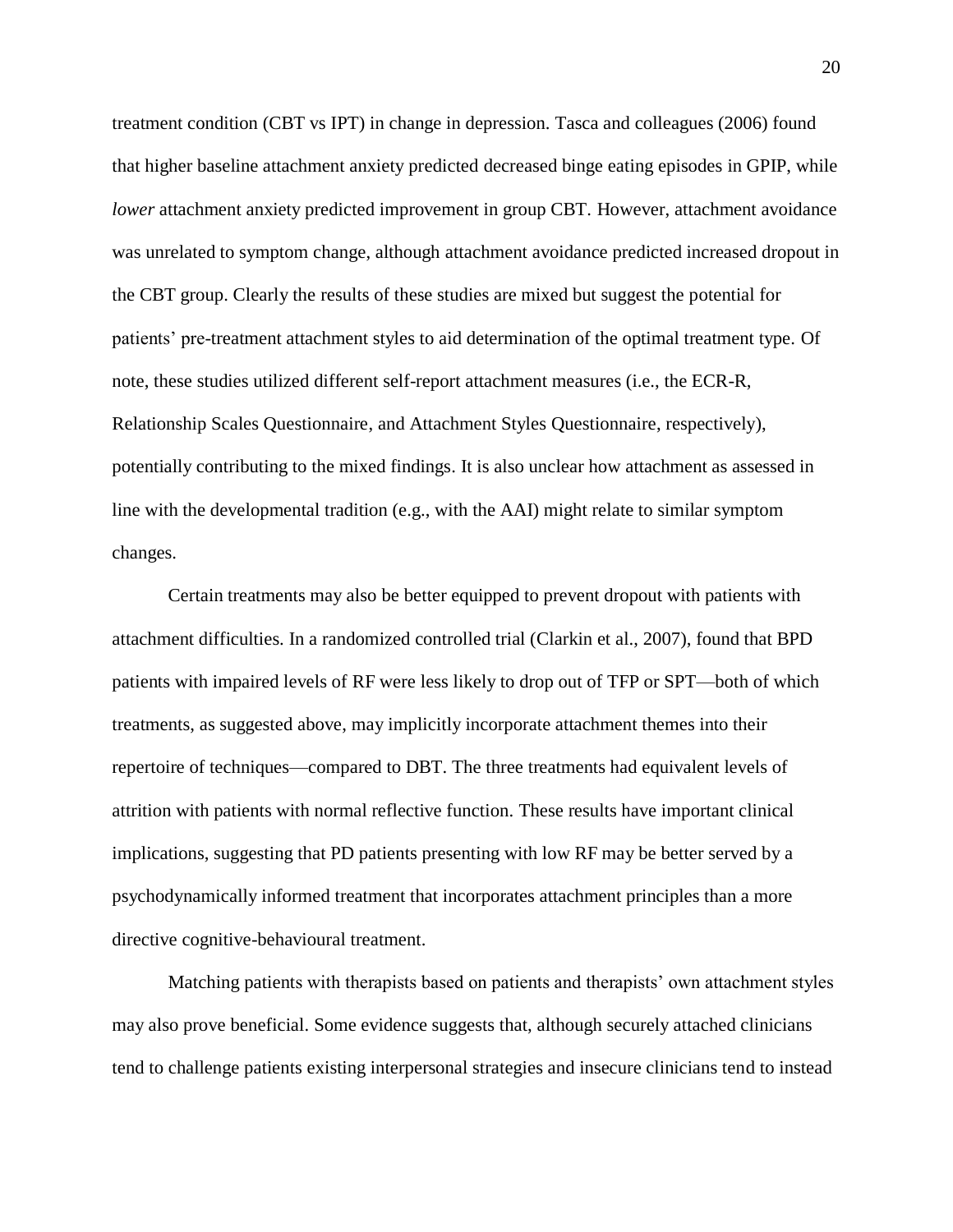mirror their patients' styles of interacting, assigning patients to a therapist with a *complementary* (rather than concordant) attachment style may improve treatment effects (Diamond, Stovall-McClough, Clarkin, & Levy, 2003).

Dismissing attachment specifically may lead individuals to be hesitant to self-disclose in treatment or even present to treatment at all. In a sample of 120 women, Riggs, Jacobovitz, and Hazen (2002) found that those with dismissing attachment styles were least likely to have a history of engaging in psychotherapy, while unresolved women reported greater individual psychotherapy history, and securely attached women reported greater couples therapy experience. Securely attached patients tend also to be more cooperative with treatment recommendations (Mikulincer & Shaver, 2007). Increased support, psychoeducation, or flexibility in psychotherapy format may be beneficial in order to increase the likelihood that distressed dismissing women seek individual therapy and insecurely attached women seek couples therapy.

#### **Attachment as a Mechanism of Change in Psychotherapy**

Not only does a body of evidence suggest attachment may *moderate* treatment efficacy, but there is some evidence to indicate attachment or its facets may *mediate* or be a primary target of change in psychotherapy as well. For instance, recent evidence of the effect of EFT on relationship satisfaction indicates not only that the ability of critical, blaming relationship partners to move to a position of vulnerability and emotional expressivity with their partner facilitates such improvements, but also that such a shift is accompanied by an initial *increase*  (followed by a rapid decrease) in attachment anxiety, suggesting that exploring fear of abandonment in an attachment context may itself lead to improved relationship quality (Moser Johnson, Dalgleish, Wiebe, & Tasca, 2017). Furthermore, evidence has found that decreases in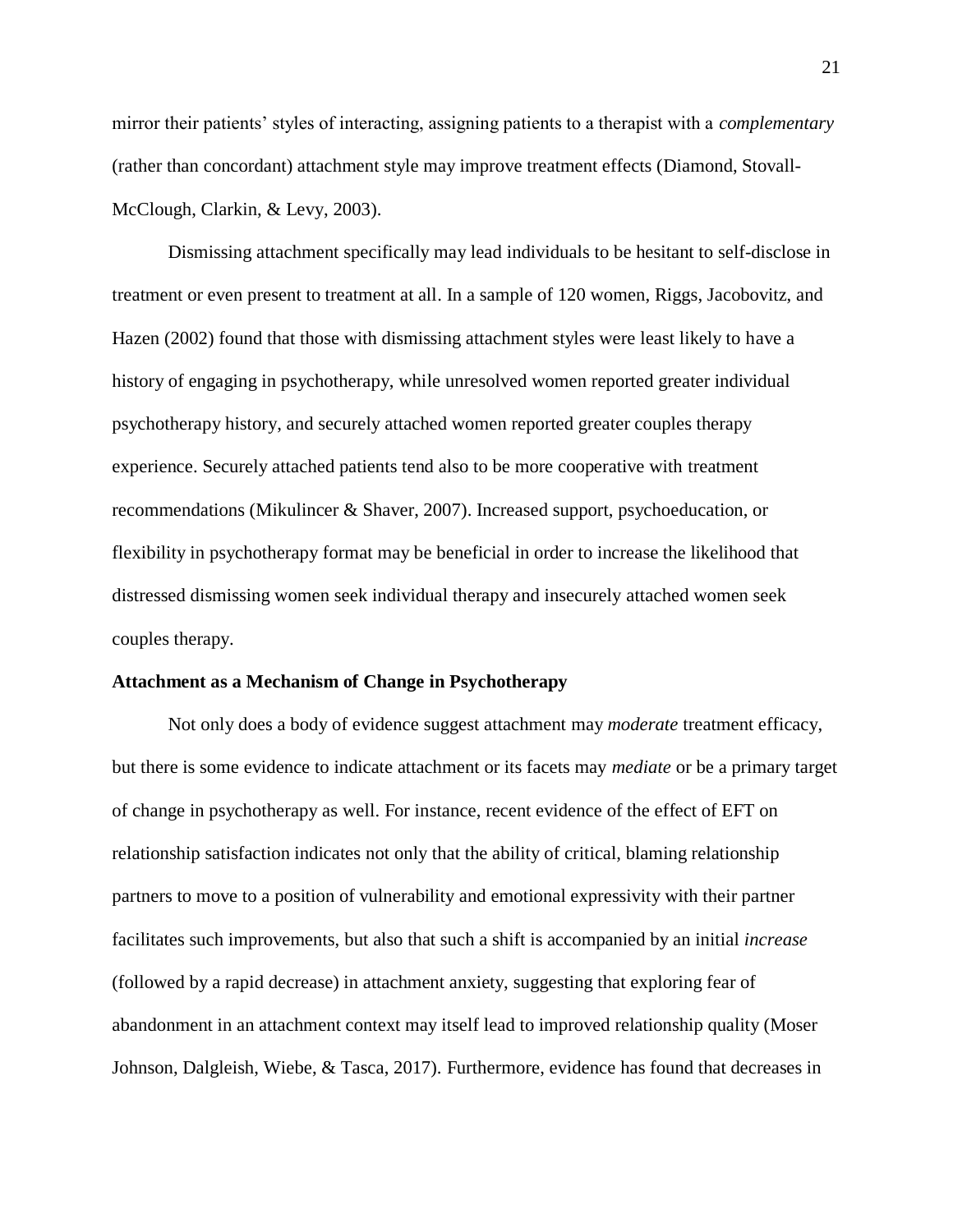attachment insecurity 12 months after completion of a year-long GPIP treatment was associated with interpersonal relationships, and decreased attachment anxiety was associated with decreased depressive symptoms (Maxwell, Tasca, Ritchie, Balfour, & Bissada, 2014). However, given the contemporaneous nature of these associations, whether attachment changes *caused* improvements in these other outcomes is unclear and further longitudinal research is needed in this respect.

A related body of research pointing to attachment as an ingredient of therapeutic change has focused not on general attachment styles but on more granular attachment-relevant interpersonal processes or mental states that may fluctuate on a shorter time-scale and be more accessible to direct intervention. One construct that has received focus in the intervention literature (specifically in adults) is *reflective function*. RF is the social, cognitive, and affective process of interpreting or making sense of behaviour engaged in by oneself or others in terms of intentional mental states, such as desires, feelings, and beliefs. RF consists of four levels of capacity. 1) Awareness of the nature of mental states, indicated by an ability to attribute one's own or others' behaviours to internal psychological processes or states of mind; 2) Explicit efforts to tease out mental states underlying behaviour, especially when such behaviours are inconsistent or otherwise unpredictable; 3) Recognizing developmental aspects of mental states, shown as an ability to note change in one's own and others' mental states over the lifespan and potential reasons for such change; and 4) Recognition of mental states in relation to the interviewer. The ability to incorporate all four of the aforementioned components of RF indicates fully developed mental reflective capacity.

RF has been found to go above and beyond simple categorical determinations of adult attachment patterns in predicting of important interpersonal factors. For example, Fonagy and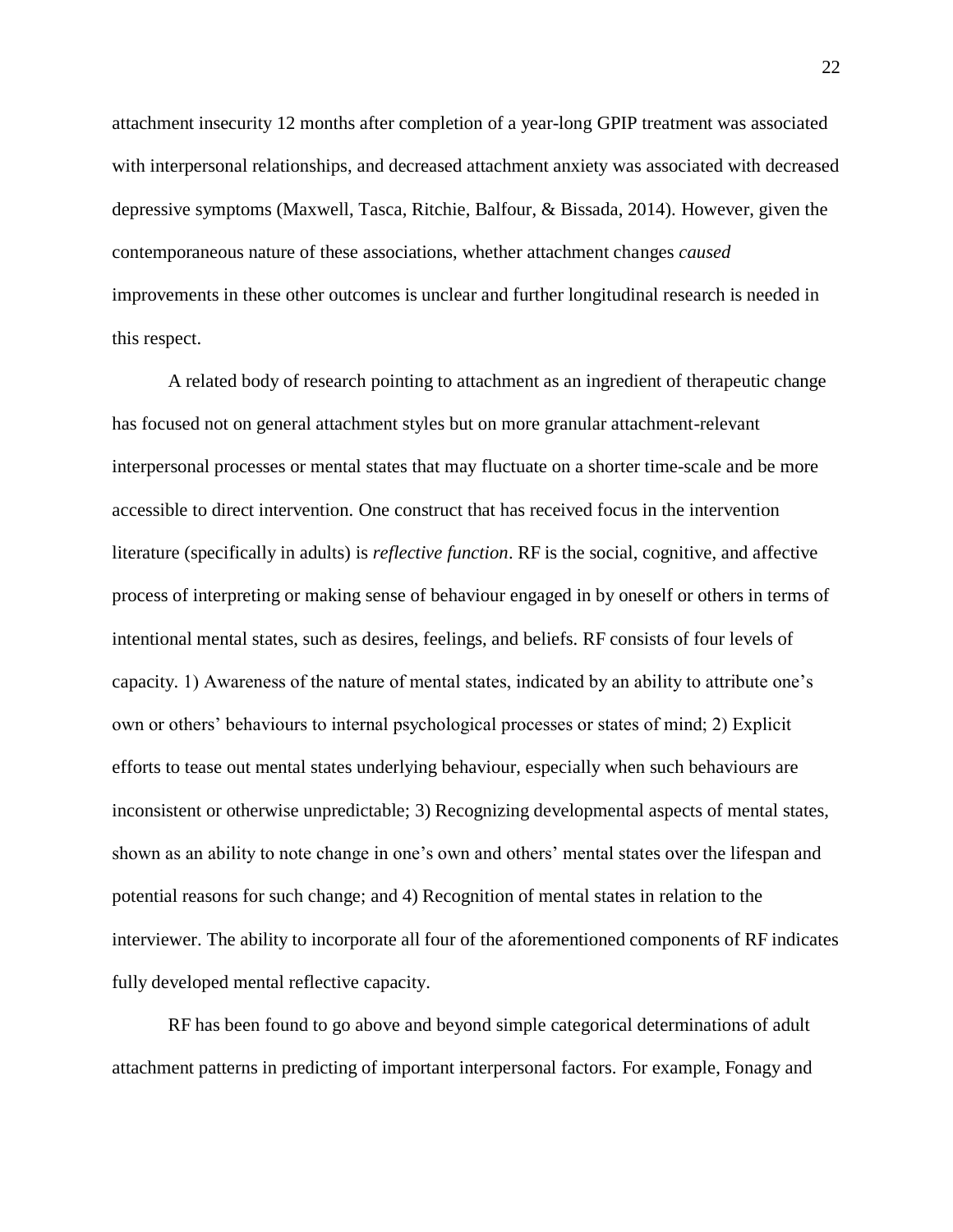colleagues (1995) found that RF mediated the relationship between parental attachment security and infant attachment security in the strange situation paradigm. Insecurely attached parents with high RF were more likely to have securely attached babies than insecurely attached parents with low RF. One of the reasons for this finding may be that high RF protects against socially and interpersonally transmitted intergenerational risk for insecure attachment. In support of this hypothesis, Grienenberger, Kelly, and Slade (2005) found that mothers' RF mediated the relationship between atypical maternal behaviours (e.g., affective communication errors, role/boundary confusion, intrusiveness) and attachment security in their infants. These findings corroborate the importance of RF as a potential intervening variable in psychotherapy, fostering improvements in attachment and other outcomes, and evidence suggests that it is amenable to change via treatment (e.g., Levy, Meehan et al., 2006).

A recent secondary analysis of RCT data found that within-session observer-rated patient RF after therapist interventions that call for reflection may predict decreased emotional arousal in session (Kivity, Levy, & Clarkin, 2018). Given the importance of modulating affect during session for maximizing the tolerability and efficacy of interventions (Schore, 2014), the results of Kivity and colleagues' study provide further evidence that RF may serve as an important catalyst of moments in therapy that may be optimal for therapeutic change. This finding adds to a body of transtheoretical research examining *within*-session attachment behaviours and aspects of patient narrative related to attachment (e.g., coherence, duration of talk turns) (e.g., Daniel, 2011). For instance, Talia and colleagues (2014) have utilized an observer-rated psychotherapy coding system (the Patient Attachment Coding System) to assess several aspects of in-session attachment behaviour (e.g., patient proximity seeking toward the therapist), finding theoretically consistent patterns of patient behaviour in relation to the therapist (e.g., preoccupied patients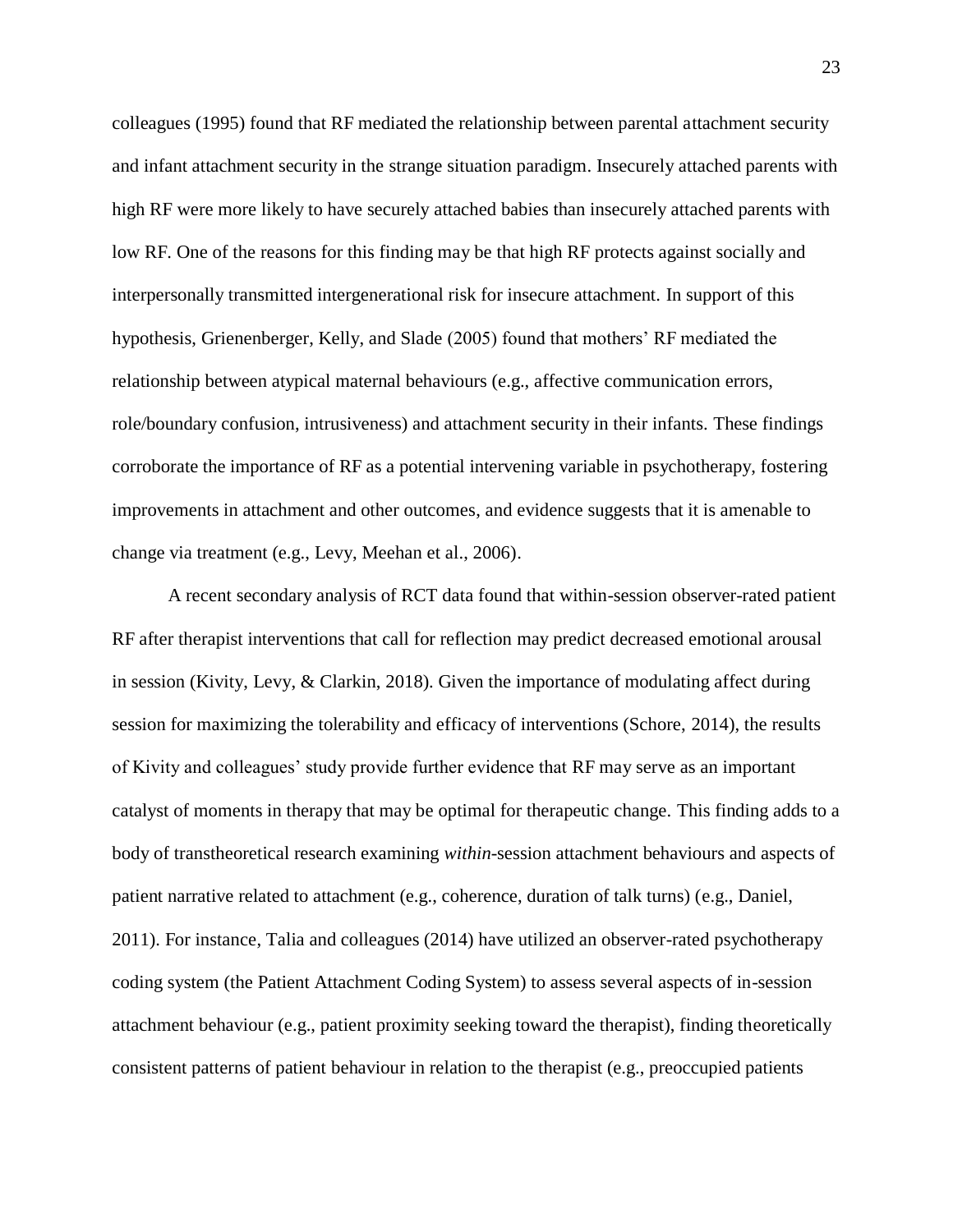although seeking closeness displayed more resistance to help, and dismissing patients avoided emotional connection more).

#### **Shifts in Attachment as an Outcome of Psychotherapy**

A body of experimental literature has attempted to produce subtle, short-term changes in attachment-relevant attitudes (usually self-reported; see Gillath & Karantzas, 2019, for a recent review) with some success. However, facilitating stable and deep improvements in attachment security may necessitate more intensive interventions such as those reviewed above. Parent-child attachment-based interventions have been helpful in improving children's attachment security (Cicchetti et al., 1999; Cohen et al., 1999; Diamond et al., 2010), although to a lesser extent maternal security. These studies also seem to reveal that proximal improvements in maternal sensitivity and responsiveness via these interventions may be mediator of down-stream changes in their children's attachment security, although this question has not yet received clear and direct empirical support.

Adult psychotherapy has also been helpful for improvements in attachment (Fonagy et al., 1995; Levy, Meehan, et al., 2006; Moser et al., 2015). These studies have consistently found both qualitative improvements in attachment security (i.e., shifts from an insecure to a secure style of attachment; Buchheim et al., 2017), as well as more dimensional changes in attachment and its components. Levy and colleagues (Levy, Meehan et al., 2006) found improvements in both RF and coherence (a related but distinct attachment construct) through a course of TFP, a change not reflected in DBT or SPT. Although research on attachment-based interventions has been most interested in attachment change as an outcome of these treatments, other nonattachment-based interventions have also found improvements in attachment security (e.g., exposure therapy, Stovall-McClough & Cloitre, 2003).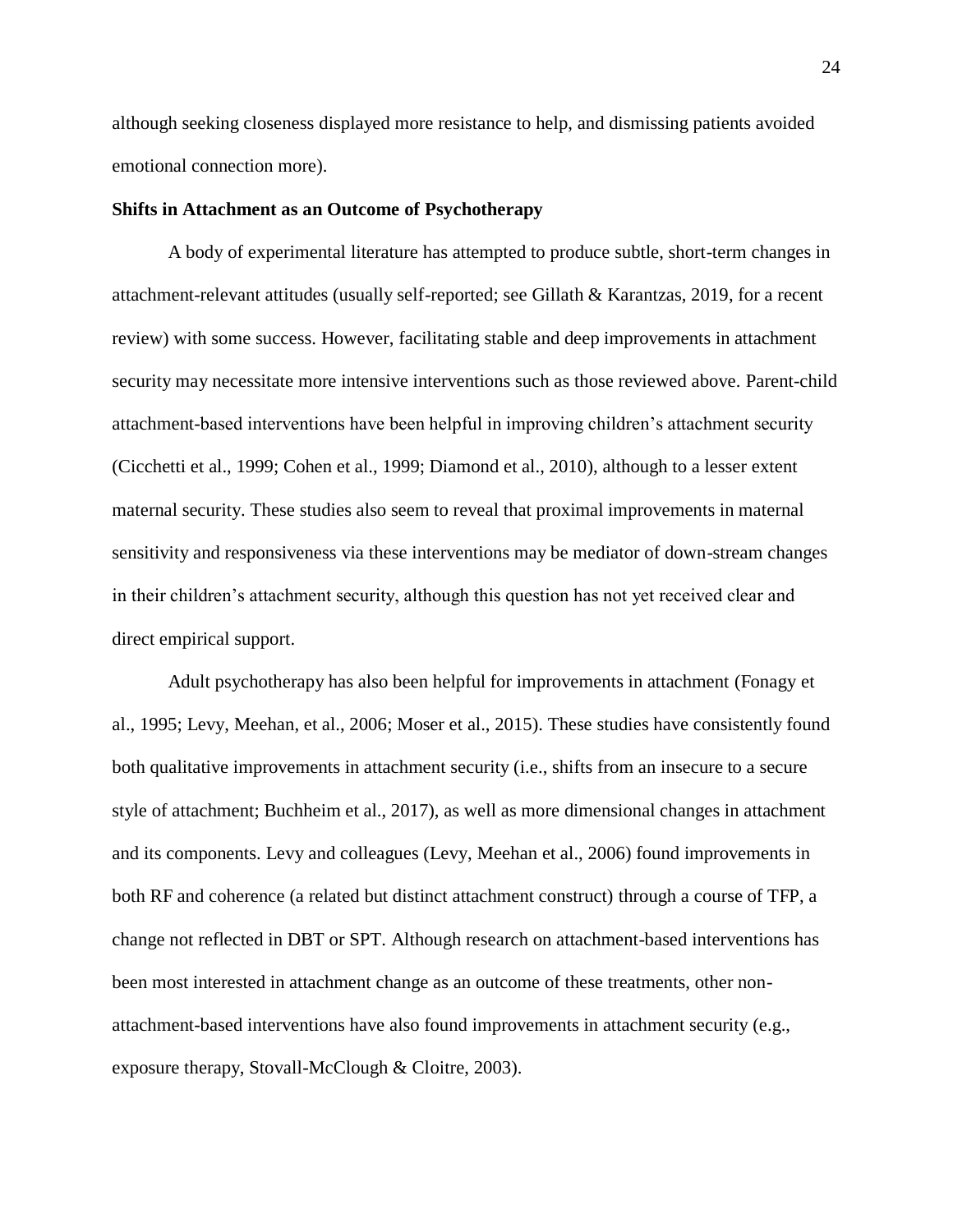#### **Discussion and Implications**

#### **Attachment as a Unifying Theory for Psychotherapy**

Attachment theory provides a cogent and empirically based model for understanding psychotherapy that has both parsimony and breadth. The research on attachment theory is longstanding and extensive and has focused both on refining the theory itself but also on further connecting attachment styles and dimensions to myriad other processes, outcomes, and ways of functioning. A range of psychological concerns have been successfully addressed with attachment-based therapy models, including risk for maltreatment, family well-being, relationship satisfaction, depression, eating disorders, personality disorders, and attachment problems themselves, and may have implications for alleviating many other less-studied conditions. Attachment theory is consistent with research from a breadth of scientific domains, including ethology, evolutionary biology, cognitive, developmental, and social psychology, and neuroscience (Levy et al., 2015). Despite some early disagreements within the realm of clinical psychology, attachment constructs have increasingly been viewed as having important theoretical implications for the cognitive (McBride & Atkinson, 2009), behavioural (Sterkenburg, Janssen, & Schuengel, 2008), cognitive-behavioural (Leahy, 2008), interpersonal (Klerman et al., 1984), emotion-focused (Makinen & Johnson, 2006), and psychodynamic and/or psychoanalytic (Slade, 2000) treatments.

Moreover, attachment theory provides a framework for thinking integratively across these different clinical orientations. Along these lines, Eagle (2006) has suggested that most schools of psychotherapy stress the role of attachment-related difficulties in the development of a wide variety of psychological problems and consequently they focus therapeutic attention on these difficulties. As highlighted previously, attachment theory is consistent with interpersonal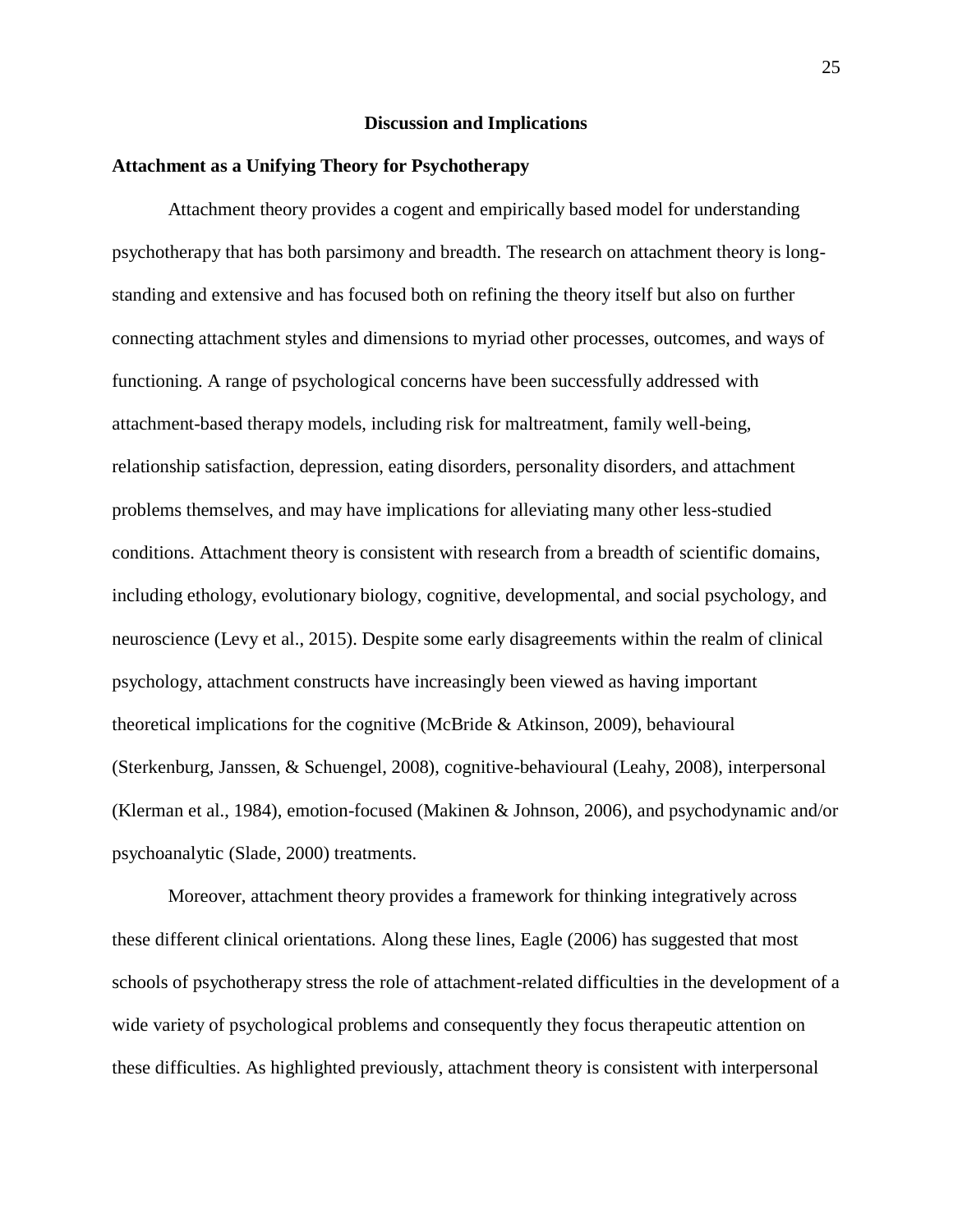theory and various forms of interpersonal-based psychotherapy (Levy et al., 2015). Interpersonal psychoanalytic approaches, such as brief relational therapy (Safran & Muran, 2000), have also integrated significant aspects from attachment theory. The ruptures and repair cycles discussed by Safran and Muran are conceptually similar to separation and reunion episodes in Ainsworth's Strange Situation Paradigm. At its heart a theory of behaviour (and associated mental representations), attachment theory likewise reconceptualizes behaviourist models of patterns of behaviour, formation of the self, and responses to stress in the context of formative interactions between caregiver and child that either do or do not dependably foster safety from danger and promote learning of increasingly adaptive behavioural patterns. Furthermore, Bowlby's explication of internal working models of self and other, which underlie attachment behaviours such as secure base and safe haven behaviours, provide a conceptual foundation for later description of "cognitive schemas" (deep-seated, often rigid, and usually self-referential ways of thinking) in cognitive-behavioural formulations, especially schemas involving conditional assumptions of others (e.g., "I must be with my partner as much as possible or they will leave me"). In sum, attachment theory not only provides a universal language of behaviours, mental representations, and interpersonal attitudes, but also offers a parsimonious, developmentally informed, and evidence-based conceptual framework for understanding these aspects of psychotherapy across treatment orientations.

The existing attachment-based treatments outlined above also provide both conceptual and empirical support for the use of attachment and attachment-relevant constructs, such as RF, as tools for building or enhancing non-attachment-based therapy regimens. For example, DBT, mentioned above, is a popular and effective treatment primarily for BPD, but which has not displayed the same ability as the attachment-influenced treatment TFP to facilitate changes in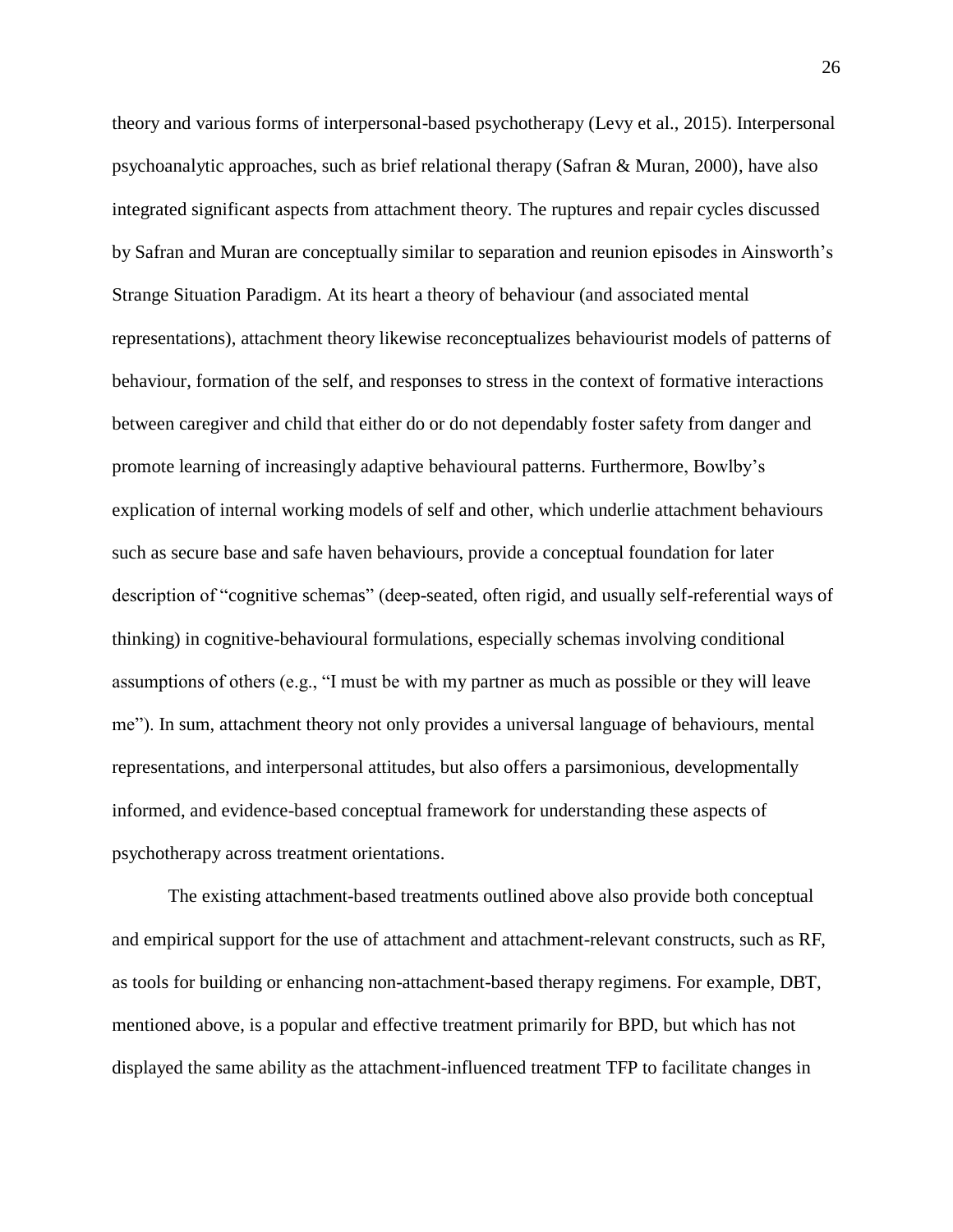attachment styles. Given the similarities of components of DBT to other attachment-theoryinformed BPD treatments (e.g., mindfulness in DBT emphasizes balance between emotions and thoughts, resembling the goal of healthy mentalizing in MBT or integrated representations of self and other in TFP), it may be feasible to incorporate attachment-based principles directly into DBT, such as bringing into mindfulness exercises the patient's explicit thoughts and feelings about the therapist or the therapist as a model of other important figures in the patient's life. With such additions, DBT might be enhanced to foster growth in patients' level of RF and attachment security. Similarly, the body of literature on attachment-informed child interventions suggests that incorporating attachment principles to foster caregiver sensitivity and responsiveness may be an important augmentation to standard treatments (e.g., in CBT, including cognitive restructuring of distorted views of children's motivations and caregivers' schema of themselves as parents). It is likely that a similar process of integrating attachment concepts into other existing empirically supported treatments may also be beneficial.

Attachment theory may also extend existing psychotherapies that focus on specific age cohorts, such as treatments specifically for adults, due to its foundation in the developmental tradition and its incorporation of dyadic and family systems principles. Kazdin (1995) has argued that conceptualizations of psychotherapy should be based on models of the developmental psychopathology of the conditions it seeks to treat. Given its developmental focus, attachment theory provides an ideal backdrop against which psychotherapy process and psychopathology can be jointly understood. Some attempts have already been made to explain certain broad domains of psychopathology (e.g., personality disorders, Levy et al., 2015), including the development, maintenance, and treatment of these conditions, through the lens of attachment theory. Furthermore, attachment theory was proposed as a model of behaviour across the lifespan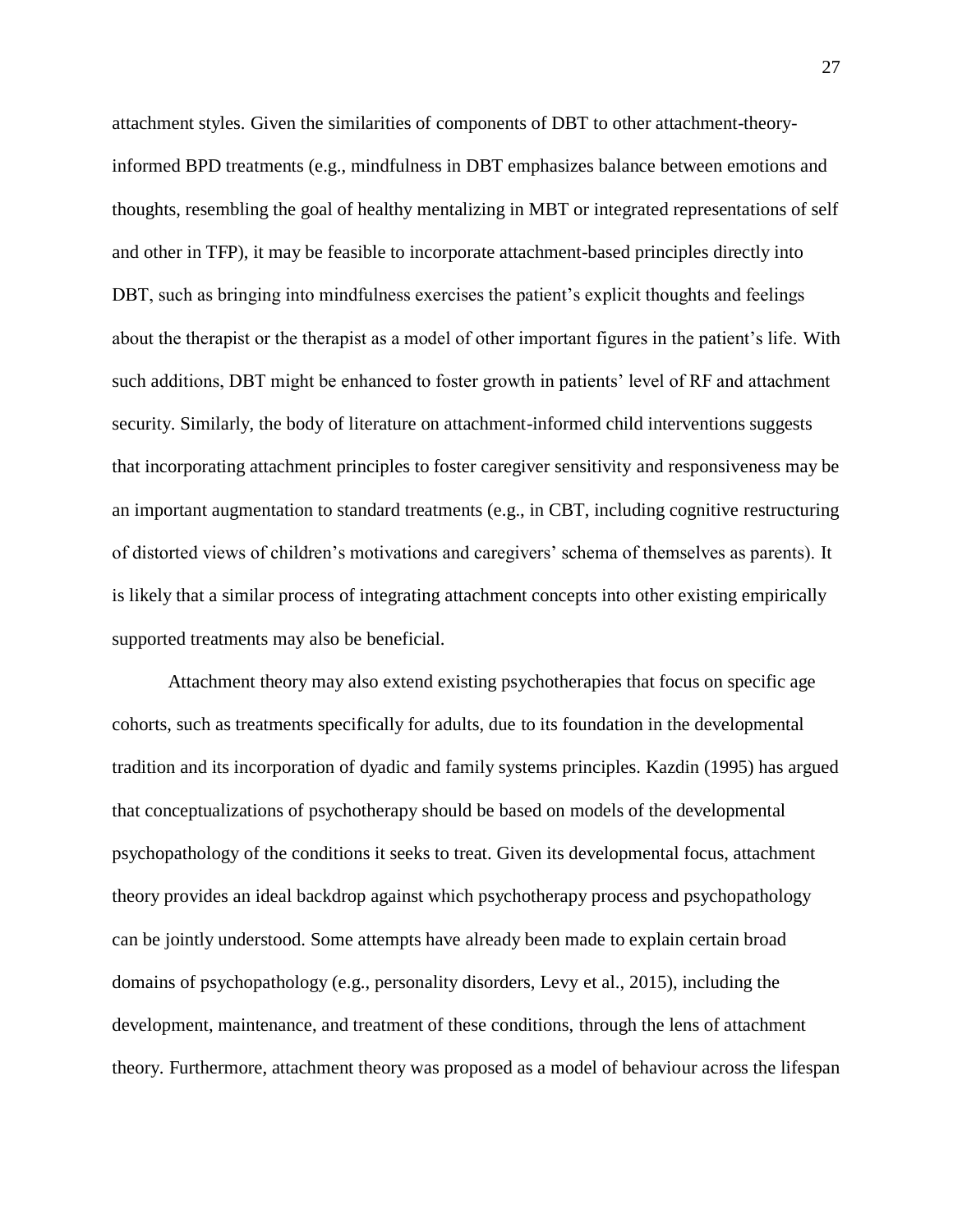(Bowlby, 1969) and has been researched across all ages and developmental periods, including in older age (Bradley & Cafferty, 2010). Thus, it also provides a model of psychopathology and its treatment that cuts across and unifies child, adolescent, adult, and geriatric interventions (e.g., ABFT and IPT are similar attachment-based therapies for depressed adolescents and adults, respectively). The lifespan model of attachment aligns well with a recent push in the arena of psychological nosology towards jettisoning arbitrary age-based cutoffs in terms of the applicability of diagnoses (e.g., attention-deficit/hyperactivity disorder; personality disorders).

Finally, despite its ability to change via psychotherapy and even short-term manipulations, attachment security/insecurity has been found to be likely to be passed down through generations. Van IJzendoorn and Bakermans-Kranenburg (1997) have elucidated a model of parental attachment style contributing to parent caregiving behaviour, which in turn molds their children's attachment schema. Incorporating attachment theory into psychotherapy may have the important benefit of allowing access to and modification of the intergenerational transmission of attachment insecurity, as highlighted by some of the child intervention literature reviewed above. Given the liability to later psychopathology and relationship difficulties conferred by insecure attachment (Mikulincer & Shaver, 2007), early prevention of this risk is of great value and may be facilitated by incorporation of attachment principles into child and adult treatments alike.

#### **Recommendations for Clinical Treatment and Research**

The preceding review and our specific mention of the moderating and mediating effects of attachment styles on treatment outcome provide several important clinical implications and recommendations for practicing clinicians. First, special attention to dismissing individuals who may be in distress or experiencing functioning difficulties but who do not present to treatment is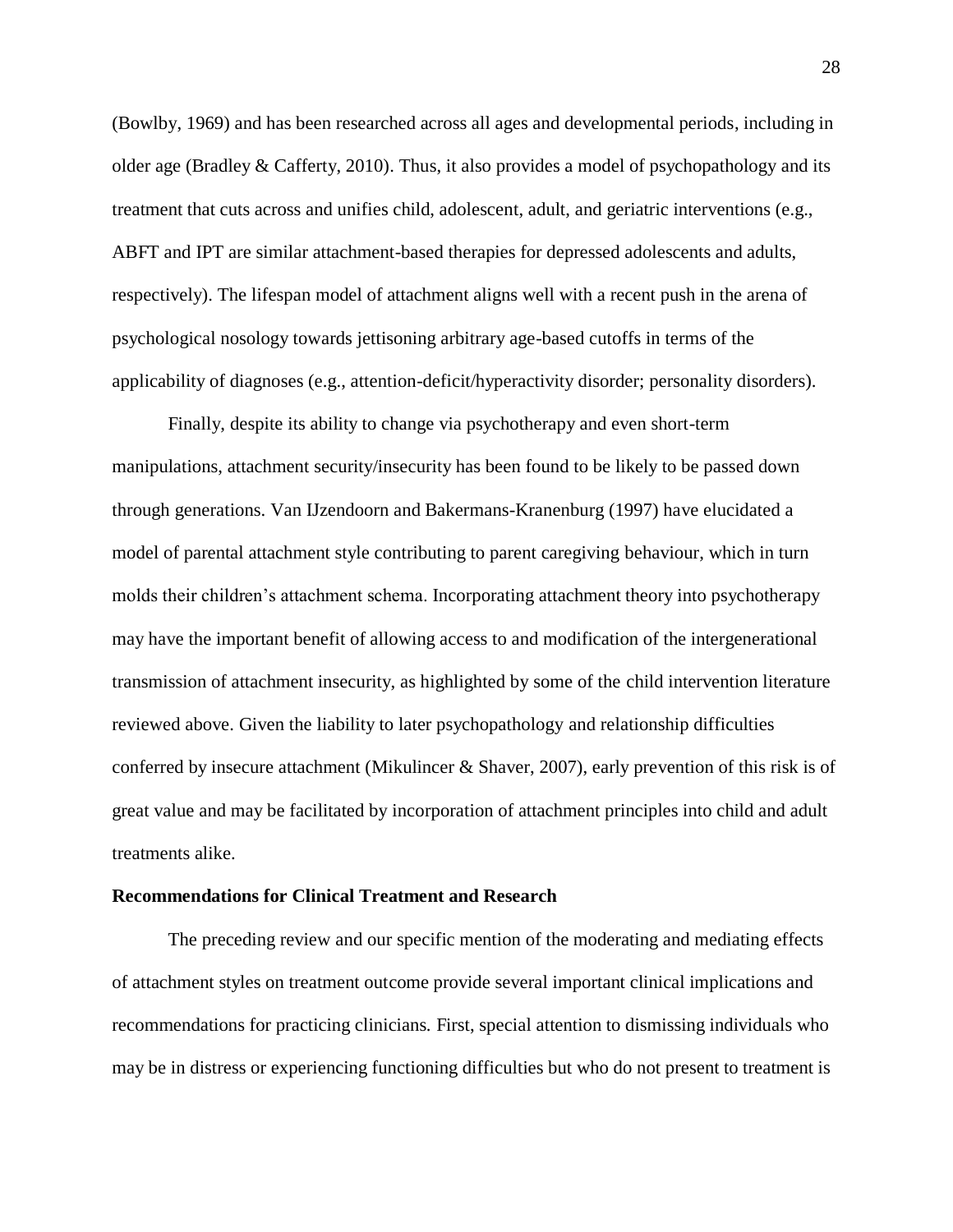warranted. These individuals may present for other forms of care (e.g., psychiatric, primary care, ER visits) and may require careful and sensitive encouragement to pursue psychotherapy in these contexts. Second, a recognition that preoccupied or anxiously attached patients may experience less benefit from psychotherapy than their dismissing or securely attached counterparts is important, both for accurate prognosis as well as recruitment of effective attachment-based strategies from or referral to treatments that have shown improvement of attachment security (outlined above), which may be an important first step in longer-term care for these patients. Third, risk of dropout may be elevated in patients with low reflective function (particularly those with a personality disorder) or with avoidant attachment, also meriting an attachment-informed treatment. Each of these cases indicate the importance of assessing patients' attachment style, ideally through direct observation of behaviours of children or adults, although brief and easily administered self-report measures such as the ECR-R may also be useful—in order to optimize treatment selection, tailor the goals of therapy, and preempt treatment failure. Fourth, clinicians may benefit from an assessment of their own attachment style in order to avoid enactments with insecurely attached patients and pursue complementary interpersonal patterns with these patients (e.g., refraining from reinforcing anxiously attached patients' wishes for contact outside of therapy sessions; modeling emotional vulnerability and empathy with dismissing patients) to enhance treatment gains. Patients' characteristic maladaptive relational patterns (e.g., frequently participating in relationships that end in abandonment) are often enacted with the therapist, pulling the therapist to engage in iatrogenic behaviours that actually recapitulate these feared outcomes (e.g., excessive requests for personal disclosure from the therapist that erodes the therapist's ability to empathize with the patient) (Diamond et al., 2003). Understanding patients'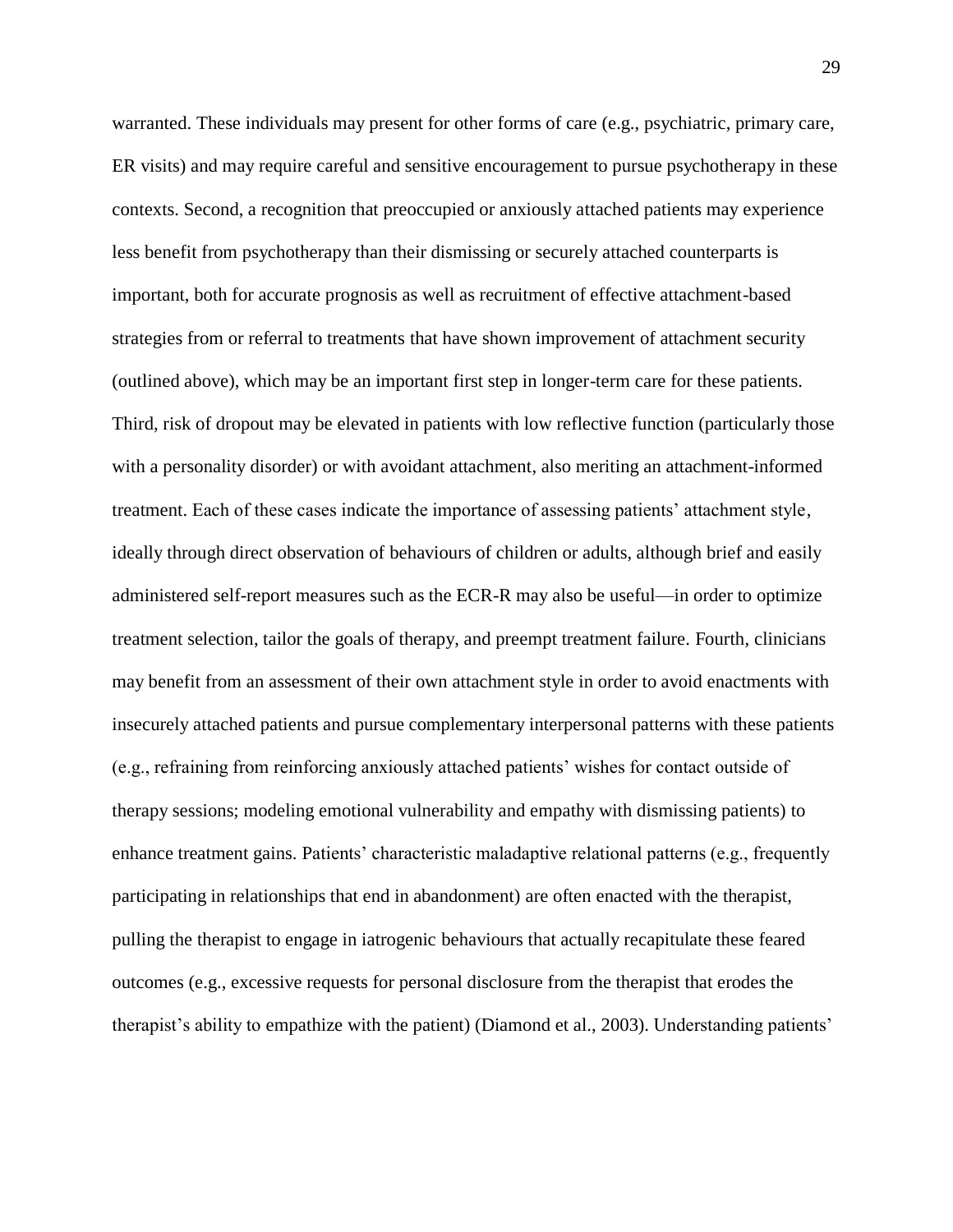attachment schema prior to or early on in treatment can help to alleviate such concerns and allow these dysfunctional patterns to be an explicit target of treatment (Levy et al., 2011).

Furthermore, several implications of the literature on attachment as a mechanism of psychotherapeutic change are evident. First, directly facilitating improved attachment attitudes through therapy may garner increased treatment response and potentially even lasting treatment gains after the conclusion of therapy. Specifically, a focus on increasing patients' reflective function, narrative coherence, and attachment behaviours toward the therapist, via techniques that have been designed with this goal in mind (e.g., clarification or confrontation interventions, [Clarkin et al., 2006]; explicit demands for the patient to reflect on their own or others' mental states [Fonagy & Bateman, 2006]), may foster the development of more secure attachment schemas, catalyzing symptom change and improved relationship functioning. Relatedly, maladaptive interactions between parents and their children may be targeted both at the level of behaviour in live play and child-parent interaction, or indirectly via parents' attachment schemas, which may have downstream effects not only on parents' own behaviour, but on the internal working models of their children through improved and parental sensitivity and caregiving behaviour. Second, a recognition that a sudden increase in attachment anxiety in the middle phase of treatment may itself be a harbinger of subsequent improvements in attachment attitudes and other outcomes, as long as this period of vulnerability is carefully facilitated and structured by a therapist with the goal of working through difficult emotions and fears of interpersonal loss from the "secure base" of therapy.

#### **Conclusion**

Given its breadth and parsimony, as well as its strong empirical foundation, attachment theory provides an ideal integrative framework for conceptualizing both normative and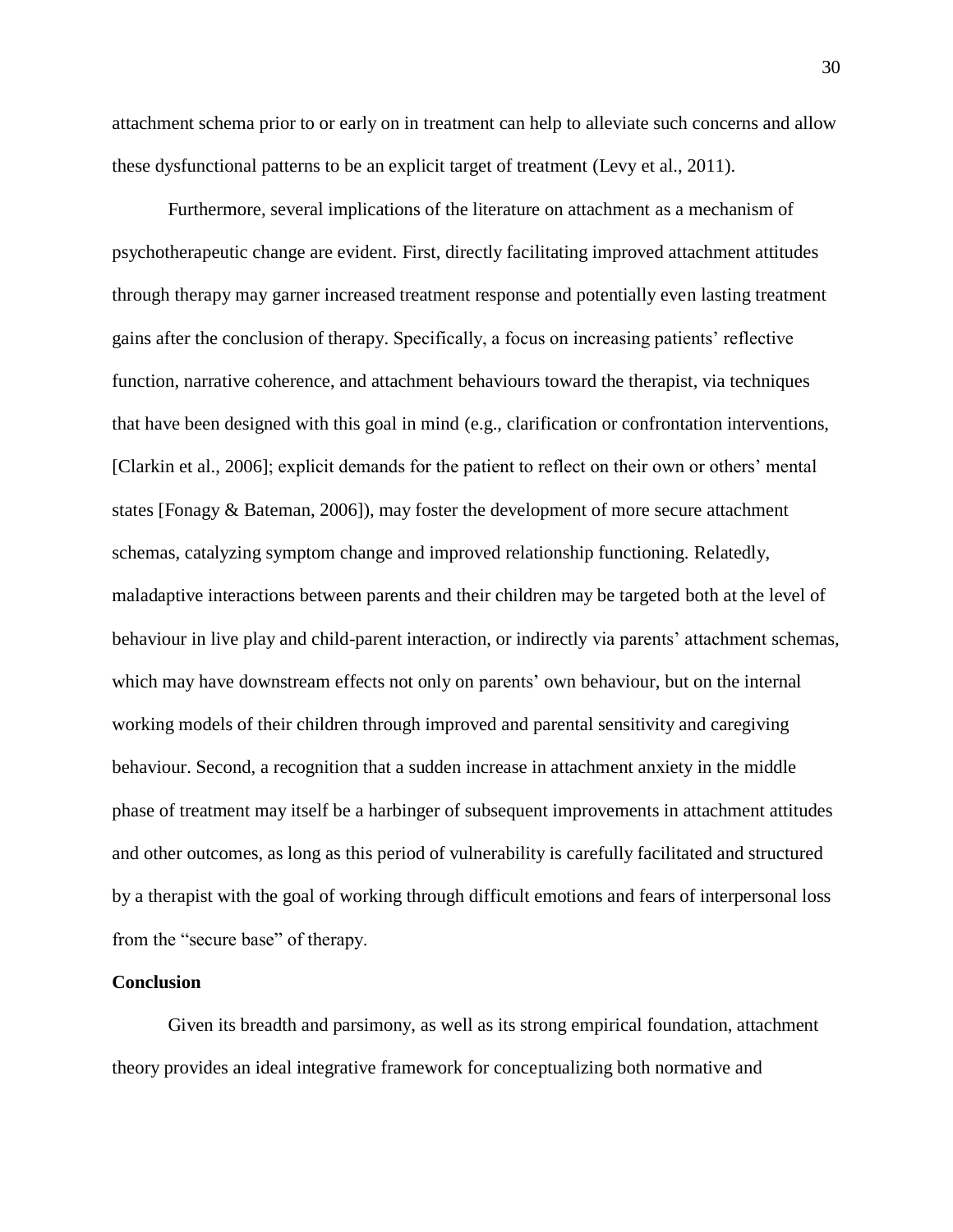disordered development as well as the treatment of psychopathology. Attachment styles provide nuanced predictions of engagement in and response to treatment. Therapies founded on attachment principles have been shown to enhance security of attachment, which may lead to a wealth of positive intrapsychic and interpersonal outcomes. Parent-child attachment interventions also are effective at increasing caregiver sensitivity and responsiveness, which may have downstream benefits for their children's attachment styles. Although many areas still require much further research, such as the in-session effects of intervention strategies on attachment constructs (e.g., Kivity et al., 2018; Talia et al., 2014), attachment theory is a promising approach for clinicians and researchers alike.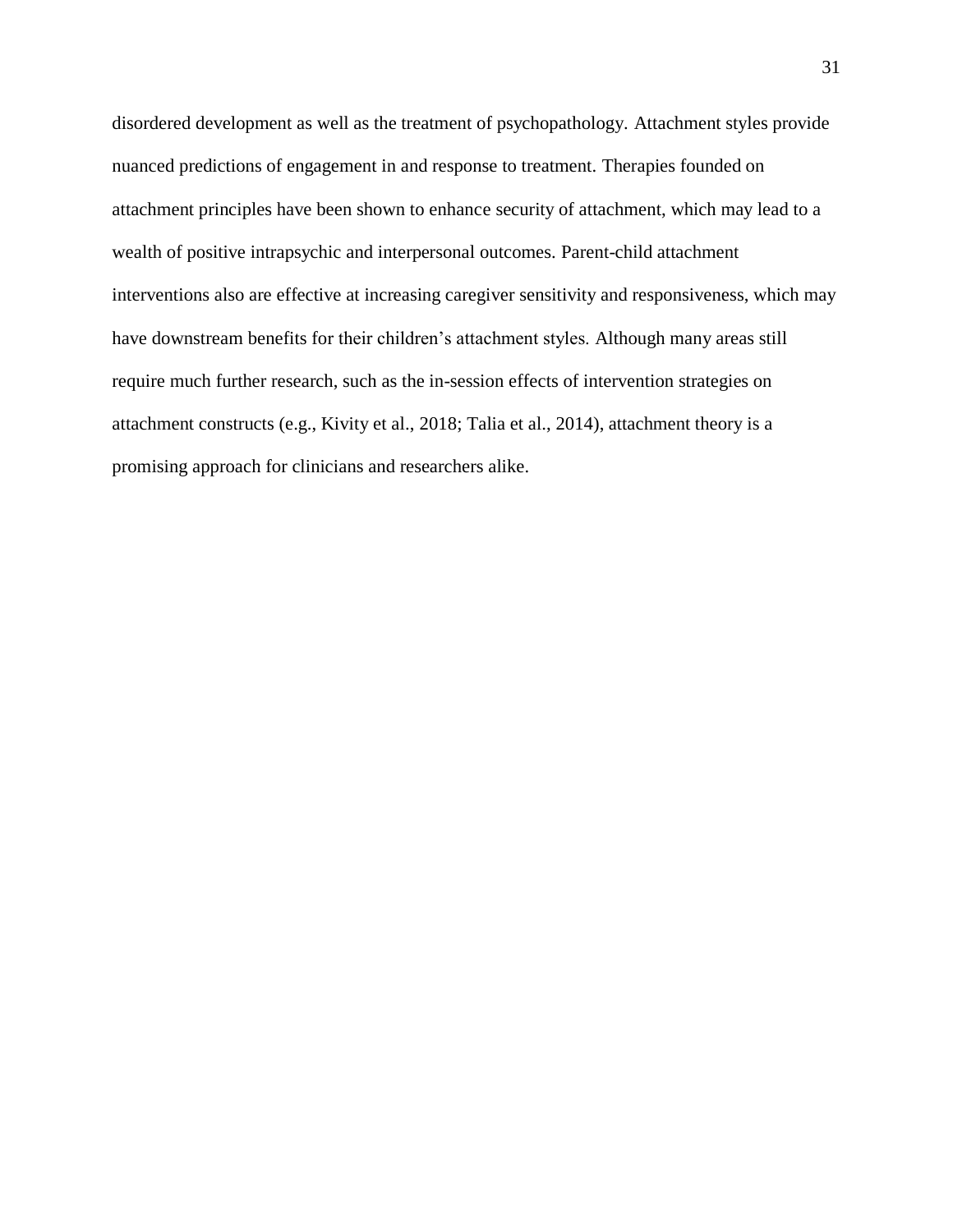#### References

- Ainsworth, M. D. S., Blehar, M. C., Waters, E., & Wall, S. (1978). *Patterns of attachment: A psychological study of the strange situation*. Oxford, England: Lawrence Erlbaum.
- Ammaniti, M., Speranza, A. M., Tambelli, R., Muscetta, S., Lucarelli, L., Vismara, L., … Cimino, S. (2006). A prevention and promotion intervention program in the field of mother–infant relationship. *Infant Mental Health Journal*, *27*(1), 70–90. <https://doi.org/10.1002/imhj.20081>

Anisfeld, E., Casper, V., Nozyce, M., & Cunningham, N. (1990). Does infant carrying promote attachment? An experimental study of the effects of increased physical contact on the development of attachment. *Child Development*, *61*(5), 1617–1627. <https://doi.org/10.1111/j.1467-8624.1990.tb02888.x>

- Appelbaum, A. H. (2005). Supportive psychotherapy. *FOCUS*, *3*(3), 438–449. <https://doi.org/10.1176/foc.3.3.438>
- Bakermans-Kranenburg, M. J., van IJzendoorn, M. H., & Juffer, F. (2003). Less is more: Metaanalyses of sensitivity and attachment interventions in early childhood. *Psychological Bulletin*, *129*(2), 195–215. [http://dx.doi.org.ezaccess.libraries.psu.edu/10.1037/0033-](http://dx.doi.org.ezaccess.libraries.psu.edu/10.1037/0033-2909.129.2.195) [2909.129.2.195](http://dx.doi.org.ezaccess.libraries.psu.edu/10.1037/0033-2909.129.2.195)
- Barnard, K. E., Magyary, D., Sumner, G., Booth, C. L., & al, et. (1988). Prevention of parenting alterations for women with low social support. *Psychiatry: Interpersonal and Biological Processes*, *51*(3), 248–253.
- Bartholomew, K. (1990). Avoidance of intimacy: An attachment perspective. *Journal of Social and Personal Relationships*, *7*(2), 147–178.<https://doi.org/10.1177/0265407590072001>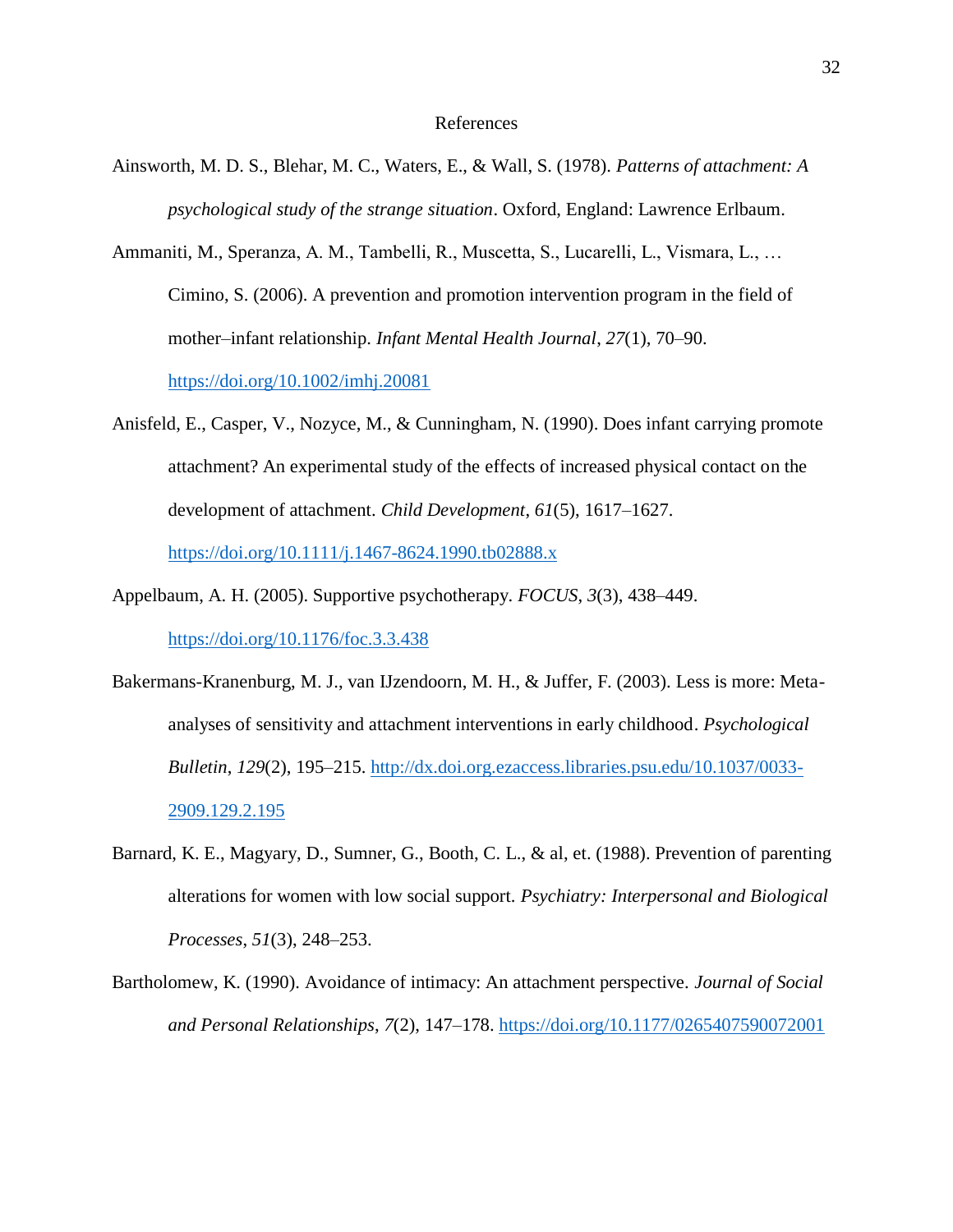- Bateman, A., & Fonagy, P. (1999). Effectiveness of partial hospitalization in the treatment of borderline personality disorder: A randomized controlled trial. *American Journal of Psychiatry*, *156*(10), 1563–1569.<https://doi.org/10.1176/ajp.156.10.1563>
- Bateman, A., & Fonagy, P. (2009). Randomized controlled trial of outpatient mentalizationbased treatment versus structured clinical management for borderline personality disorder. *The American Journal of Psychiatry*, *166*(12), 1355–1364. <http://dx.doi.org.ezaccess.libraries.psu.edu/10.1176/appi.ajp.2009.09040539>
- Bernecker, S. L., Constantino, M. J., Atkinson, L. R., Michael, R., Ravitz, P., & McBride, C. (2016). Attachment style as a moderating influence on the efficacy of cognitivebehavioral and interpersonal psychotherapy for depression: A failure to replicate. *Psychotherapy*, *53*(1), 22–33.<https://doi.org/10.1037/pst0000036>
- Borelli, J. L., & David, D. H. (2004). Attachment theory and research as a guide to psychotherapy practice. *Imagination, Cognition and Personality*, *23*(4), 257–287. <https://doi.org/10.2190/KQYE-P3EN-XATC-PWB7>
- Boris, N. W., Larrieu, J. A., Zeanah, P. D., Nagle, G. A., Steier, A., & McNeill, P. (2006). The process and promise of mental health augmentation of nurse home-visiting programs: Data from the Louisiana Nurse–Family Partnership. *Infant Mental Health Journal*, *27*(1), 26–40.<https://doi.org/10.1002/imhj.20078>

Bowlby, J. (1969). *Attachment and loss. Vol. 1: Attachment*. New York, NY: Basic Books.

Bowlby, J. (1977). The making and breaking of affectional bonds. I. Aetiology and psychopathology in the light of attachment theory. An expanded version of the Fiftieth Maudsley Lecture, delivered before the Royal College of Psychiatrists, 19 November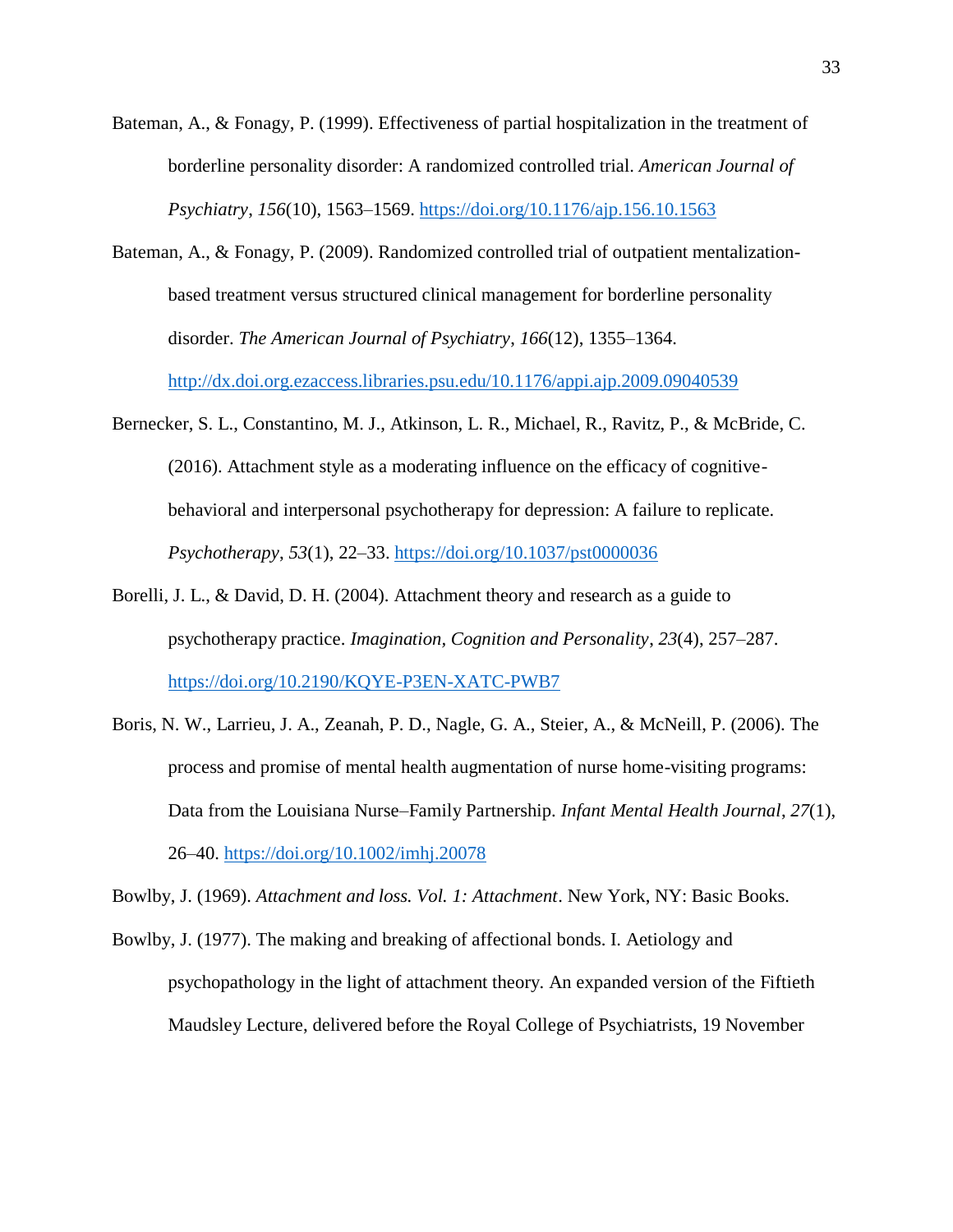1976. *The British Journal of Psychiatry*, *130*(3), 201–210.

<https://doi.org/10.1192/bjp.130.3.201>

- Bradley, J. M., & Cafferty, T. P. (2001). Attachment among older adults: Current issues and directions for future research. *Attachment & Human Development*, *3*(2), 200–221. <http://dx.doi.org.ezaccess.libraries.psu.edu/10.1080/14616730110058016>
- Brennan, K. A., Clark, C. L., & Shaver, P. R. (1998). Self-report measurement of adult attachment: An integrative overview. In J. A. Simpson & W. S. Rholes (Eds.), *Attachment theory and close relationships* (pp. 46–76). New York, NY, US: Guilford Press.
- Buchheim, A., Hörz-Sagstetter, S., Doering, S., Rentrop, M., Schuster, P., Buchheim, P., … Fischer-Kern, M. (2017). Change of unresolved attachment in borderline personality disorder: RCT study of transference-focused psychotherapy. *Psychotherapy and Psychosomatics*, *86*(5), 314–316.<https://doi.org/10.1159/000460257>
- Carroll, K. M., Rounsaville, B. J., & Gawin, F. H. (1991). A comparative trial of psychotherapies for ambulatory cocaine abusers: relapse prevention and interpersonal psychotherapy. *The American Journal of Drug and Alcohol Abuse*, *17*(3), 229–247. <https://doi.org/10.3109/00952999109027549>
- Cicchetti, D., Toth, S. L., & Rogosch, F. A. (1999). The efficacy of toddler-parent psychotherapy to increase attachment security in offspring of depressed mothers. *Attachment & Human Development*, *1*(1), 34–66.<https://doi.org/10.1080/14616739900134021>
- Clarkin, J. F., Levy, K. N., Lenzenweger, M. F., & Kernberg, O. F. (2007). Evaluating three treatments for borderline personality disorder: A multiwave study. *American Journal of Psychiatry*.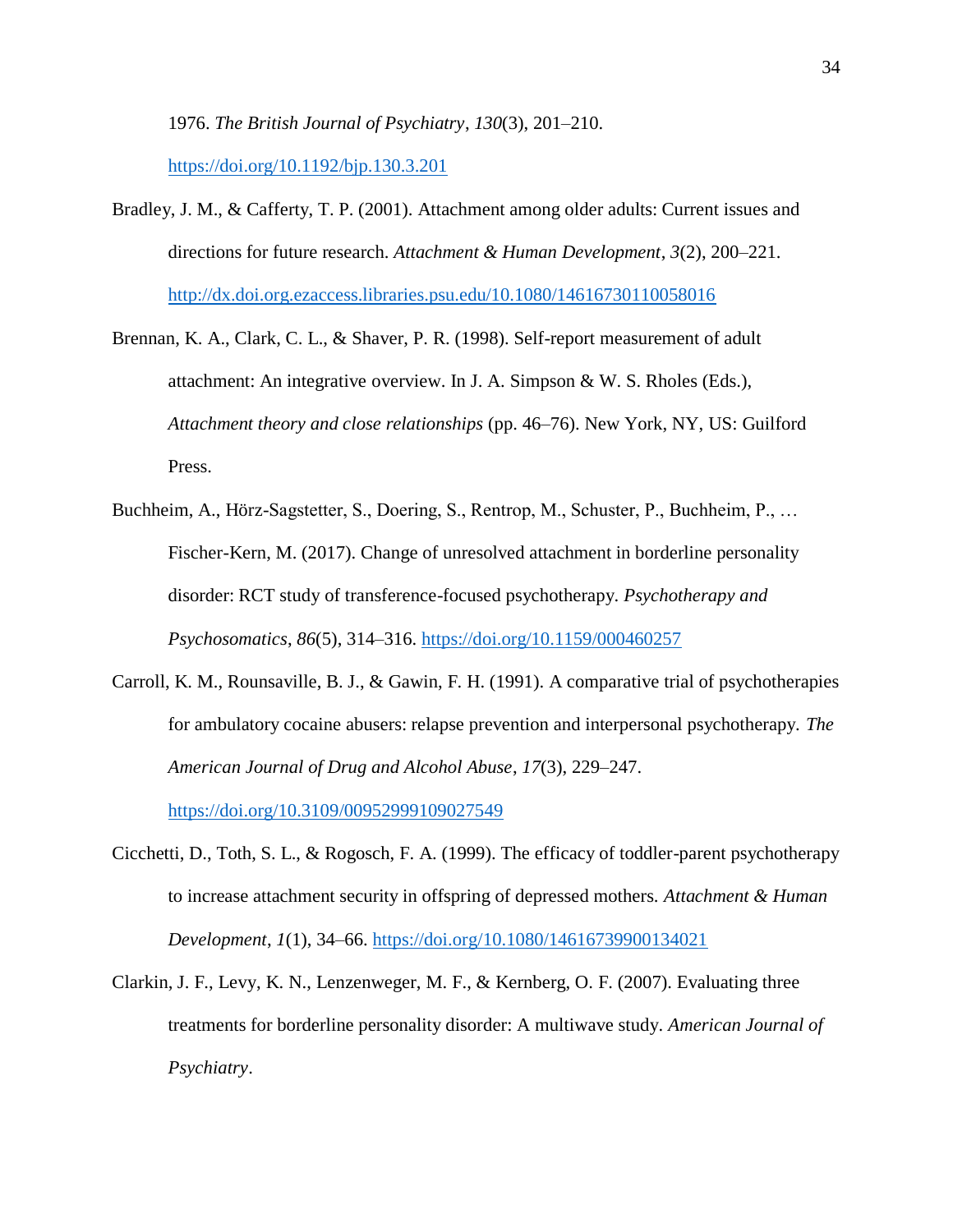- Clarkin, J. F., Yeomans, F. E., & Kernberg, O. F. (2006). *Psychotherapy for borderline personality: Focusing on object relations* (1st ed). Arlington, VA: American Psychiatric Publishing.
- Cohen, N. J., Muir, E., Lojkasek, M., Muir, R., Parker, C. J., Barwick, M., & Brown, M. (1999). Watch, wait, and wonder: Testing the effectiveness of a new approach to mother-infant psychotherapy. *Infant Mental Health Journal*, *20*(4), 429–451.

[https://doi.org/10.1002/\(SICI\)1097-0355\(199924\)20:4<429::AID-IMHJ5>3.0.CO;2-Q](https://doi.org/10.1002/(SICI)1097-0355(199924)20:4%3c429::AID-IMHJ5%3e3.0.CO;2-Q)

- Constantino, M. J., Adams, M. L., Pazzaglia, A. M., Bernecker, S. L., Ravitz, P., & McBride, C. (2013). Baseline patient characteristics as predictors of remission in interpersonal psychotherapy for depression. *Psychotherapy Research*, *23*(2), 190–200. <https://doi.org/10.1080/10503307.2013.765997>
- Costello, P. C. (2013). *Attachment-based psychotherapy: helping patients develop adaptive capacities*. Washington, DC: American Psychological Association.
- Crowell, J. A., Fraley, R. C., & Shaver, P. R. (2008). Measurement of individual differences in adolescent and adult attachment. In J. Cassidy & P. R. Shaver (Eds.), *Handbook of attachment: Theory, research, and clinical applications (2nd ed.)* (pp. 599–634). New York, NY: Guilford Press.
- Daniel, S. I. F. (2006). Adult attachment patterns and individual psychotherapy: A review. *Clinical Psychology Review*, *26*(8), 968–984.<https://doi.org/10.1016/j.cpr.2006.02.001>
- Daniel, S. I. F. (2011). Adult attachment insecurity and narrative processes in psychotherapy: an exploratory study. *Clinical Psychology & Psychotherapy*, *18*(6), 498–511. <https://doi.org/10.1002/cpp.704>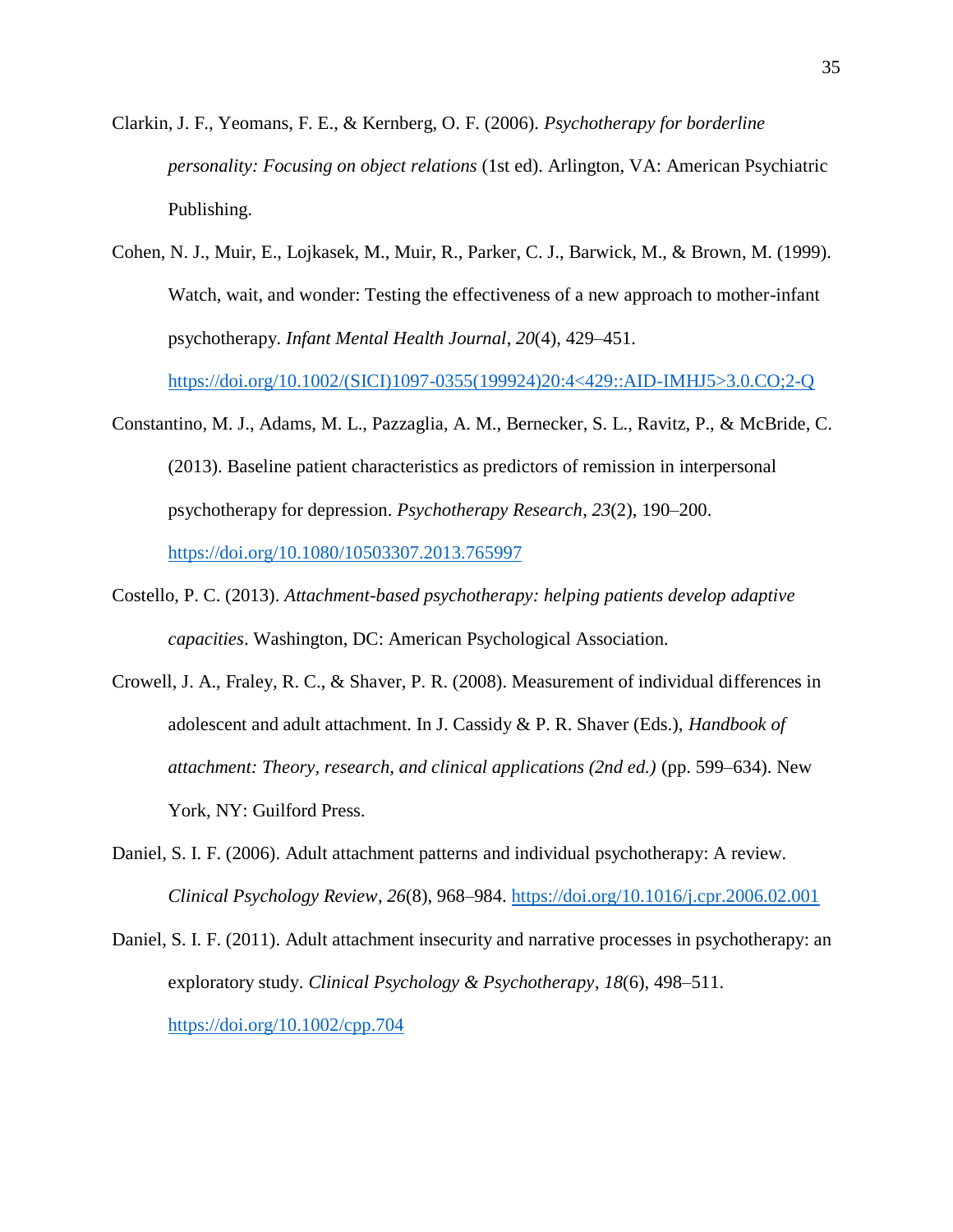- Daro, D. A., & Harding, K. A. (1999). Healthy Families America: Using research to enhance practice. *The Future of Children*, *9*(1), 152–176.<https://doi.org/10.2307/1602726>
- Diamond, D., Clarkin, J., Levine, H., Levy, K. N., Foelsch, P., & Yeomans, F. (1999). Borderline conditions and attachment: A preliminary report. *Psychoanalytic Inquiry*, *19*(5), 831–884.<https://doi.org/10.1080/07351699909534278>
- Diamond, D., Stovall-McClough, C., Clarkin, J. F., & Levy, K. N. (2003). Patient-therapist attachment in the treatment of borderline personality disorder. *Bulletin of the Menninger Clinic*, *67*(3), 227–259.

<http://dx.doi.org.ezaccess.libraries.psu.edu/10.1521/bumc.67.3.227.23433>

- Diamond, D., Yeomans, F. E., Stern, B., Levy, K. N., Hörz, S., Doering, S., … Clarkin, J. F. (2013). Transference focused psychotherapy for patients with comorbid narcissistic and borderline personality disorder. *Psychoanalytic Inquiry*, *33*(6), 527–551. <https://doi.org/10.1080/07351690.2013.815087>
- Diamond, G. S., Wintersteen, M. B., Brown, G. K., Diamond, G. M., Gallop, R., Shelef, K., & Levy, S. (2010). Attachment-based family therapy for adolescents with suicidal ideation: A randomized controlled trial. *Journal of the American Academy of Child & Adolescent Psychiatry*, *49*(2), 122–131.<https://doi.org/10.1016/j.jaac.2009.11.002>
- Diamond, G., Siqueland, L., & Diamond, G. M. (2003). Attachment-based family therapy for depressed adolescents: Programmatic treatment development. *Clinical Child and Family Psychology Review*, *6*(2), 107–127.<https://doi.org/10.1023/A:1023782510786>
- Dixon, W. E. (2003). 20 studies that revolutionized child psychology. *Journal of Abnormal and Social Psychology*, *63*, 375–382.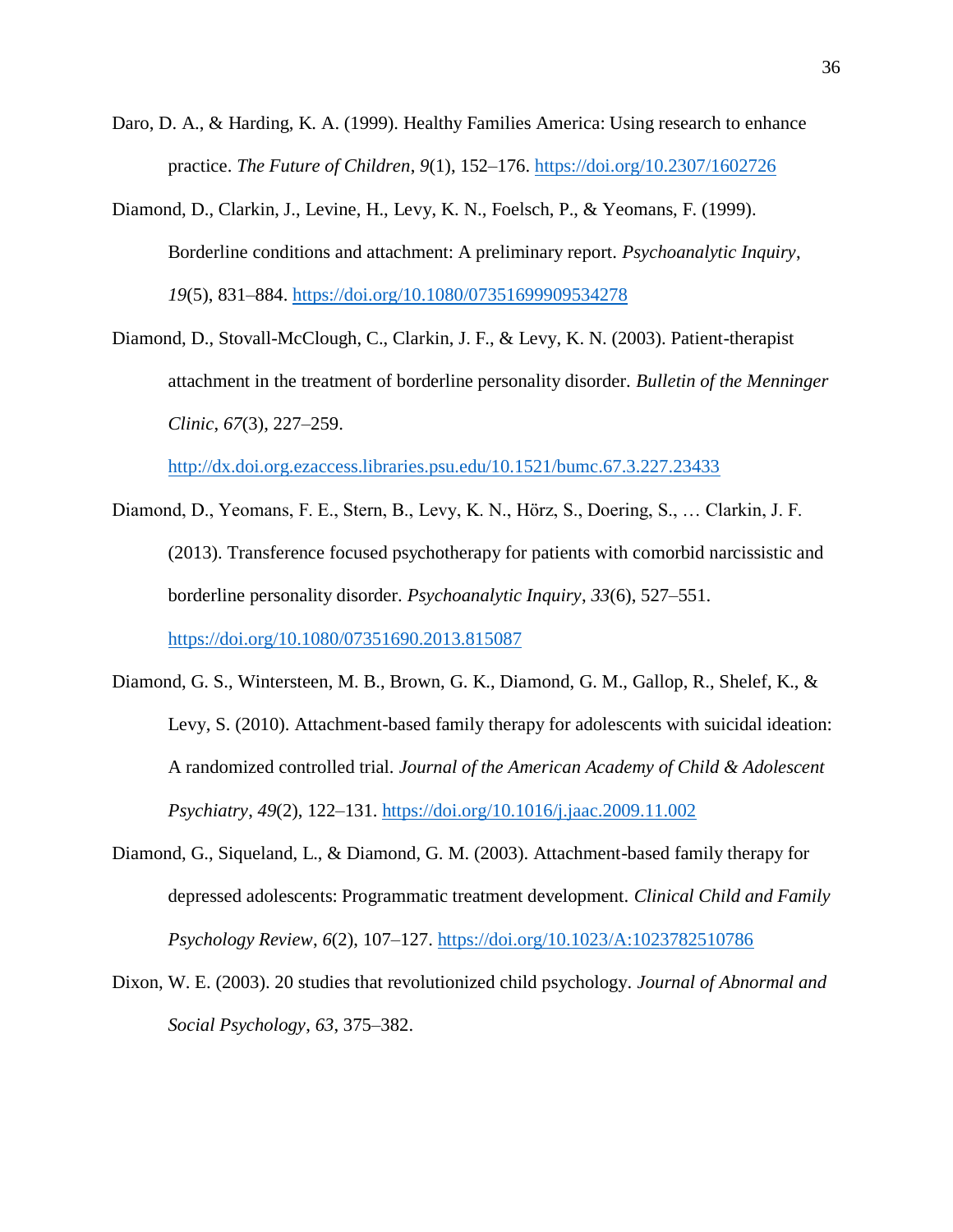- Dozier, M., Higley, E., Albus, K. E., & Nutter, A. (2002). Intervening with foster infants' caregivers: Targeting three critical needs. *Infant Mental Health Journal*, *23*(5), 541–554. <https://doi.org/10.1002/imhj.10032>
- Duggan, A. K., McFarlane, E. C., Windham, A. M., Rohde, C. A., Salkever, D. S., Fuddy, L., … Sia, C. C. J. (1999). Evaluation of Hawaii's Healthy Start Program. *The Future of Children*, *9*(1), 66–90.<https://doi.org/10.2307/1602722>
- Dutton, D. G., Saunders, K., Starzomski, A., & Bartholomew, K. (1994). Intimacy-anger and insecure attachment as precursors of abuse in intimate relationships. *Journal of Applied Social Psychology*, *24*(15), 1367–1386. [https://doi.org/10.1111/j.1559-](https://doi.org/10.1111/j.1559-1816.1994.tb01554.x)

[1816.1994.tb01554.x](https://doi.org/10.1111/j.1559-1816.1994.tb01554.x)

Eagle, M. N. (2006). Attachment, psychotherapy, and assessment: A commentary. *Journal of Consulting and Clinical Psychology*, *74*(6), 1086–1097.

<http://dx.doi.org.ezaccess.libraries.psu.edu/10.1037/0022-006X.74.6.1086>

- Eagle, M. N. (2013). *Attachment and psychoanalysis: Theory, research, and clinical implications*. New York, NY: Guilford Press.
- Erickson, M. F., Korfmacher, J., & Egeland, B. R. (1992). Attachments past and present: Implications for therapeutic intervention with mother-infant dyads. *Development and Psychopathology*, *4*(4), 495–507.

<http://dx.doi.org.ezaccess.libraries.psu.edu/10.1017/S0954579400004843>

Fearon, R. P., Bakermans-Kranenburg, M. J., Van IJzendoorn, M. H., Lapsley, A.-M., & Roisman, G. I. (2010). The significance of insecure attachment and disorganization in the development of children's externalizing behavior: A meta-analytic study. *Child Development*, *81*(2), 435–456.<https://doi.org/10.1111/j.1467-8624.2009.01405.x>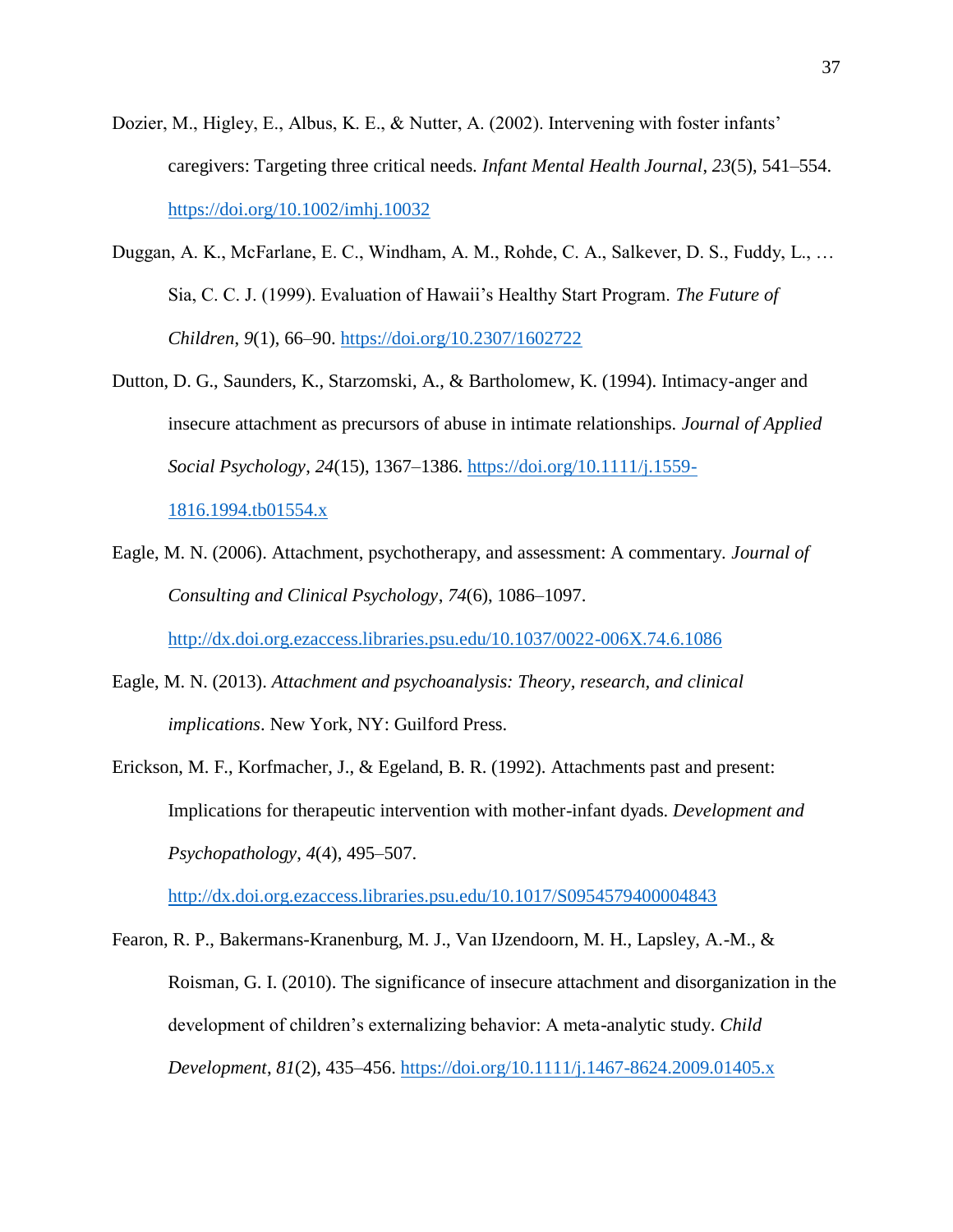- Fergusson, D. M., Grant, H., Horwood, L. J., & Ridder, E. M. (2005). Randomized trial of the Early Start program of home visitation. *Pediatrics*, *116*(6), e803–e809. <https://doi.org/10.1542/peds.2005-0948>
- Fonagy, P. (1999). Psychoanalytic theory from the viewpoint of attachment theory and research. In J. Cassidy & P. R. Shaver (Eds.), *Handbook of attachment: Theory, research, and clinical applications* (pp. 595–624). New York, NY: Guilford Press.

Fonagy, P. (2001). *Attachment theory and psychoanalysis*. London, England: Routledge.

Fonagy, P., & Bateman, A. W. (2006). Mechanisms of change in mentalization-based treatment of BPD. *Journal of Clinical Psychology*, *62*(4), 411–430.

<https://doi.org/10.1002/jclp.20241>

- Fonagy, P., Leigh, T., Kennedy, R., Mattoon, G., Steele, H., Target, M., … Higgitt, A. (1995). Attachment, borderline states and the representation of emotions and cognitions in self and other. In D. Cicchetti & S. L. Toth (Eds.), *Emotion, cognition, and representation* (pp. 371–414). Rochester, NY: University of Rochester Press.
- Fonagy, P., Leigh, T., Steele, M., Steele, H., Kennedy, R., Mattoon, G., … Gerber, A. (1996). The relation of attachment status, psychiatric classification, and response to psychotherapy. *Journal of Consulting and Clinical Psychology*, *64*(1), 22–31. <http://dx.doi.org.ezaccess.libraries.psu.edu/10.1037/0022-006X.64.1.22>
- Fraiberg. (1980). *Clinical studies in infant mental health: The first year of life* (1st ed.). New York, NY: Basic Books.
- Fraley, R. C. (2002). Attachment stability from infancy to adulthood: Meta-analysis and dynamic modeling of developmental mechanisms. *Personality and Social Psychology Review*, *6*(2), 123–151. [https://doi.org/10.1207/S15327957PSPR0602\\_03](https://doi.org/10.1207/S15327957PSPR0602_03)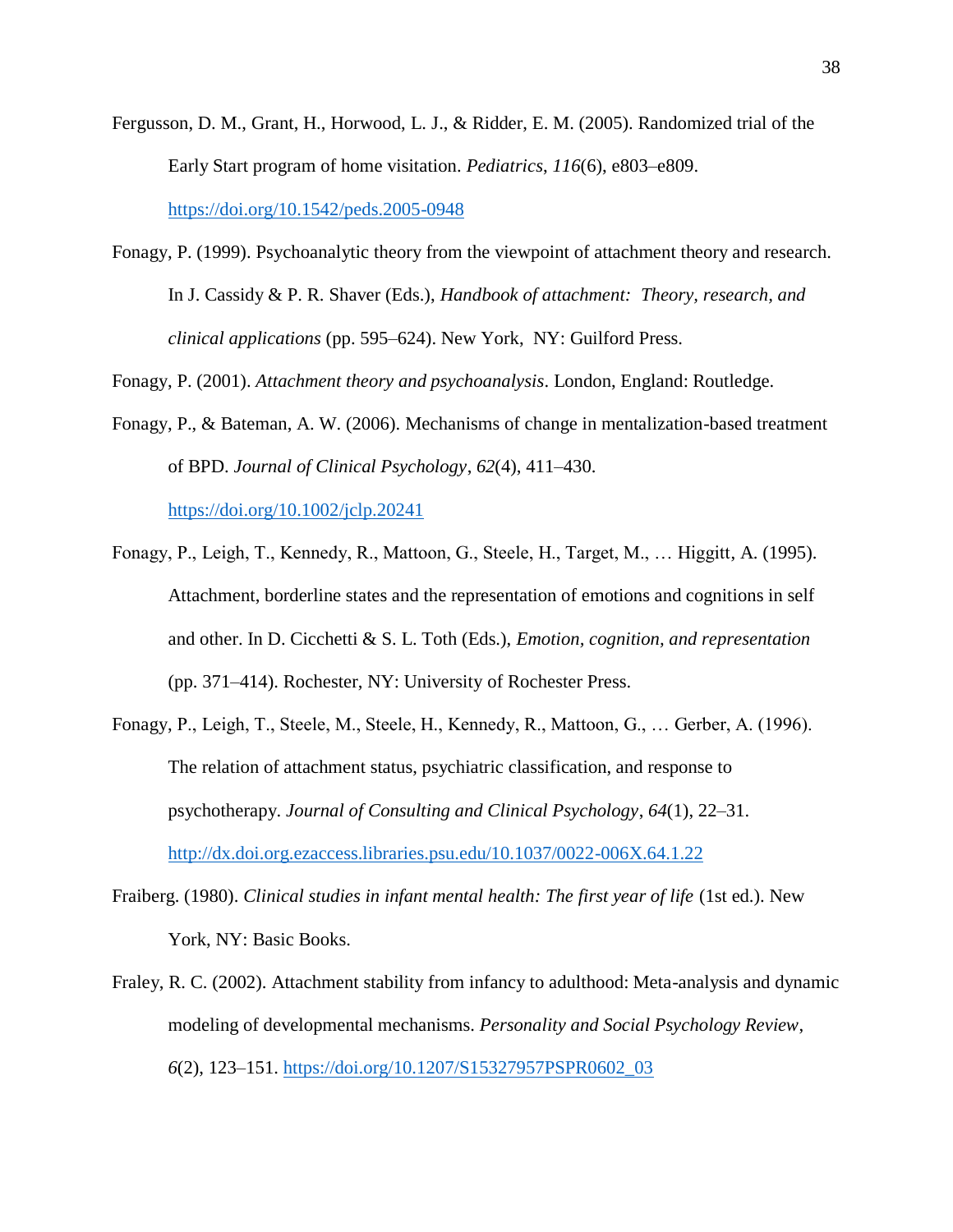- Gillath, O., & Karantzas, G. (2019). Attachment security priming: A systematic review. *Current Opinion in Psychology*, *25*, 86–95.<https://doi.org/10.1016/j.copsyc.2018.03.001>
- Greenberg, L., & Watson, J. (2006). *Emotion-focused therapy for depression* (1 Edition). Washington, DC: American Psychological Association.
- Greenberg, M. T., & Speltz, M. L. (1988). Attachment and the ontogeny of conduct problems. In J. Belsky & T. Nezworski (Eds.), *Clinical implications of attachment* (pp. 177–218). Hillsdale, NJ: Lawrence Erlbaum Associates, Inc.
- Grienenberger, J. F., Kelly, K., & Slade, A. (2005). Maternal reflective functioning, mother– infant affective communication, and infant attachment: Exploring the link between mental states and observed caregiving behavior in the intergenerational transmission of attachment. *Attachment & Human Development*, *7*(3), 299–311.

<https://doi.org/10.1080/14616730500245963>

- Halchuk, R. E., Makinen, J. A., & Johnson, S. M. (2010). Resolving attachment injuries in couples using emotionally focused therapy: A three-year follow-up. *Journal of Couple & Relationship Therapy*, *9*(1), 31–47.<https://doi.org/10.1080/15332690903473069>
- Hazan, C., & Shaver, P. (1987). Romantic love conceptualized as an attachment process. *Journal of Personality and Social Psychology*, *52*(3), 511.
- Heinicke, C. M. (2000). *UCLA Family Development Project: Operational manual for preventive intervention plan* (Revised edition). Los Angeles, CA: University of California, Department of Psychiatry and Behavioral Sciences.
- Holmes, J. (1996). *Attachment, intimacy, autonomy: Using attachment theory in adult psychotherapy*. New York, NY: Rowman & Littlefield.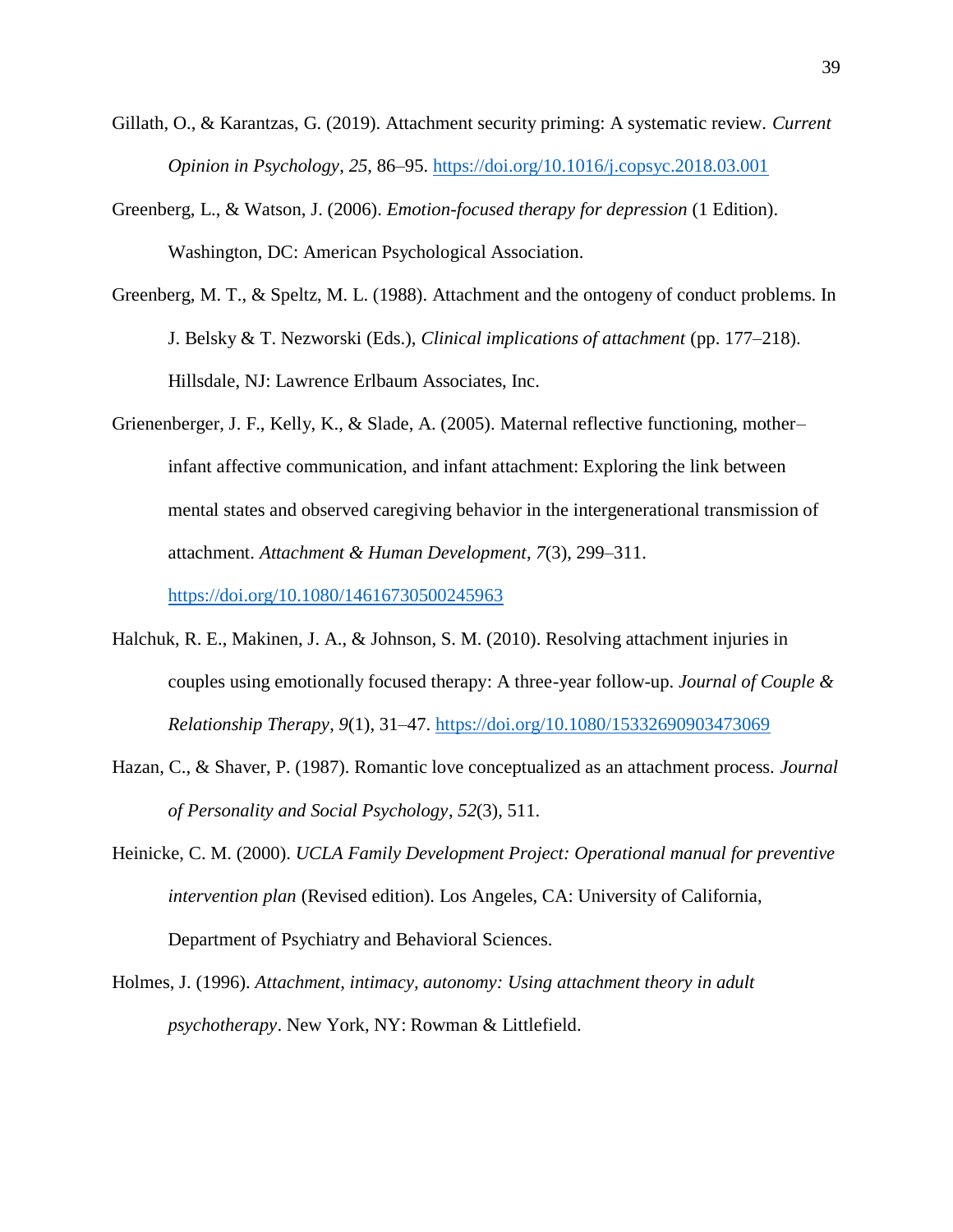- Holmes, J. (2014). *The search for the secure base: Attachment theory and psychotherapy*. London, England: Routledge.
- Hughes, D. (2004). An attachment-based treatment of maltreated children and young people. *Attachment & Human Development*, *6*(3), 263–278.

<https://doi.org/10.1080/14616730412331281539>

- Johnson, S. (2004). An antidote to posttraumatic stress disorder: The creation of secure attachment in couples therapy. In L. Atkinson & S. Goldberg (Eds.), *Attachment issues in psychopathology and intervention* (pp. 207–228, Chapter viii, 289 Pages). Mahwah, NJ, US: Lawrence Erlbaum Associates Publishers.
- Johnson, S. M. (2009). Attachment theory and emotionally focused therapy for individuals and couples: Perfect partners. In J. H. Obegi & E. Berant (Eds.), *Attachment theory and research in clinical work with adults* (pp. 410–433, Chapter xii, 529 Pages). New York, NY: Guilford Press.
- Kazdin, A. E. (1995). Bridging child, adolescent, and adult psychotherapy: Directions for research. *Psychotherapy Research*, *5*(3), 258–277.

<http://dx.doi.org/10.1080/10503309512331331376>

- Kernberg, O. F. (1968). The treatment of patients with borderline personality organization. *The International Journal of Psychoanalysis*, *49*(4), 600–619.
- Kobak, R. R., & Sceery, A. (1988). Attachment in late adolescence: Working models, affect regulation, and representations of self and others. *Child Development*, *59*(1), 135–146. <http://dx.doi.org.ezaccess.libraries.psu.edu/10.2307/1130395>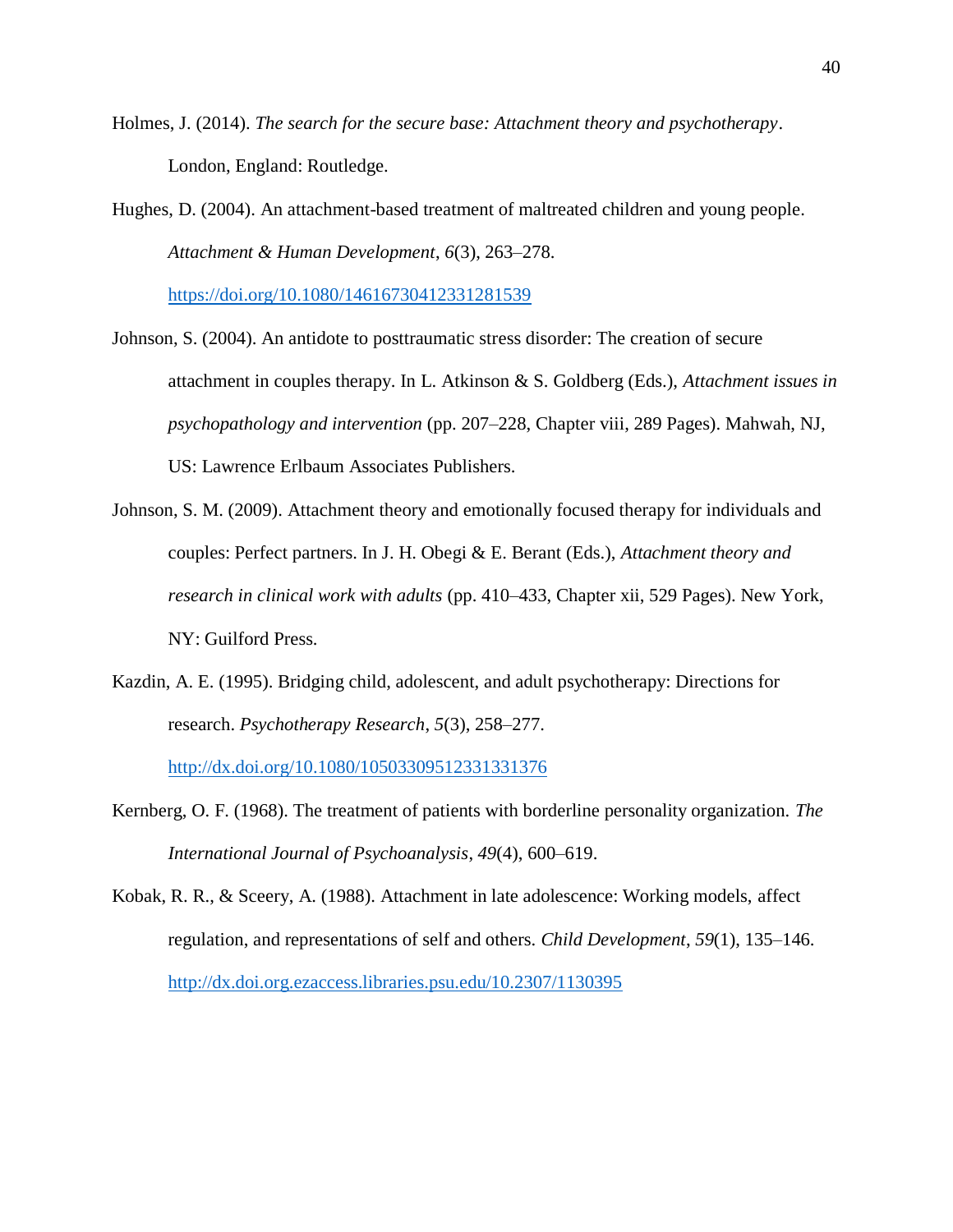Leahy, R. L. (2008). The therapeutic relationship in cognitive-behavioral therapy. *Behavioural and Cognitive Psychotherapy*, *36*(6), 769–777.

<https://doi.org/10.1017/S1352465808004852>

- Levy, K. N. (2013). Introduction: Attachment theory and psychotherapy: attachment and psychotherapy. *Journal of Clinical Psychology*, *69*(11), 1133–1135. <https://doi.org/10.1002/jclp.22040>
- Levy, K. N., Blatt, S. J., & Shaver, P. R. (1998). Attachment styles and parental representations. *Journal of Personality and Social Psychology*, *74*(2), 407–419. <http://dx.doi.org.ezaccess.libraries.psu.edu/10.1037/0022-3514.74.2.407>
- Levy, K. N., Clarkin, J. F., Yeomans, F. E., Scott, L. N., Wasserman, R. H., & Kernberg, O. F. (2006). The mechanisms of change in the treatment of borderline personality disorder with Transference Focused Psychotherapy. *Journal of Clinical Psychology*, *62*(4), 481– 501.<https://doi.org/10.1002/jclp.20239>
- Levy, K. N., Ellison, W. D., Scott, L. N., & Bernecker, S. L. (2011). Attachment style. *Journal of Clinical Psychology*, *67*(2), 193–201.

<http://dx.doi.org.ezaccess.libraries.psu.edu/10.1002/jclp.20756>

- Levy, K. N., Johnson, B. N., Clouthier, T. L., Scala, J. W., & Temes, C. M. (2015). An attachment theoretical framework for personality disorders. *Canadian Psychology/Psychologie Canadienne*, *56*(2), 197–207. <https://doi.org/10.1037/cap0000025>
- Levy, K. N., Meehan, K. B., Kelly, K. M., Reynoso, J. S., Weber, M., Clarkin, J. F., & Kernberg, O. F. (2006). Change in attachment patterns and reflective function in a randomized control trial of transference-focused psychotherapy for borderline personality disorder.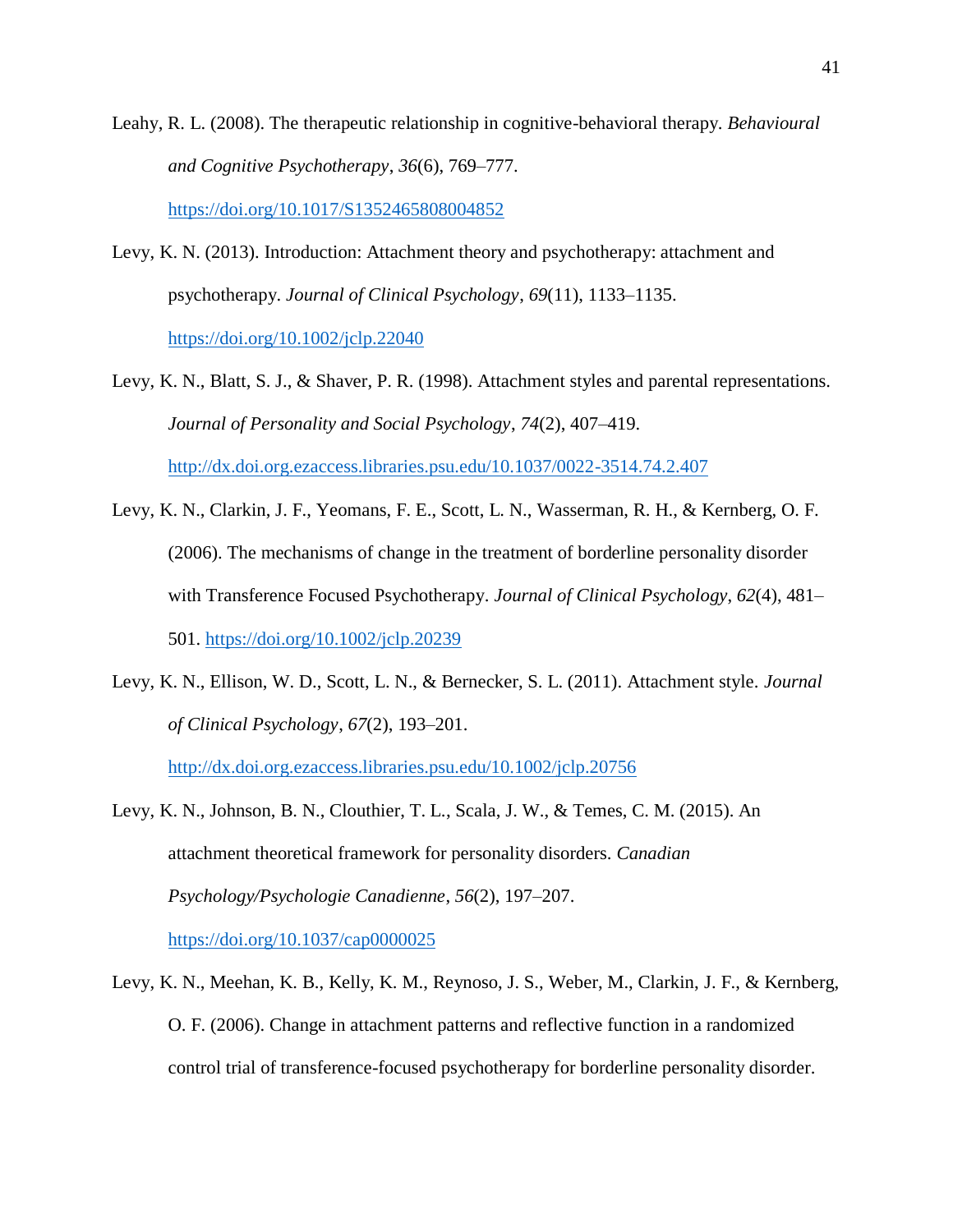*Journal of Consulting and Clinical Psychology*, *74*(6), 1027–1040.

<https://doi.org/10.1037/0022-006X.74.6.1027>

- Lewis, M., Feiring, C., & Rosenthal, S. (2000). Attachment over time. *Child Development*, *71*(3), 707–720.<https://doi.org/10.1111/1467-8624.00180>
- Lieberman, A. F., Van Horn, P., Grandison, C. M., & Pekarsky, J. H. (1997). Mental health assessment of infants, toddlers, and preschoolers in a service program and a treatment outcome research program. *Infant Mental Health Journal*, *18*(2), 158–170. [http://dx.doi.org.ezaccess.libraries.psu.edu/10.1002/\(SICI\)1097-0355\(199722\)18:2](http://dx.doi.org.ezaccess.libraries.psu.edu/10.1002/(SICI)1097-0355(199722)18:2)
- Lieberman, A. F., Weston, D. R., & Pawl, J. H. (1991). Preventive intervention and outcome with anxiously attached dyads. *Child Development*, *62*(1), 199–209. <https://doi.org/10.1111/j.1467-8624.1991.tb01525.x>
- Lieberman, A. F., & Zeanah, C. H. (1999). Contributions of attachment theory to infant–parent psychotherapy and other interventions with infants and young children. In J. Cassidy & P. R. Shaver (Eds.), *Handbook of attachment: Theory, research, and clinical applications* (pp. 555–574). New York, NY: Guilford Press.
- Luborsky, L. (1984). *Principles of psychoanalytic psychotherapy: A manual for supportiveexpressive treatment*. New York, NY: Basic Books.
- Lyons-Ruth, K., Connell, D. B., Grunebaum, H. U., & Botein, S. (1990). Infants at social risk: Maternal depression and family support services as mediators of infant development and security of attachment. *Child Development*, *61*(1), 85–98.

<http://dx.doi.org.ezaccess.libraries.psu.edu/10.2307/1131049>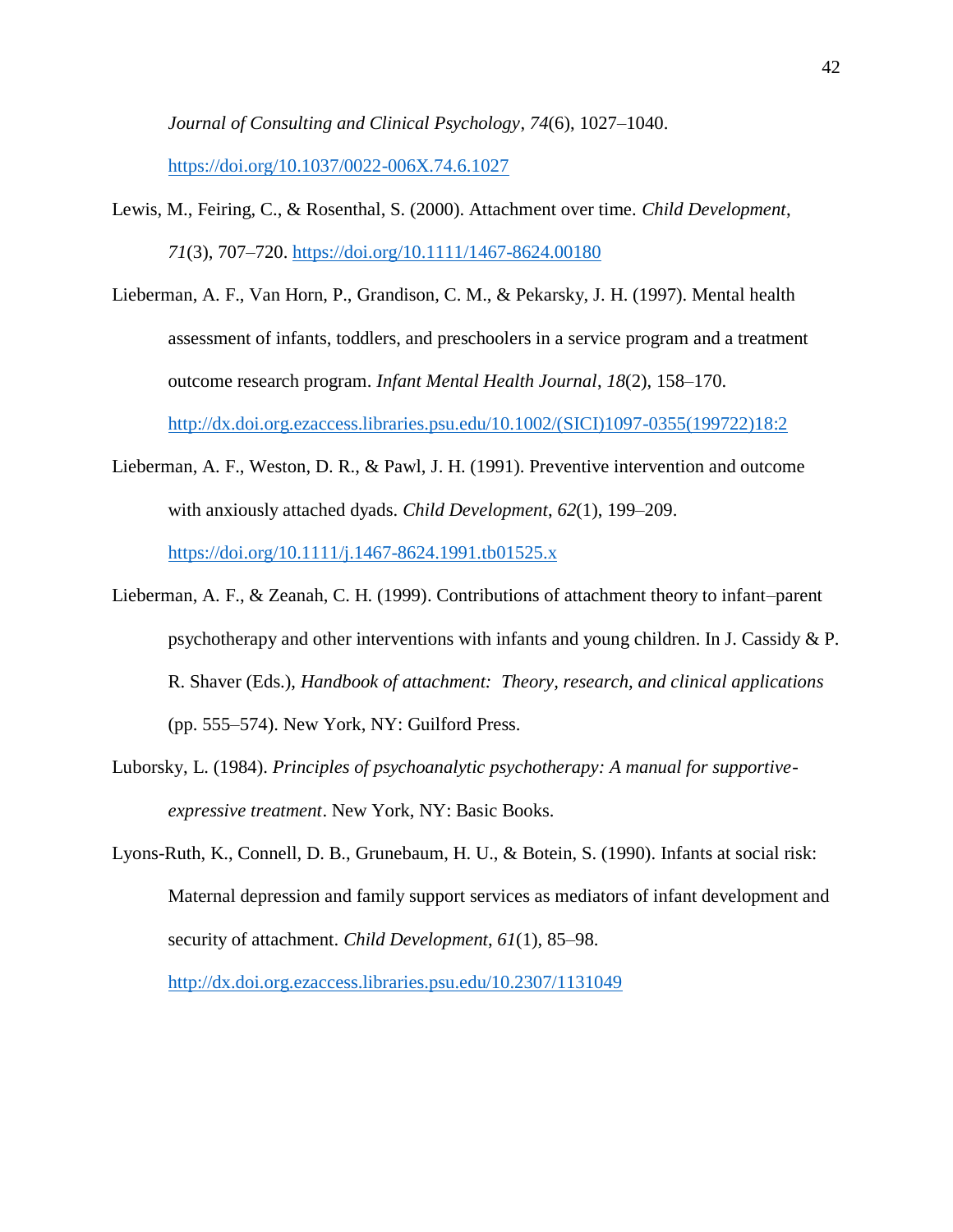- Madigan, S., Atkinson, L., Laurin, K., & Benoit, D. (2013). Attachment and internalizing behavior in early childhood: A meta-analysis. *Developmental Psychology*, *49*(4), 672– 689.<http://dx.doi.org.ezaccess.libraries.psu.edu/10.1037/a0028793>
- Main, M., Kaplan, N., & Cassidy, J. (1985). Security in infancy, childhood, and adulthood: A move to the level of representation. *Monographs of the Society for Research in Child Development*, 66–104.
- Main, M., & Weston, D. R. (1981). The quality of the toddler's relationship to mother and to father: Related to conflict behavior and the readiness to establish new relationships. *Child Development*, *52*(3), 932–940.<https://doi.org/10.2307/1129097>
- Makinen, J. A., & Johnson, S. M. (2006). Resolving attachment injuries in couples using emotionally focused therapy: Steps toward forgiveness and reconciliation. *Journal of Consulting and Clinical Psychology*, *74*(6), 1055–1064.

<http://dx.doi.org.ezaccess.libraries.psu.edu/10.1037/0022-006X.74.6.1055>

- Markiewicz, D., Lawford, H., Doyle, A. B., & Haggart, N. (2006). Developmental differences in adolescents' and young adults' use of mothers, fathers, best friends, and romantic partners to fulfill attachment needs. *Journal of Youth and Adolescence*, *35*(1), 121–134. <https://doi.org/10.1007/s10964-005-9014-5>
- Maroda, K. (2012). *Psychodynamic techniques working with emotion in the therapeutic relationship.* New York, NY: Guilford Press.
- Marvin, R., Cooper, G., Hoffman, K., & Powell, B. (2002). The Circle of Security project: Attachment-based intervention with caregiver-pre-school child dyads. *Attachment & Human Development*, *4*(1), 107–124.<http://dx.doi.org/10.1080/14616730252982491>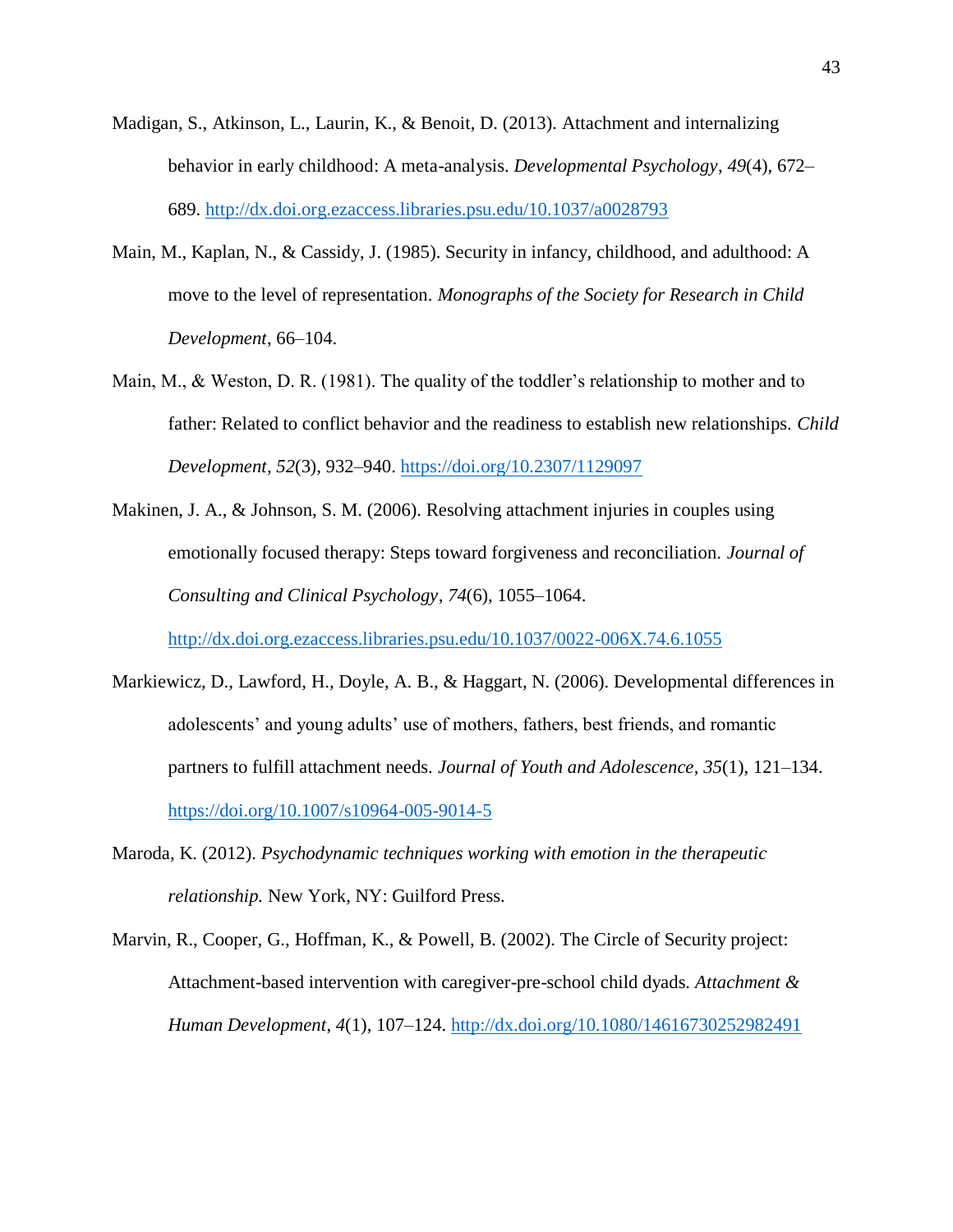Maxwell, H., Tasca, G. A., Ritchie, K., Balfour, L., & Bissada, H. (2014). Change in attachment insecurity is related to improved outcomes 1-year post group therapy in women with binge eating disorder. *Psychotherapy*, *51*(1), 57–65.

<http://dx.doi.org.ezaccess.libraries.psu.edu/10.1037/a0031100>

- McBride, C., & Atkinson, L. (2009). Attachment theory and cognitive-behavioral therapy. In J. H. Obegi & E. Berant (Eds.), *Attachment theory and research in clinical work with adults* (pp. 434–458). New York, NY: Guilford Press.
- McBride, C., Atkinson, L., Quilty, L. C., & Bagby, R. M. (2006). Attachment as moderator of treatment outcome in major depression: A randomized control trial of interpersonal psychotherapy versus cognitive behavior therapy. *Journal of Consulting and Clinical Psychology*, *74*(6), 1041–1054.<https://doi.org/10.1037/0022-006X.74.6.1041>
- McDonough, S. C. (1993). Interaction guidance: Understanding and treating early infant– caregiver relationship disturbances. In C. H. Zeanah (Ed.), *Handbook of infant mental health* (pp. 414–426). New York, NY: Guilford Press.
- Mikulincer, M., & Shaver, P. R. (2007). *Attachment in adulthood: Structure, dynamics, and change*. New York, NY: Guilford Press.
- Moser, M. B., Johnson, S. M., Dalgleish, T. L., Lafontaine, M.-F., Wiebe, S. A., & Tasca, G. A. (2015). Changes in relationship-specific attachment in emotionally focused couple therapy. *Journal of Marital and Family Therapy*, *42*(2), 231–245. <https://doi.org/10.1111/jmft.12139>
- Moser, M. B., Johnson, S. M., Dalgleish, T. L., Wiebe, S. A., & Tasca, G. A. (2017). The impact of blamer-softening on romantic attachment in emotionally focused couples therapy.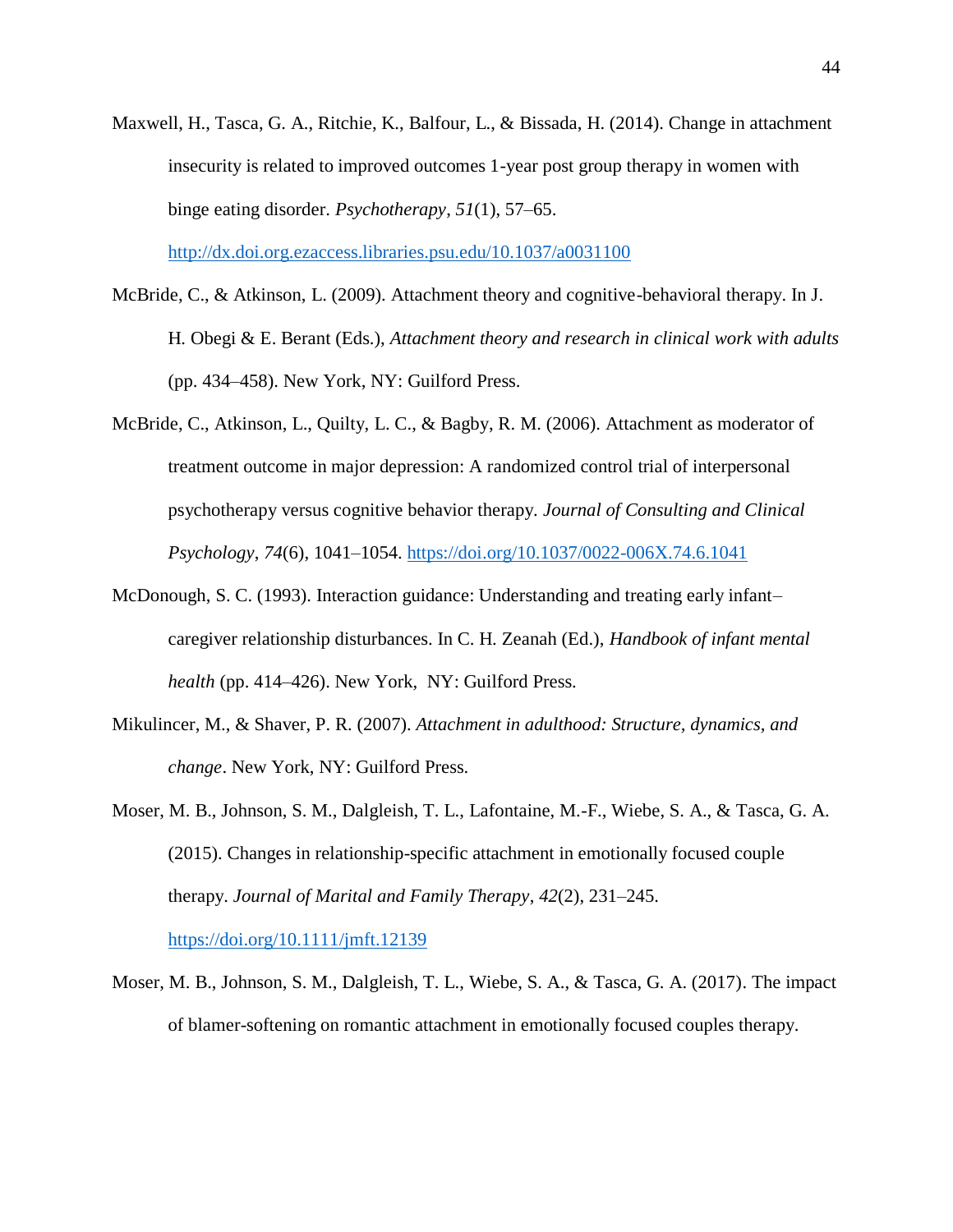*Journal of Marital and Family Therapy*, *Epub ahead of print*.

<https://doi.org/10.1111/jmft.12284>

- Murray, L., & Cooper, P. J. (1999). *Postpartum depression and child development*. New York, NY: Guilford Press.
- Obegi, J. H., & Berant, E. (2010). *Attachment theory and research in clinical work with adults*. New York, NY: Guilford Press.
- Olds, D. L., Sadler, L., & Kitzman, H. (2007). Programs for parents of infants and toddlers: recent evidence from randomized trials. *Journal of Child Psychology and Psychiatry*, *48*(3–4), 355–391.<https://doi.org/10.1111/j.1469-7610.2006.01702.x>
- Pearson, J. L., Cohn, D. A., Cowan, P. A., & Cowan, C. P. (1994). Earned- and continuoussecurity in adult attachment: Relation to depressive symptomatology and parenting style. *Development and Psychopathology*, *6*(2), 359–373.

<https://doi.org/10.1017/S0954579400004636>

- Riggs, S. A., Jacobovitz, D., & Hazen, N. (2002). Adult attachment and history of psychotherapy in a normative sample. *Psychotherapy: Theory, Research, Practice, Training*, *39*(4), 344– 353.<http://dx.doi.org.ezaccess.libraries.psu.edu/10.1037/0033-3204.39.4.344>
- Safran, J. D., & Muran, J. C. (2000). *Negotiating the therapeutic alliance: A relational treatment guide*. New York, NY: Guilford Press.
- Schore, A. N. (2014). The right brain is dominant in psychotherapy. *Psychotherapy*, *51*(3), 388– 397.<http://dx.doi.org/10.1037/a0037083>
- Shaver, P., Hazan, C., & Bradshaw, D. (1988). Love as attachment. In R. J. Sternberg & M. L. Barnes (Eds.), *The psychology of love* (pp. 68–99). New Haven, CT: Yale University Press.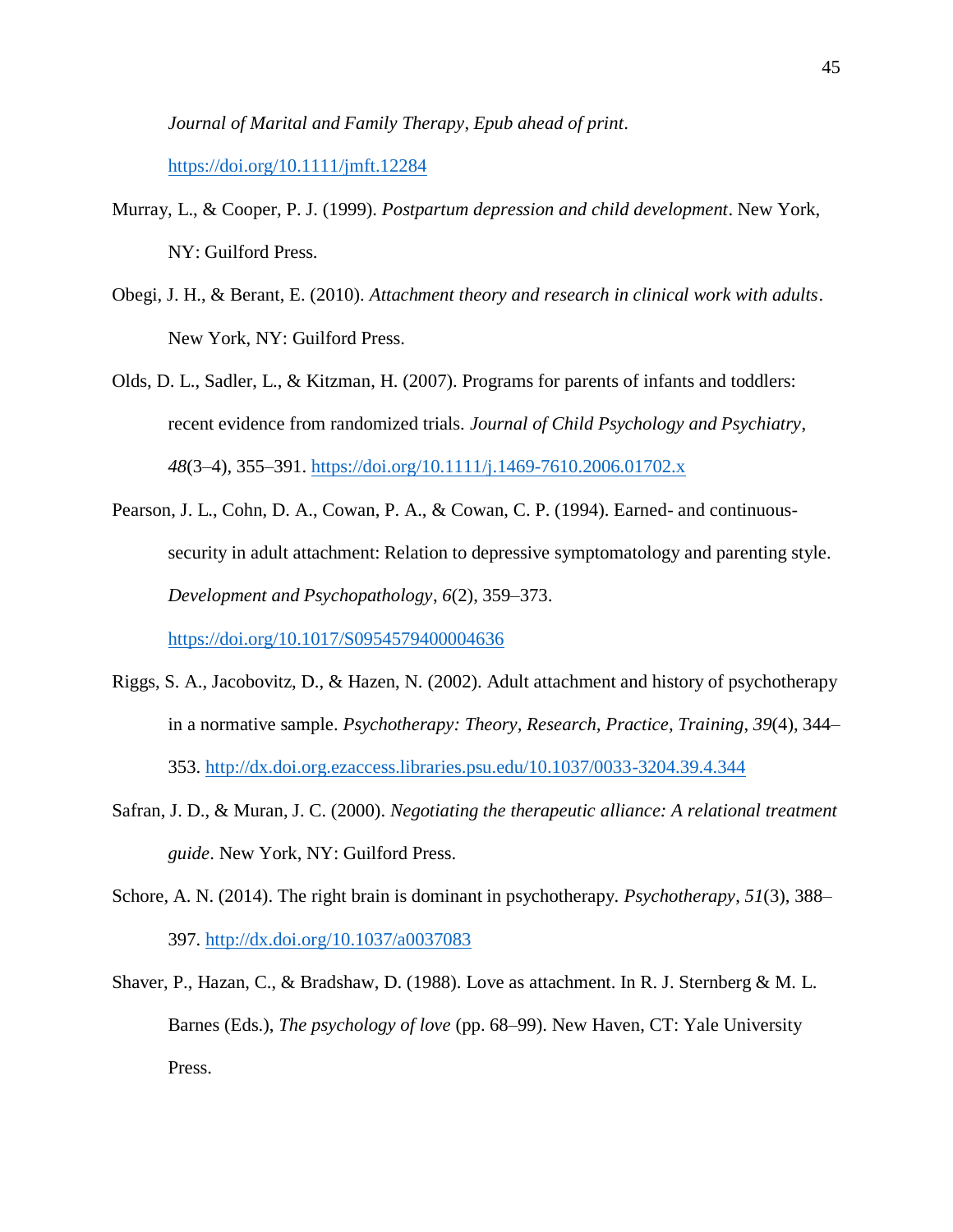- Shaver, P. R., Belsky, J., & Brennan, K. A. (2000). The adult attachment interview and selfreports of romantic attachment: Associations across domains and methods. *Personal Relationships*, *7*(1), 25–43. [http://dx.doi.org.ezaccess.libraries.psu.edu/10.1111/j.1475-](http://dx.doi.org.ezaccess.libraries.psu.edu/10.1111/j.1475-6811.2000.tb00002.x) [6811.2000.tb00002.x](http://dx.doi.org.ezaccess.libraries.psu.edu/10.1111/j.1475-6811.2000.tb00002.x)
- Simpson, J. A., & Rholes, W. S. (2002). Fearful-avoidance, disorganization, and multiple working models: Some directions for future theory and research. *Attachment & Human Development*, *4*(2), 223–229.<https://doi.org/10.1080/14616730210154207>
- Slade, A. (2000). The development and organization of attachment: Implications for psychoanalysis. *Journal of the American Psychoanalytic Association*, *48*(4), 1147–1174. <https://doi.org/10.1177/00030651000480042301>
- Sterkenburg, P. S., Janssen, C. G. C., & Schuengel, C. (2008). The effect of an attachment-based behaviour therapy for children with visual and severe intellectual disabilities. *Journal of Applied Research in Intellectual Disabilities*, *21*(2), 126–135. <http://dx.doi.org.ezaccess.libraries.psu.edu/10.1111/j.1468-3148.2007.00374.x>
- Stovall-Mcclough, K. C., & Cloitre, M. (2003). Reorganization of unresolved childhood traumatic memories following exposure therapy. *Annals of the New York Academy of Sciences*, *1008*(1), 297–299.<https://doi.org/10.1196/annals.1301.036>
- Talia, A., Daniel, S. I. F., Miller-Bottome, M., Brambilla, D., Miccoli, D., Safran, J. D., & Lingiardi, V. (2014). AAI predicts patients' in-session interpersonal behavior and discourse: A "move to the level of the relation" for attachment-informed psychotherapy research. *Attachment & Human Development*, *16*(2), 192–209. <https://doi.org/10.1080/14616734.2013.859161>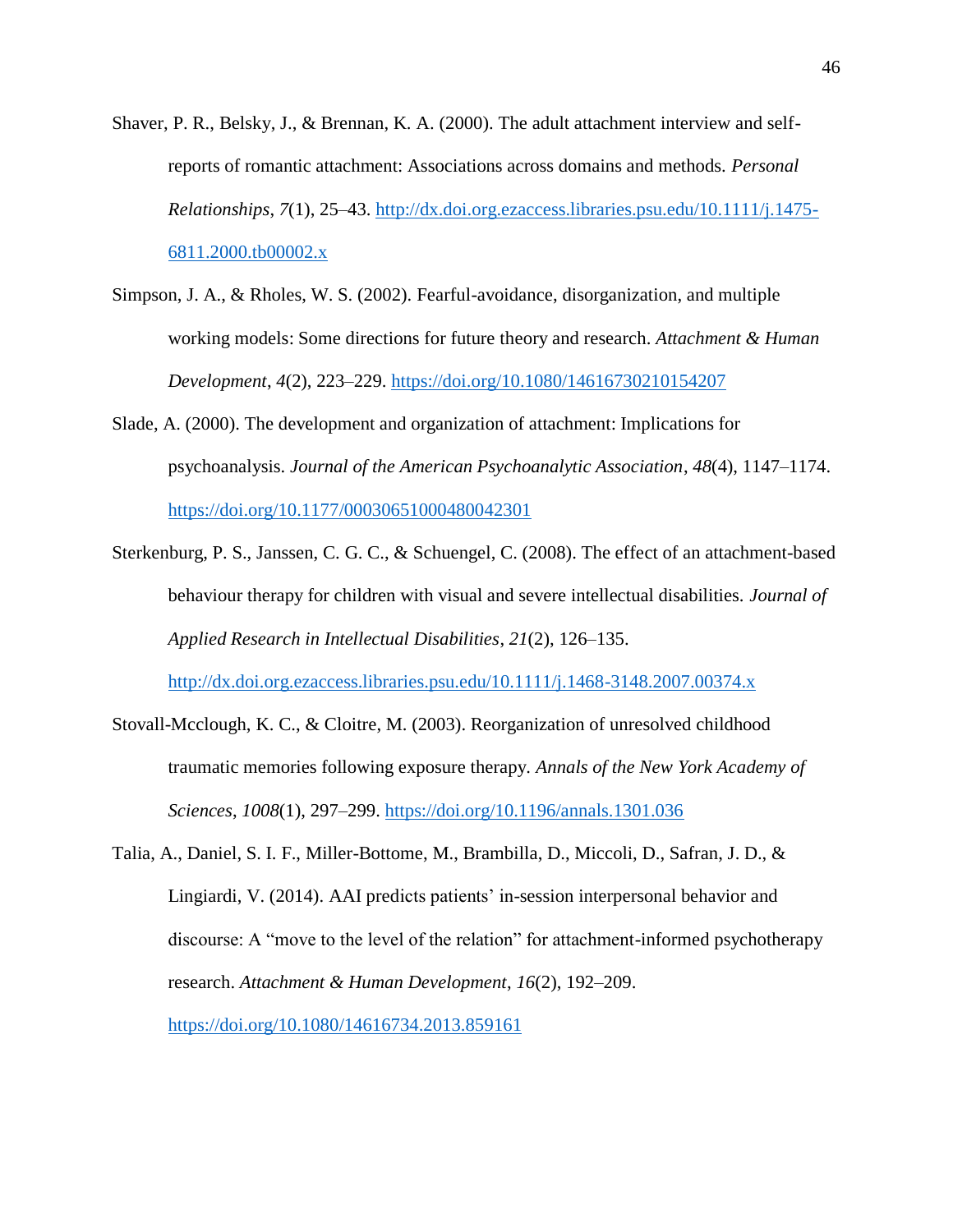Tasca, G. A. (2014). Attachment and group psychotherapy: Introduction to a special section. *Psychotherapy*, *51*(1), 53–56.

<http://dx.doi.org.ezaccess.libraries.psu.edu/10.1037/a0033015>

- Tasca, G. A., Ritchie, K., Conrad, G., Balfour, L., Gayton, J., Lybanon, V., & Bissada, H. (2006). Attachment scales predict outcome in a randomized controlled trial of two group therapies for binge eating disorder: An aptitude by treatment interaction. *Psychotherapy Research*, *16*(1), 106–121.<https://doi.org/10.1080/10503300500090928>
- Toth, S. L., Rogosch, F. A., Manly, J. T., & Cicchetti, D. (2006). The efficacy of toddler-parent psychotherapy to reorganize attachment in the young offspring of mothers with major depressive disorder: A randomized preventive trial. *Journal of Consulting and Clinical Psychology*, *74*(6), 1006–1016. [http://dx.doi.org.ezaccess.libraries.psu.edu/10.1037/0022-](http://dx.doi.org.ezaccess.libraries.psu.edu/10.1037/0022-006X.74.6.1006) [006X.74.6.1006](http://dx.doi.org.ezaccess.libraries.psu.edu/10.1037/0022-006X.74.6.1006)
- van den Boom, D. C. (1989). Neonatal irritability and the development of attachment. In G. A. Kohnstamm, J. E. Bates, & M. K. Rothbart (Eds.), *Temperament in childhood* (pp. 299– 318). Oxford, England: John Wiley & Sons.
- van IJzendoorn, M. H., & Bakermans-Kranenburg, M. J. (1997). Intergenerational transmission of attachment: A move to the contextual level. In L. Atkinson & K. J. Zucker (Eds.), *Attachment and psychopathology* (pp. 135–170). New York, NY: Guilford Press.
- Van Zeijl, J., Mesman, J., Van IJzendoorn, M. H., Bakermans-Kranenburg, M. J., Juffer, F., Stolk, M. N., … Alink, L. R. A. (2006). Attachment-based intervention for enhancing sensitive discipline in mothers of 1- to 3-year-old children at risk for externalizing behavior problems: A randomized controlled trial. *Journal of Consulting and Clinical Psychology*, *74*(6), 994–1005.<http://dx.doi.org/10.1037/0022-006X.74.6.994>